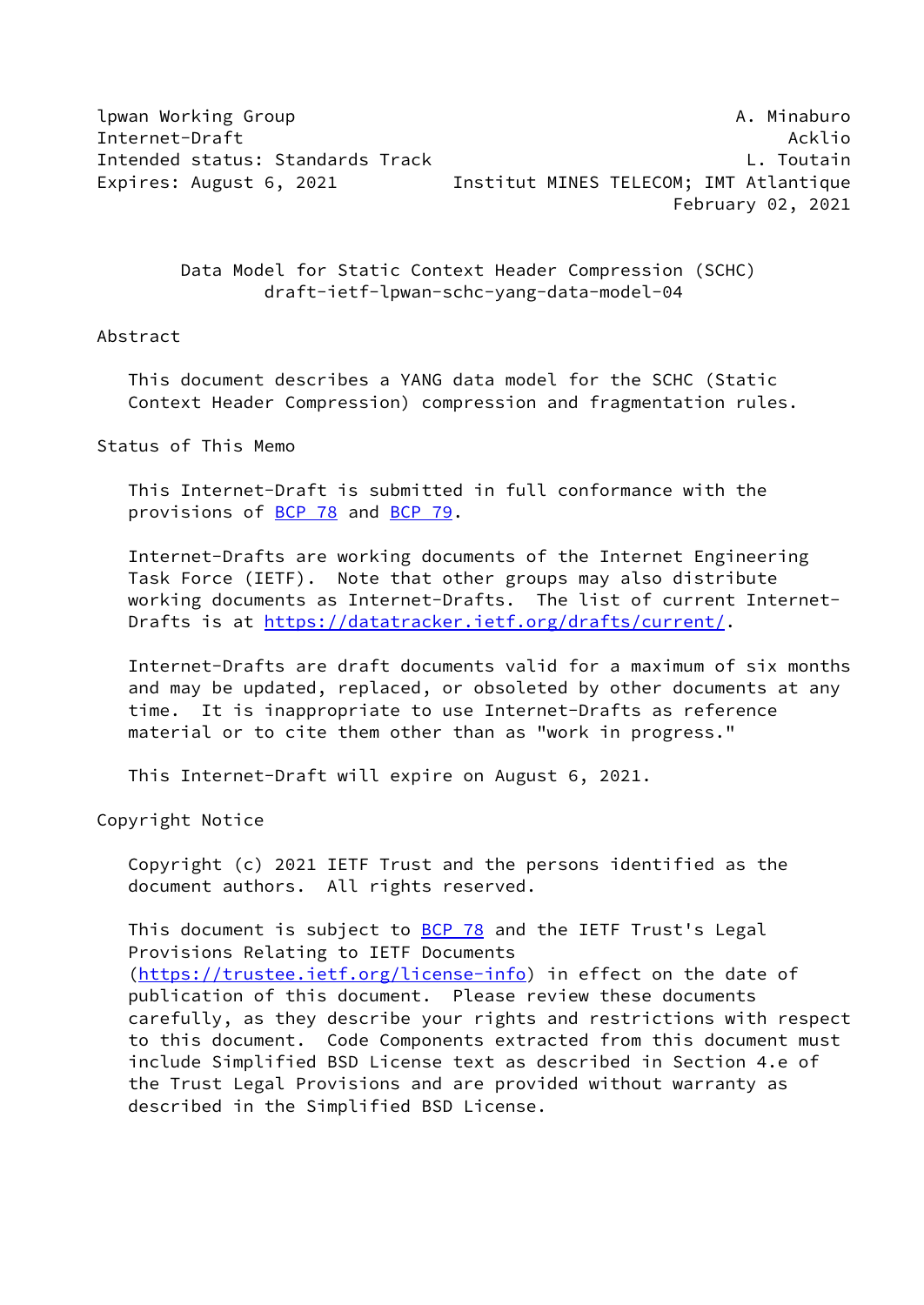<span id="page-1-1"></span>Internet-Draft LPWAN SCHC YANG module February 2021

## Table of Contents

| $\mathbf 1$ .                                        | $\overline{2}$  |
|------------------------------------------------------|-----------------|
| 2.                                                   | $\overline{2}$  |
| 2.1.                                                 | $\overline{3}$  |
| 2.2.                                                 | $\overline{3}$  |
| 2.3.                                                 | $\overline{5}$  |
| 2.4.                                                 | $\underline{6}$ |
| 2.5.                                                 | $\underline{6}$ |
| 2.6.                                                 | $\overline{1}$  |
| 2.7.                                                 | 8               |
| $2.7.1$ . Matching Operator arguments                | 9               |
| Compression Decompression Actions<br>2.8.            | 10              |
| $2.8.1$ . Compression Decompression Action arguments | 12              |
| 3.                                                   | 12              |
| 3.1.                                                 | 14              |
| $3.1.1.$ Compression context representation.         | 14              |
|                                                      | 15              |
|                                                      | 16              |
| $\overline{4}$ .                                     | 24              |
| 5.                                                   | 24              |
| 6.                                                   | 24              |
| 7.                                                   | 24              |
| 8.                                                   | 41              |
| Authors' Addresses                                   | 42              |

#### <span id="page-1-0"></span>[1](#page-1-0). Introduction

## <span id="page-1-2"></span>[2](#page-1-2). SCHC rules

 SCHC is a compression and fragmentation mechanism for constrained networks defined in [\[RFC8724](https://datatracker.ietf.org/doc/pdf/rfc8724)]. It is based on a static context shared by two entities at the boundary this constrained network. Draft [[RFC8724](https://datatracker.ietf.org/doc/pdf/rfc8724)] provides an non formal representation of the rules used either for compression/decompression (or C/D) or fragmentation/ reassembly (or F/R). The goal of this document is to formalize the description of the rules to offer:

- o the same definition on both ends, even if the internal representation is different.
- o an update the other end to set up some specific values (e.g. IPv6 prefix, Destination address,...)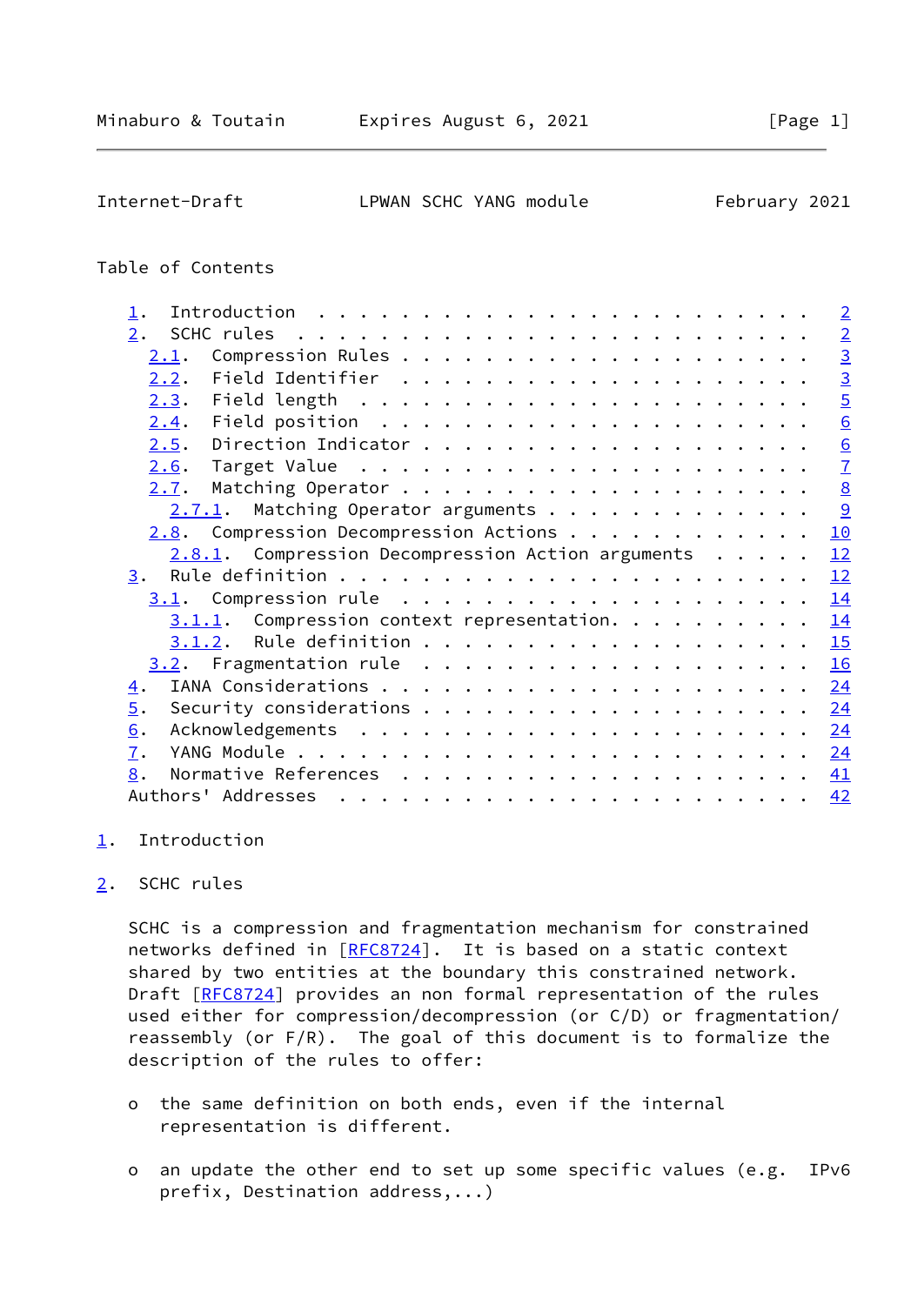Minaburo & Toutain **Expires August 6, 2021** [Page 2]

<span id="page-2-1"></span>Internet-Draft **LPWAN SCHC YANG module** February 2021

 This document defines a YANG module to represent both compression and fragmentation rules, which leads to common representation for values for all the rules elements.

 SCHC compression is generic, the main mechanism do no refers to a specific protocol. Any header field is abstracted through an ID, a position, a direction and a value that can be a numerical value or a string. [\[RFC8724](https://datatracker.ietf.org/doc/pdf/rfc8724)] and [\[I-D.ietf-lpwan-coap-static-context-hc](#page-46-1)] specifies fields for IPv6, UDP, CoAP and OSCORE. [\[I-D.barthel-lpwan-oam-schc\]](#page-45-2) decribes ICMPv6 header compression.

 SCHC fragmentation requires a set of common parameters that are included in a rule. These parameters are defined in [\[RFC8724](https://datatracker.ietf.org/doc/pdf/rfc8724)].

<span id="page-2-0"></span>[2.1](#page-2-0). Compression Rules

 [RFC8724] proposes an non formal representation of the compression rule. A compression context for a device is composed of a set of rules. Each rule contains information to describe a specific field in the header to be compressed.

|       |  |  |                         | Rule N |  |                                                                 |  |
|-------|--|--|-------------------------|--------|--|-----------------------------------------------------------------|--|
|       |  |  | Rule i                  |        |  |                                                                 |  |
| (FID) |  |  | <b>Example 1</b> Rule 1 |        |  |                                                                 |  |
|       |  |  |                         |        |  | Field 1 FL FP DI Target Value Matching Operator Comp/Decomp Act |  |
|       |  |  |                         |        |  | Field 2 FL FP DI Target Value Matching Operator Comp/Decomp Act |  |
|       |  |  | $                  $    |        |  |                                                                 |  |
|       |  |  |                         |        |  | Field N FL FP DI Target Value Matching Operator Comp/Decomp Act |  |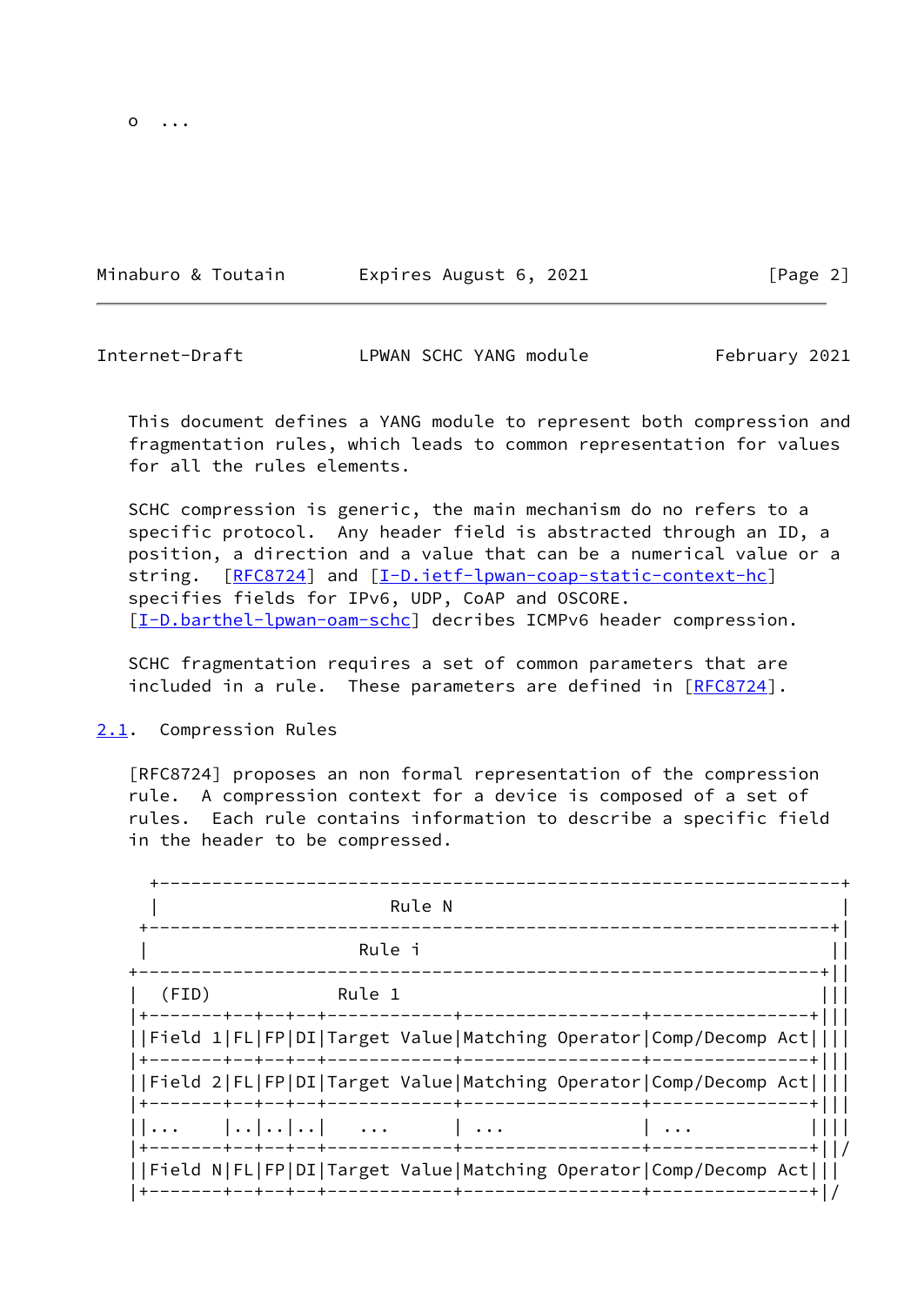

#### Figure 1: Compression Decompression Context

#### <span id="page-3-0"></span>[2.2](#page-3-0). Field Identifier

 In the process of compression, the headers of the original packet are first parsed to create a list of fields. This list of fields is matched against the rules to find the appropriate one and apply compression. The link between the list given by the parsed fields

| Minaburo & Toutain | Expires August 6, 2021 | [Page 3] |
|--------------------|------------------------|----------|
|--------------------|------------------------|----------|

Internet-Draft LPWAN SCHC YANG module February 2021

and the rules is done through a field ID.  $[REC8724]$  do not state how the field ID value can be constructed. In examples, identification is done through a string indexed by the protocol name (e.g. IPv6.version, CoAP.version,...).

 Using the YANG model, each field MUST be identified through a global YANG identityref. A YANG field ID derives from the field-id-base type. Figure 2 gives some field ID definitions. Note that some field IDs can be splitted is smaller pieces. This is the case for "fid-ipv6-trafficclass-ds" and "fid-ipv6-trafficclass-ecn" which are a subset of "fid-ipv6-trafficclass-ds".

```
 identity field-id-base-type {
       description "Field ID with SID";
  }
  identity fid-ipv6-version {
       base field-id-base-type;
       RFC8200";
  }
 identity fid-ipv6-trafficclass {
       base field-id-base-type;
       RFC8200";
 }
 identity fid-ipv6-trafficclass-ds {
       base field-id-base-type;
       RFC8200,
```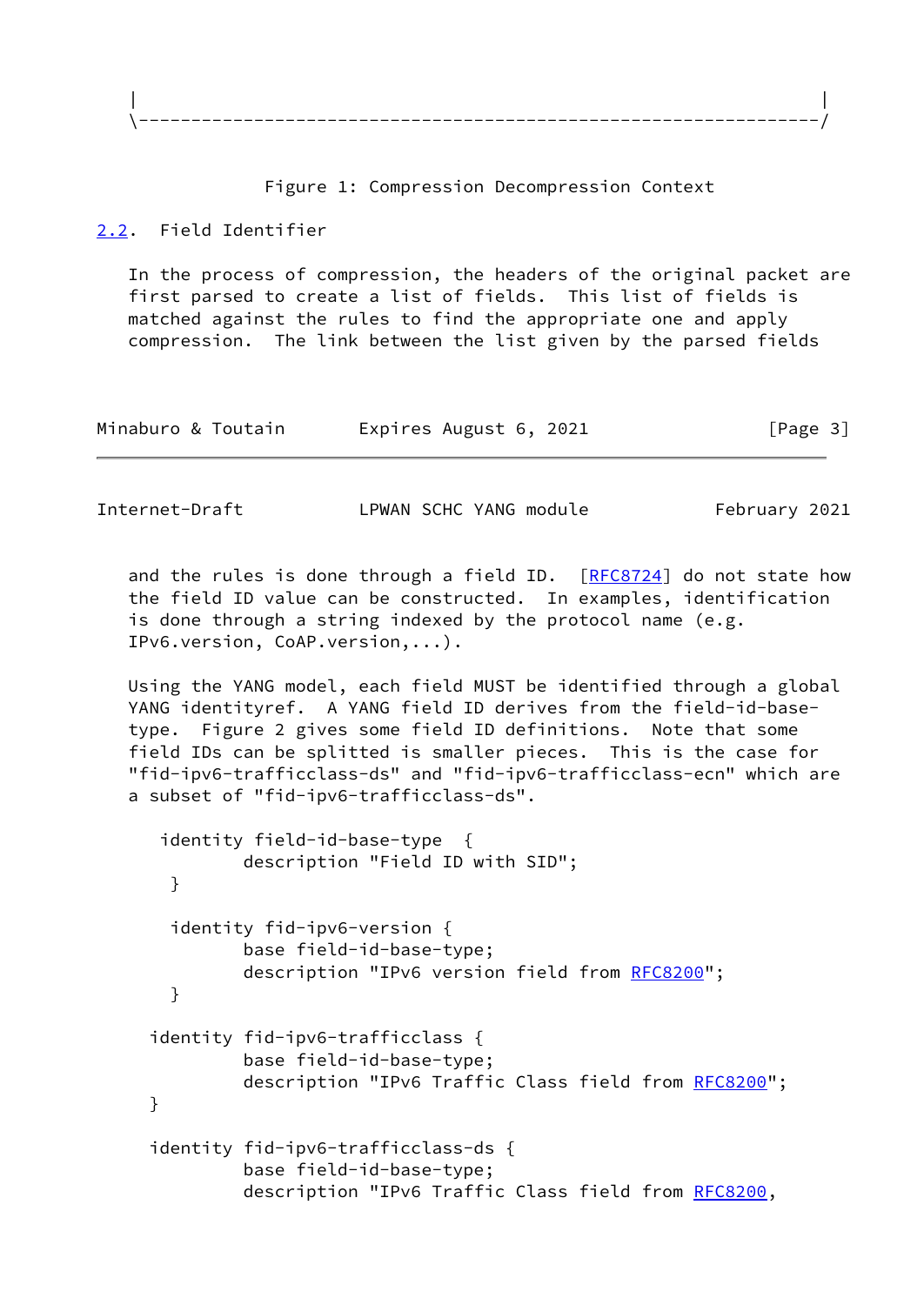```
RFC3168";
     }
     identity fid-ipv6-trafficclass-ecn {
              base field-id-base-type;
              description "IPv6 Traffic Class field from RFC8200,
          ECN field from RFC3168";
     }
      ...
             Figure 2: Definition of identityref for field IDs
    Figure 2 gives some examples of field ID identityref definitions.
   The base identity is field-id-base-type, and field id are derived for
    it.
Minaburo & Toutain Expires August 6, 2021 [Page 4]
Internet-Draft LPWAN SCHC YANG module February 2021
   The naming convention is "fid" followed by the protocol name and the
    field name.
  The yang model in annex (see Section 7) gives the full definition of
   the field ID for [RFC8724], [I-D.ietf-lpwan-coap-static-context-hc],
  and [I-D.barthel-lpwan-oam-schc].
   The type associated to this identity is field-id-type (cf. Figure 3)
       typedef field-id-type {
           description "Field ID generic type.";
           type identityref {
               base field-id-base-type;
 }
       }
                  Figure 3: Type definition for field IDs
```
#### <span id="page-4-1"></span><span id="page-4-0"></span>[2.3](#page-4-0). Field length

 Field length is either an integer giving the size of a field in bits or a specific function. [\[RFC8724](https://datatracker.ietf.org/doc/pdf/rfc8724)] defines the "var" function which allows variable length fields in byte and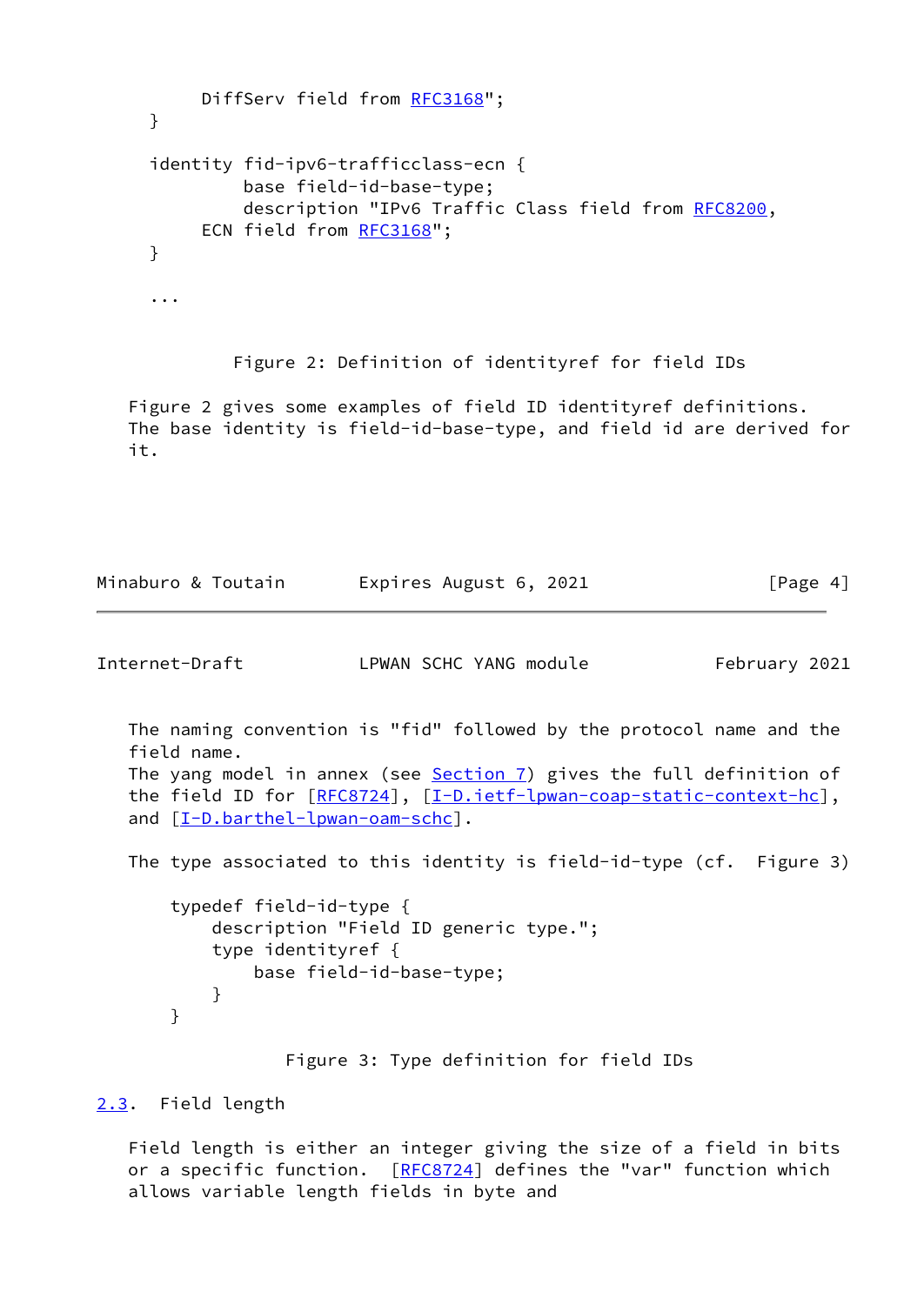[\[I-D.ietf-lpwan-coap-static-context-hc](#page-46-1)] defines the "tkl" function for managing the CoAP Token length field. identity field-length-base-type { description "used to extend field length functions"; } identity fl-variable { base field-length-base-type; description "residue length in Byte is sent"; } identity fl-token-length { base field-length-base-type; description "residue length in Byte is sent"; } Figure 4: Definition of identityref for field ILength As for field ID, field length function can be defined as a identityref as shown in Figure 4. Therefore the type for field length is a union between an integer giving in bits the size of the length and the identityref (cf. Figure 5). Minaburo & Toutain Expires August 6, 2021 [Page 5] Internet-Draft **LPWAN SCHC YANG module** February 2021 typedef field-length-type { description "Field length either a positive integer giving the size in or a function defined through an identityref."; type union { type int64; /\* positive length in bits  $*/$ type identityref {  $/*$  function  $*/$  base field-length-base-type; } } }

<span id="page-5-0"></span>Figure 5: Type definition for field Length

 The naming convention is fl followed by the function name as defined in SCHC specifications.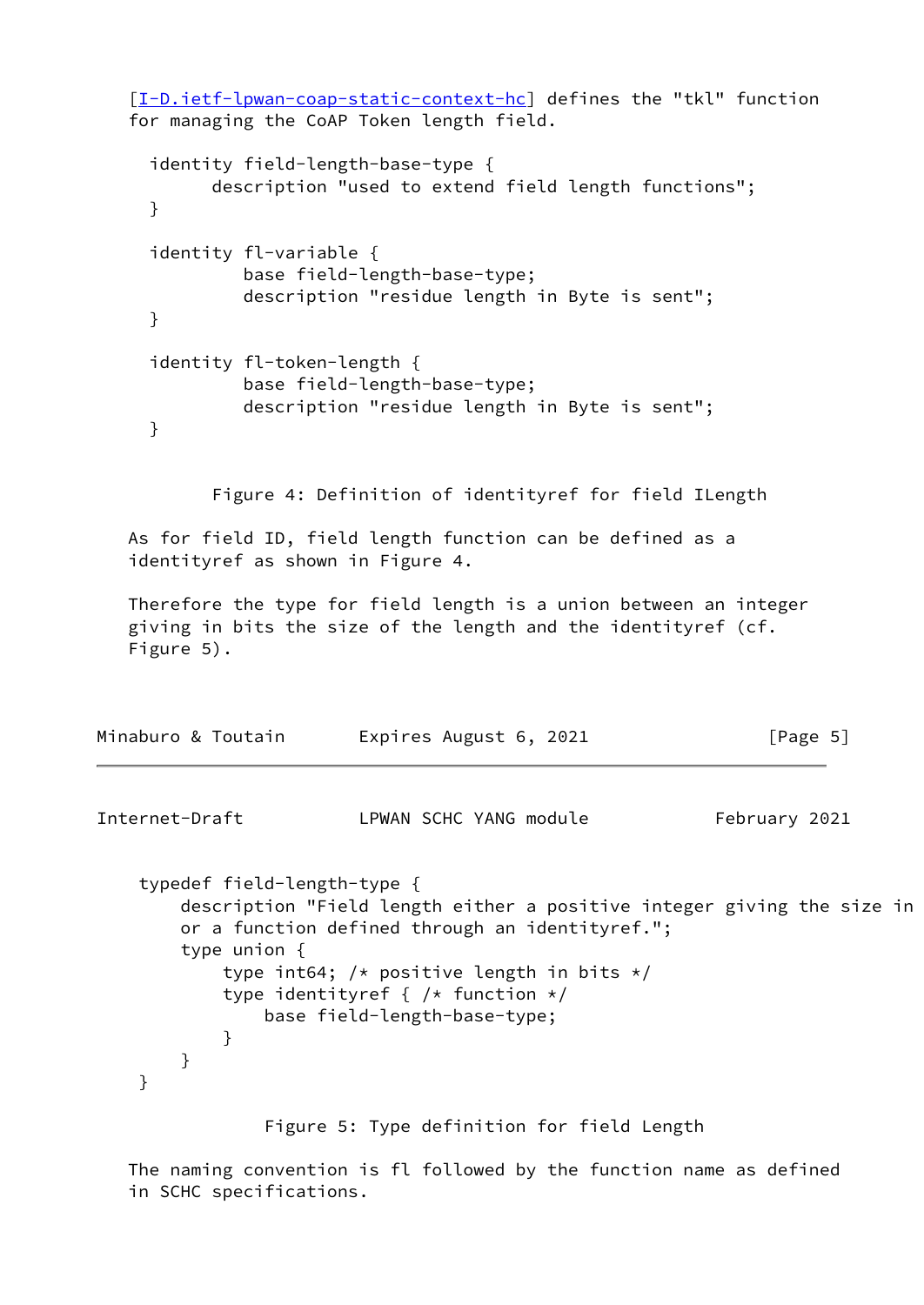#### <span id="page-6-0"></span>[2.4](#page-6-0). Field position

 Field position is a positive integer which gives the position of a field, the default value is 1, but if the field is repeated several times, the value is higher. value 0 indicates that the position is not important and is not taken into account during the rule selection process.

Field position is a positive integer. The type is an uint8.

#### <span id="page-6-1"></span>[2.5](#page-6-1). Direction Indicator

 The Direction Indicator (DI) is used to tell if a field appears in both direction (Bi) or only uplink (Up) or Downlink (Dw).

```
Minaburo & Toutain Expires August 6, 2021 [Page 6]
Internet-Draft LPWAN SCHC YANG module February 2021
     identity direction-indicator-base-type {
           description "used to extend field length functions";
     }
     identity di-bidirectional {
             base direction-indicator-base-type;
             description "Direction Indication of bi directionality";
     }
```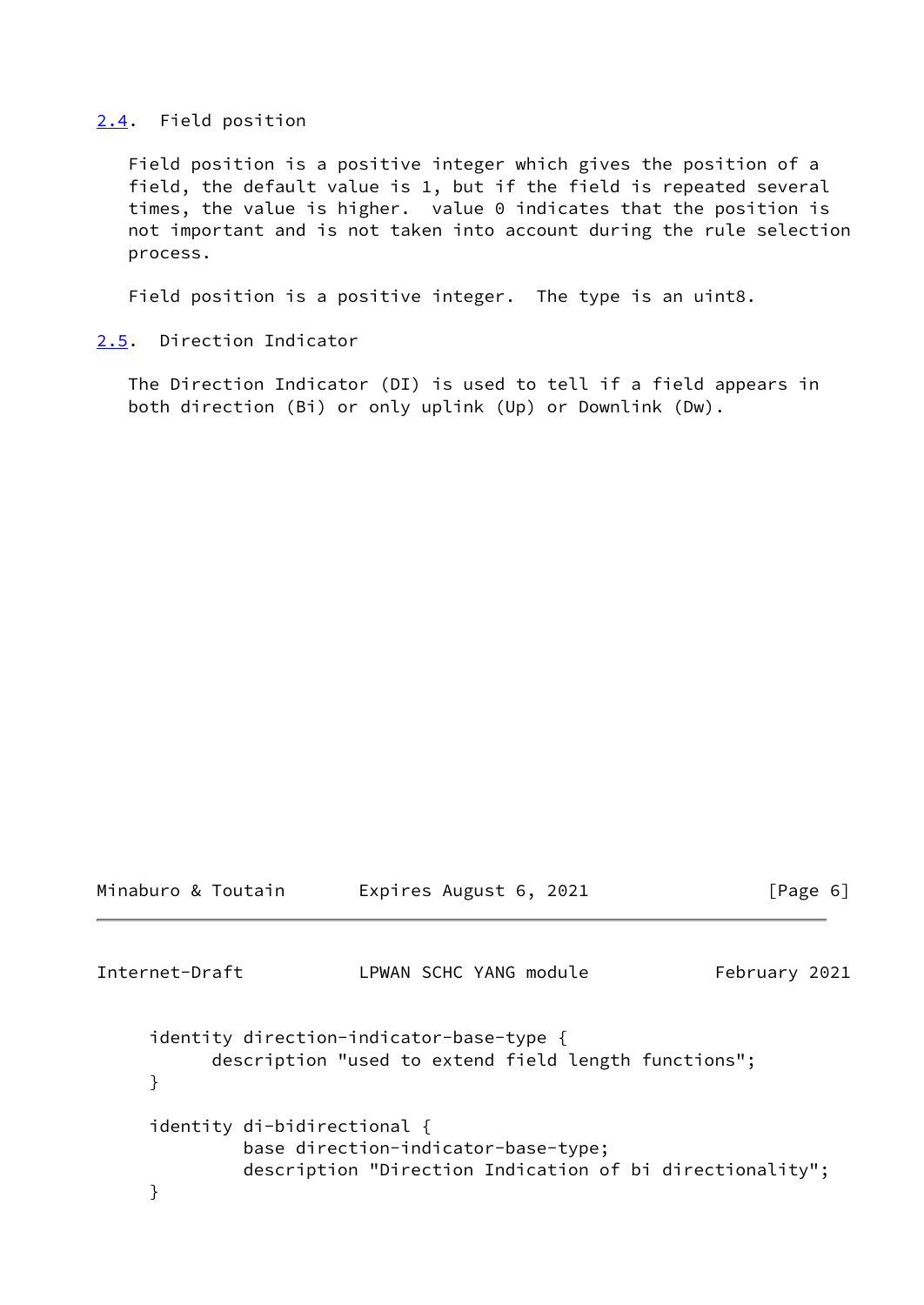```
 identity di-up {
            base direction-indicator-base-type;
            description "Direction Indication of upstream";
   }
   identity di-down {
            base direction-indicator-base-type;
            description "Direction Indication of downstream";
   }
     Figure 6: Definition of identityref for direction indicators
 Figure 6 gives the identityref for Direction Indicators.
 The type is "direction-indicator-type" (cf. Figure 7).
  typedef direction-indicator-type {
      description "direction in LPWAN network, up when emitted by the device,
     down when received by the device, bi when emitted or received by the de
      type identityref {
          base direction-indicator-base-type;
      }
  }
```
Figure 7: Type definition for direction indicators

## <span id="page-7-0"></span>[2.6](#page-7-0). Target Value

 Target Value may be either a string or binary sequence. For match mapping, several of these values can be contained in a Target Value field. In the data model, this is generalized by adding a position, which orders the list of values. By default the position is set to 0.

 The leaf "value" is not mandatory to represent a non existing value in a TV.

| Minaburo & Toutain | Expires August 6, 2021 | [Page 7] |
|--------------------|------------------------|----------|
|--------------------|------------------------|----------|

<span id="page-7-1"></span>

| Internet-Draft | LPWAN SCHC YANG module | February 2021 |  |
|----------------|------------------------|---------------|--|
|                |                        |               |  |

grouping target-values-struct {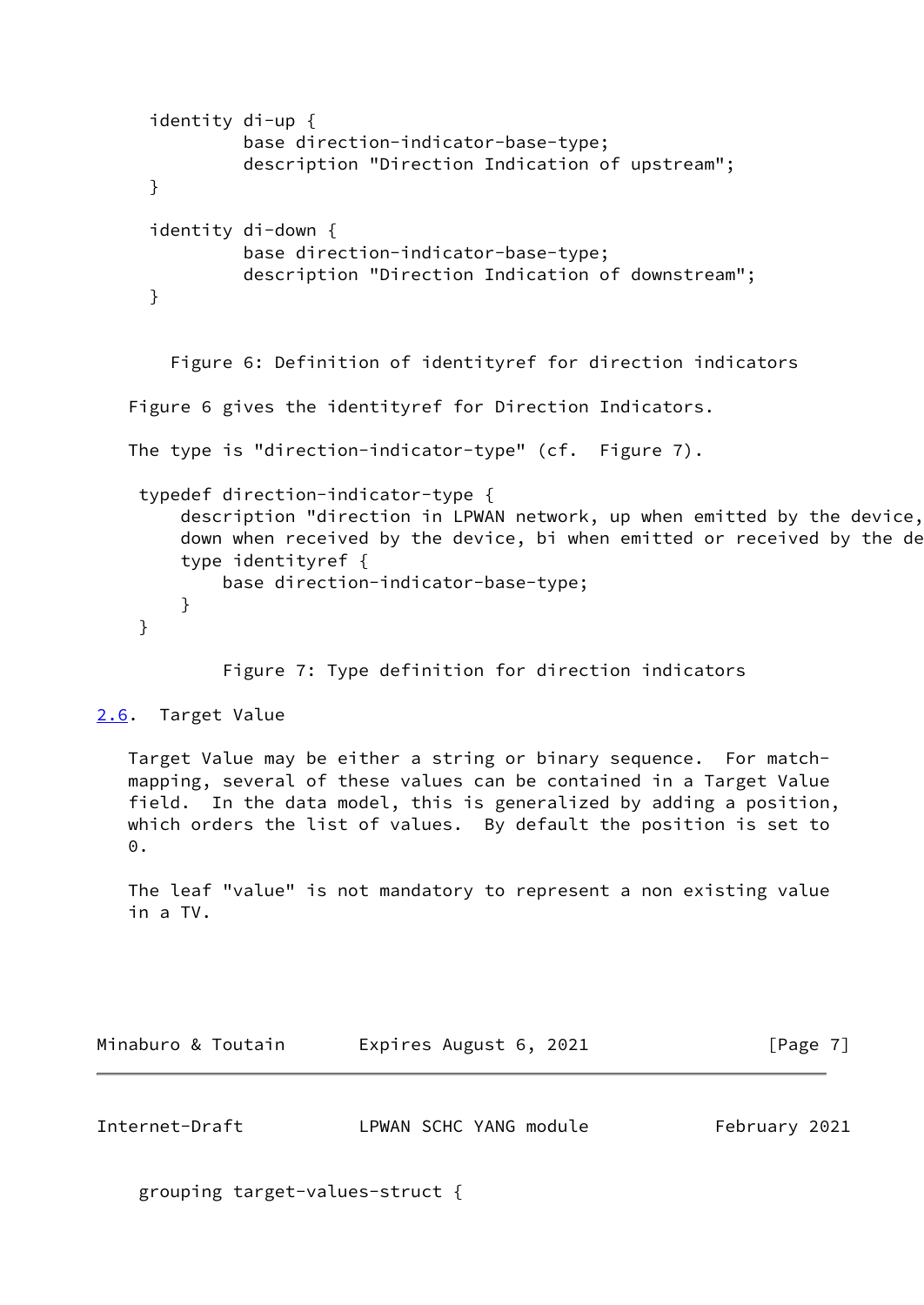description "defines the target value element. Can be either an arbitra binary or ascii element. All target values are considered as a matching Position is used to order values, by default position  $0$  is used when co a single element.";

```
 leaf value {
             type union {
                 type binary;
                 type string;
 }
         }
         leaf position {
            description "If only one element position is 0, otherwise position
             matching list.";
             type uint16;
        }
```
Figure 8: Definition of target value

 Figure 8 gives the definition of a single element of a Target Value. In the rule, this will be used as a list, with position as a key. The highest position value is used to compute the size of the index sent in residue.

<span id="page-8-0"></span>[2.7](#page-8-0). Matching Operator

}

 Matching Operator (MO) is a function applied between a field value provided by the parsed header and the target value. [\[RFC8724](https://datatracker.ietf.org/doc/pdf/rfc8724)] defines 4 MO.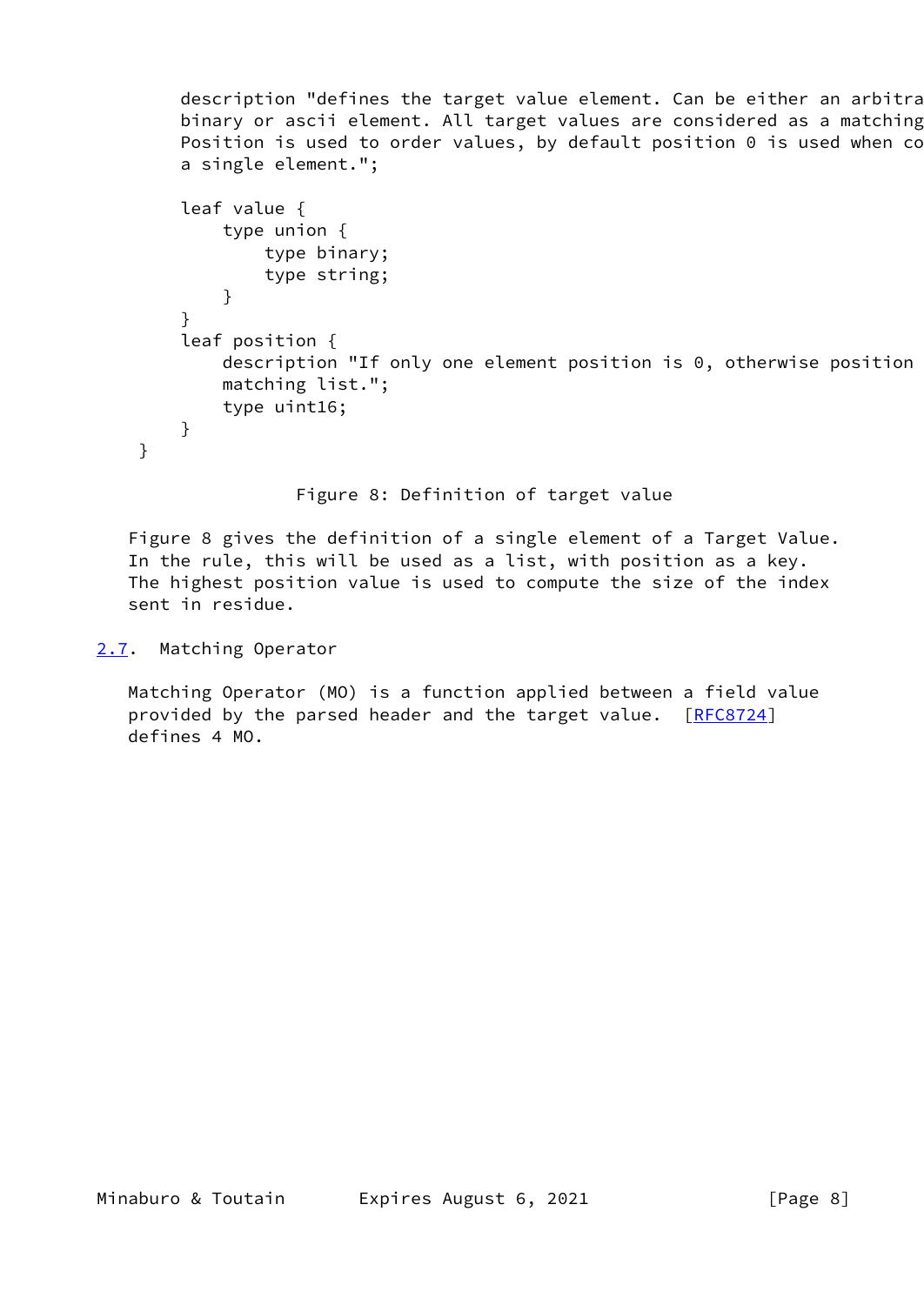```
Internet-Draft LPWAN SCHC YANG module February 2021
     identity matching-operator-base-type {
        description "used to extend Matching Operators with SID values";
     }
     identity mo-equal {
        base matching-operator-base-type;
       "RFC 8724";
     }
     identity mo-ignore {
        base matching-operator-base-type;
       "RFC 8724";
     }
     identity mo-msb {
        base matching-operator-base-type;
       "RFC 8724";
     }
     identity mo-matching {
        base matching-operator-base-type;
        description "RFC 8724";
     }
         Figure 9: Definition of identityref for Matching Operator
    the type is "matching-operator-type" (cf. Figure 10)
    typedef matching-operator-type {
       description "Matching Operator (MO) to compare fields values with targe
        type identityref {
            base matching-operator-base-type;
        }
    }
```
Figure 10: Type definition for Matching Operator

## <span id="page-9-0"></span>[2.7.1](#page-9-0). Matching Operator arguments

 Some Matching Operator such as MSB can take some values. Even if currently LSB is the only MO takes only one argument, in the future some MO may require several arguments. They are viewed as a list of target-values-type.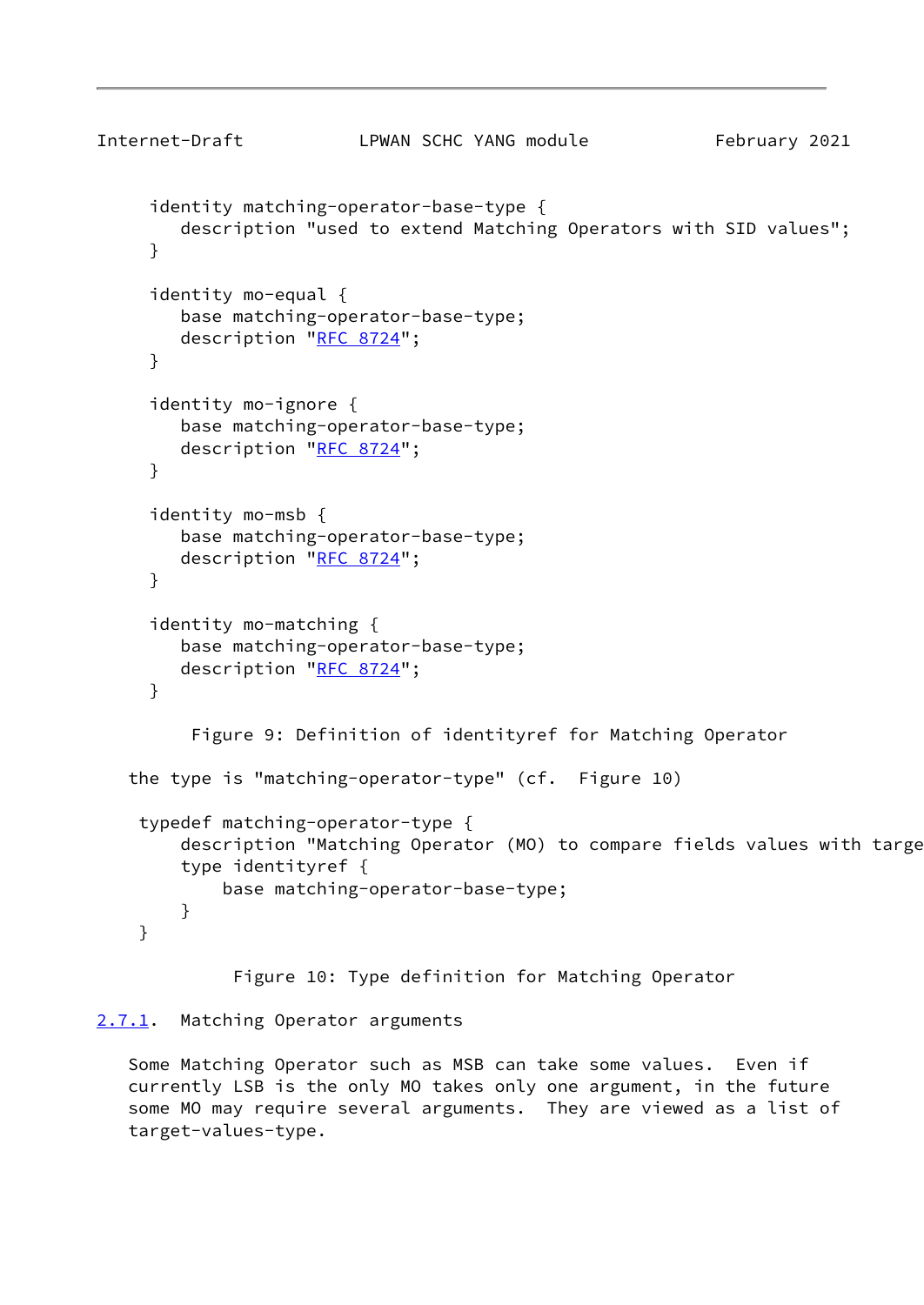<span id="page-10-1"></span>Internet-Draft LPWAN SCHC YANG module February 2021

<span id="page-10-0"></span>[2.8](#page-10-0). Compression Decompression Actions

 Compression Decompression Action (CDA) identified the function to use either for compression or decompression. [[RFC8724](https://datatracker.ietf.org/doc/pdf/rfc8724)] defines 6 CDA.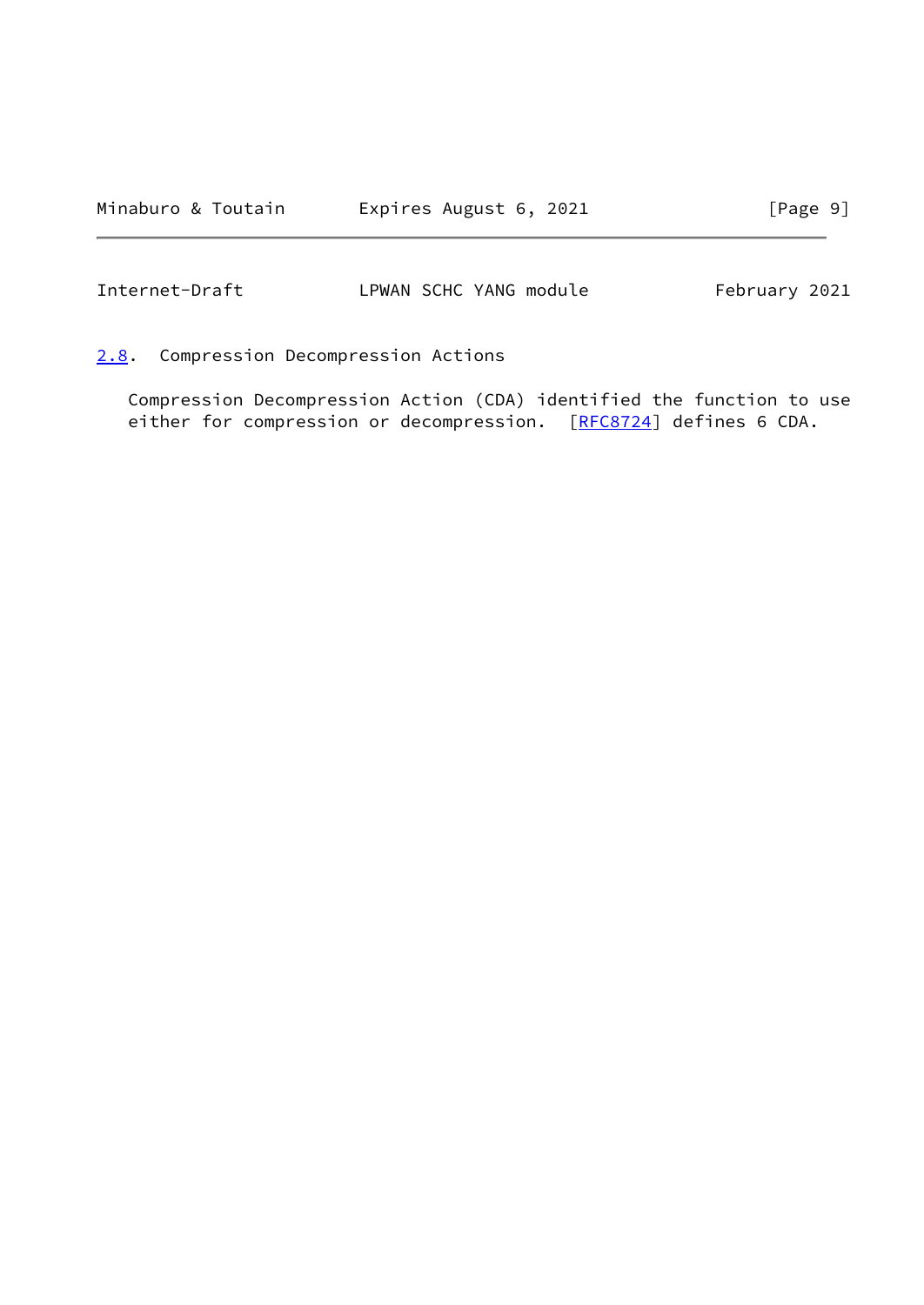```
Minaburo & Toutain Expires August 6, 2021 [Page 10]
Internet-Draft LPWAN SCHC YANG module February 2021
        identity compression-decompression-action-base-type;
       identity cda-not-sent {
           base compression-decompression-action-base-type;
               description "RFC 8724";
       }
       identity cda-value-sent {
           base compression-decompression-action-base-type;
              "RFC 8724";
       }
       identity cda-lsb {
           base compression-decompression-action-base-type;
               description "RFC 8724";
       }
       identity cda-mapping-sent {
           base compression-decompression-action-base-type;
               description "RFC 8724";
       }
       identity cda-compute-length {
           base compression-decompression-action-base-type;
               description "RFC 8724";
       }
       identity cda-compute-checksum {
           base compression-decompression-action-base-type;
              "RFC 8724";
       }
```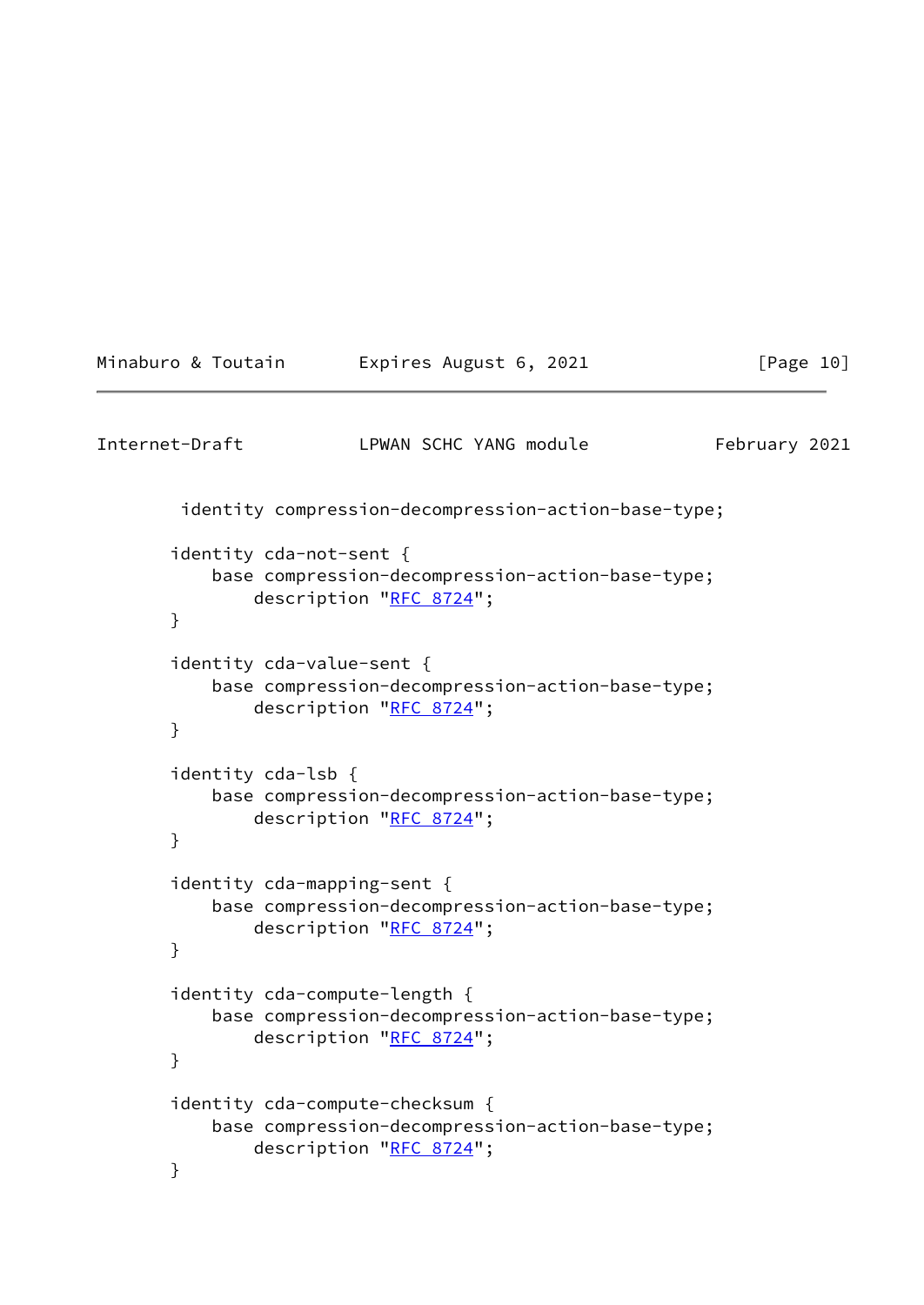```
 identity cda-deviid {
           base compression-decompression-action-base-type;
               description "RFC 8724";
       }
      identity cda-appiid {
           base compression-decompression-action-base-type;
               description "RFC 8724";
       }
     Figure 11: Definition of identityref for Compresion Decompression
                                 Action
   The type is "comp-decomp-action-type" (cf. Figure 12)
Minaburo & Toutain Expires August 6, 2021 [Page 11]
Internet-Draft LPWAN SCHC YANG module February 2021
   typedef comp-decomp-action-type {
       description "Compression Decompression Action to compression or decompr
        type identityref {
```

```
 base compression-decompression-action-base-type;
 }
```
Figure 12: Type definition for Compresion Decompression Action

<span id="page-12-0"></span>[2.8.1](#page-12-0). Compression Decompression Action arguments

 Currently no CDA requires arguments, but the future some CDA may require several arguments. They are viewed as a list of target values-type.

<span id="page-12-2"></span>[3](#page-12-2). Rule definition

}

 A rule is either a C/D or an F/R rule. A rule is identified by the rule ID value and its associated length. The YANG grouping rule-id type defines the structure used to represent a rule ID. Length of 0 is allowed to represent an implicit rule.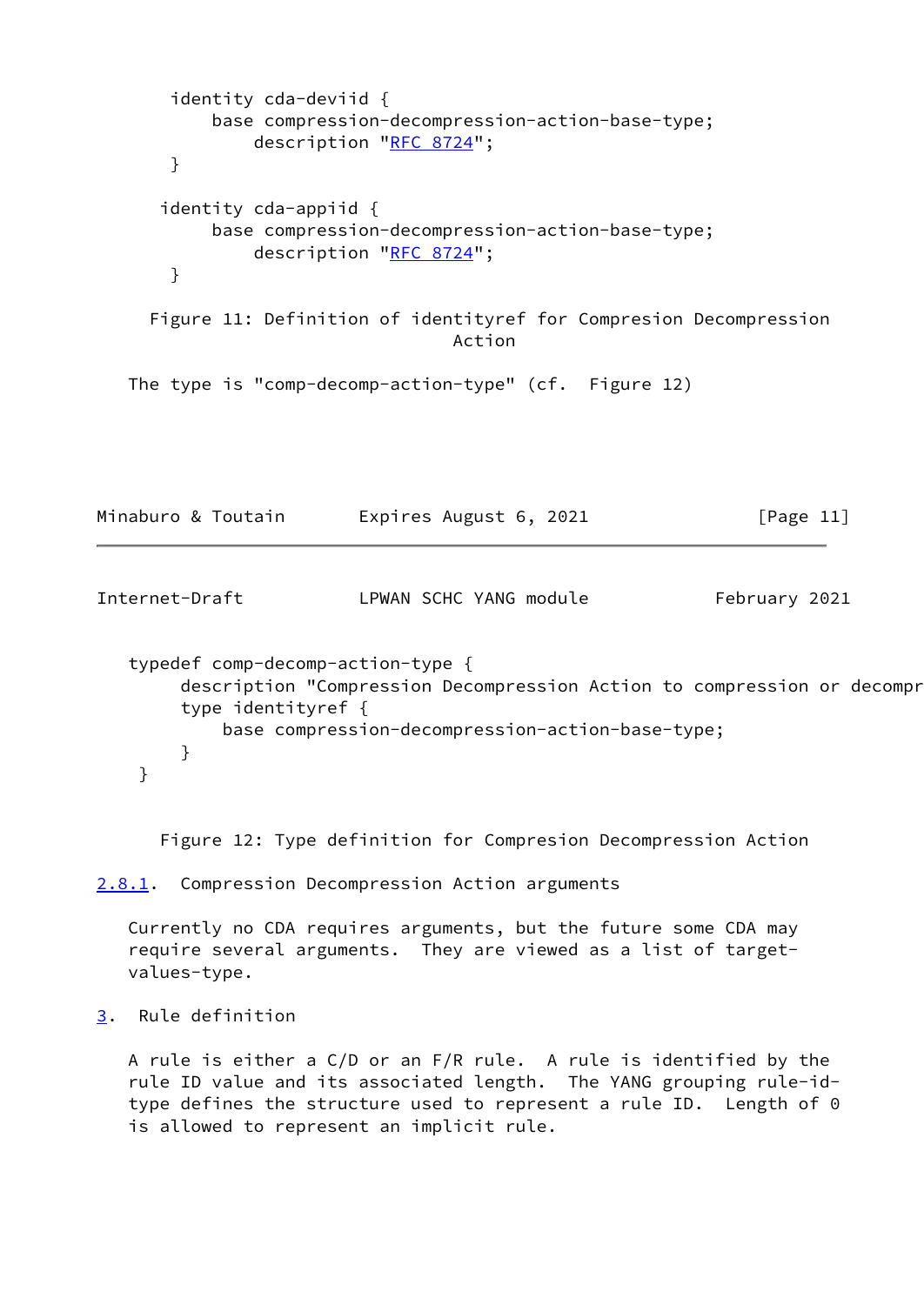Minaburo & Toutain Expires August 6, 2021 [Page 12]

Internet-Draft LPWAN SCHC YANG module February 2021

// Define rule ID. Rule ID is composed of a RuleID value and a Rule ID Length

```
 grouping rule-id-type {
         leaf rule-id {
             type uint32;
            description "rule ID value, this value must be unique combined with
         }
         leaf rule-length {
             type uint8 {
                 range 0..32;
 }
            description "rule ID length in bits, value 0 is for implicit rules"
         }
     }
// SCHC table for a specific device.
     container schc {
```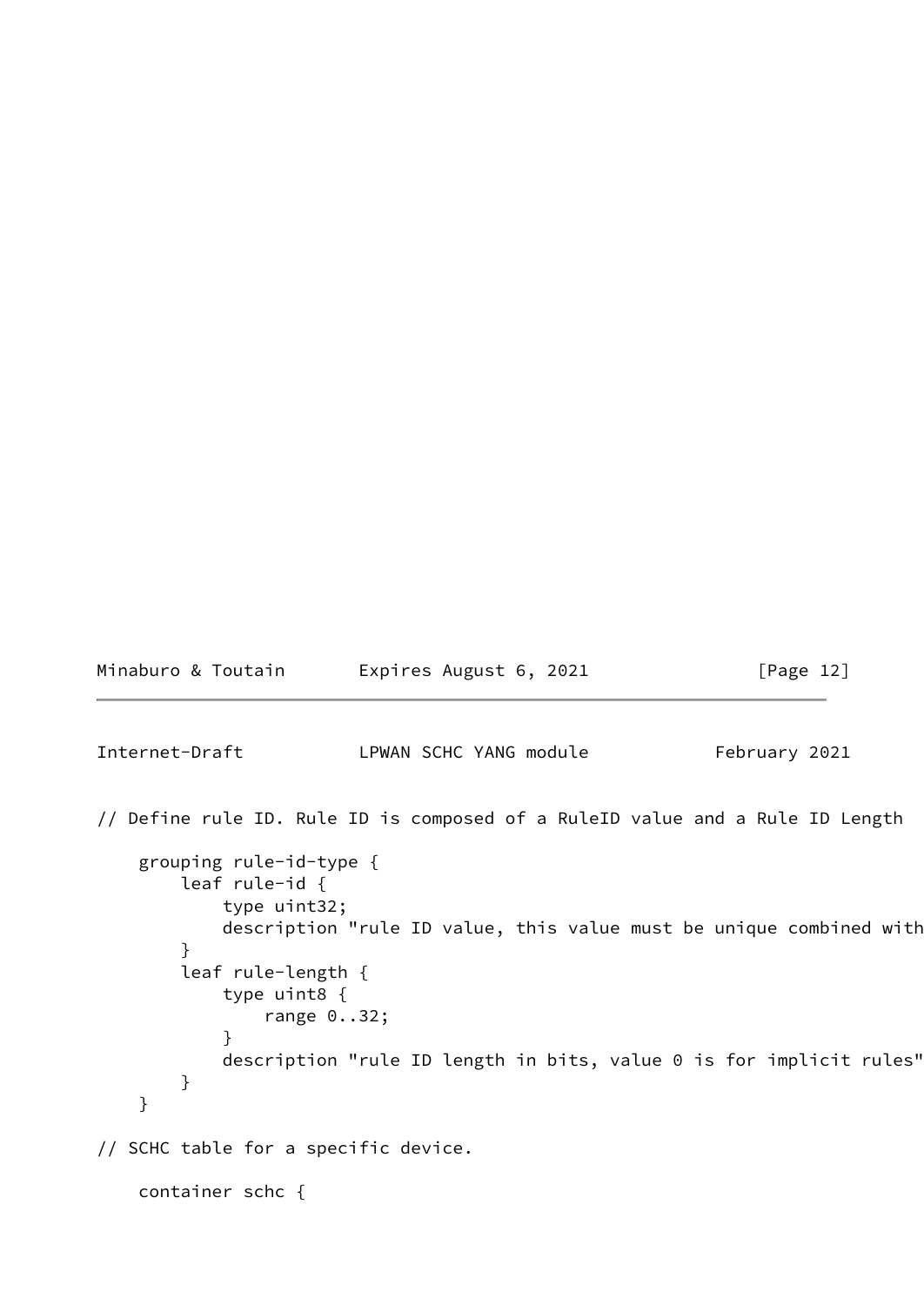```
 leaf version{
           type uint64;
           mandatory false;
           description "used as an indication for versioning";
 }
        list rule {
           key "rule-id rule-length";
           uses rule-id-type;
           choice nature {
               case fragmentation {
                   uses fragmentation-content;
 }
               case compression {
                   uses compression-content;
 }
 }
        }
    }
```
Figure 13: Definition of a SCHC Context

 To access to a specific rule, rule-id and its specific length is used as a key. The rule is either a compression or a fragmentation rule.

Each context can be identified though a version id.

Minaburo & Toutain **Expires August 6, 2021** [Page 13]

<span id="page-14-1"></span>Internet-Draft LPWAN SCHC YANG module February 2021

<span id="page-14-0"></span>[3.1](#page-14-0). Compression rule

 A compression rule is composed of entries describing its processing (cf. Figure 14). An entry contains all the information defined in Figure 1 with the types defined above.

<span id="page-14-2"></span>[3.1.1](#page-14-2). Compression context representation.

 The compression rule described Figure 1 is associated to a rule ID. The compression rule entry is defined in Figure 14. Each column in the table is either represented by a leaf or a list. Note that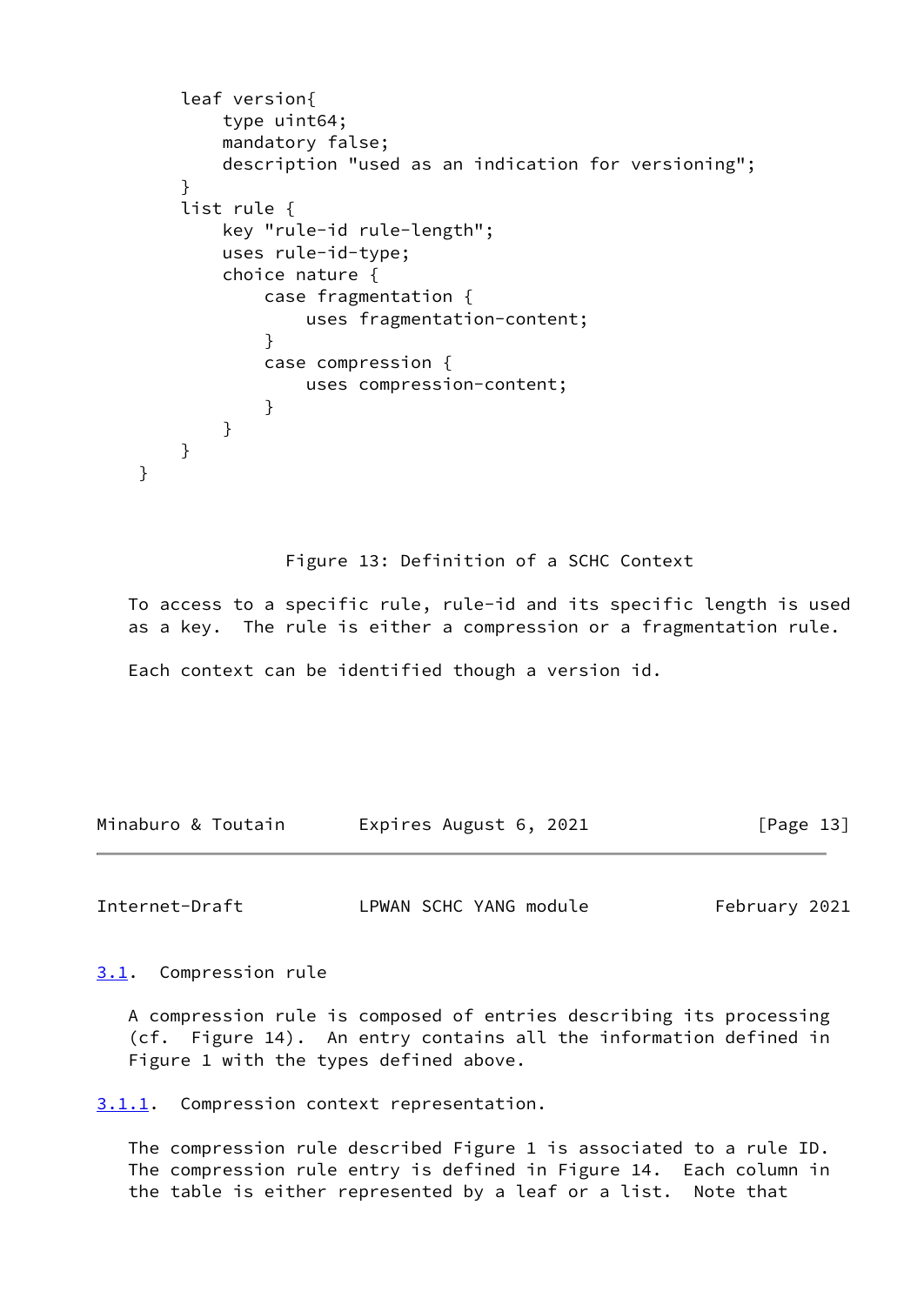Matching Operators and Compression Decompression actions can have arguments. They are viewed a ordered list of strings and numbers as in target values.

```
 grouping compression-rule-entry {
         description "These entries defines a compression entry (i.e. a line)
        RFC 8724 and fragmentation parameters.
         +-------+--+--+--+------------+-----------------+---------------+
         |Field 1|FL|FP|DI|Target Value|Matching Operator|Comp/Decomp Act|
         +-------+--+--+--+------------+-----------------+---------------+
        An entry in a compression rule is composed of 7 elements:
       - Field ID: The header field to be compressed. The content is a YANG id
       - Field Length : either a positive integer of a function defined as a Y
        - Field Position: a positive (and possibly equal to 0) integer.
        - Direction Indicator: a YANG identifier giving the direction.
        - Target value: a value against which the header Field is compared.
        - Matching Operator: a YANG id giving the operation, parameters may be
        associated to that operator.
       - Comp./Decomp. Action: A YANG id giving the compression or decompressi
        action, parameters may be associated to that action.
        ";
        leaf field-id {
           description "Field ID, identify a field in the header with a YANG i
            mandatory true;
            type schc:field-id-type;
 }
         leaf field-length {
           description "Field Length in bit or through a function defined as a
            mandatory true;
            type schc:field-length-type;
 }
        leaf field-position {
           description "field position in the header is a integer. If the fiel
           in the header the value is 1, and incremented for each repetition of
Minaburo & Toutain Expires August 6, 2021 [Page 14]
```
0 means that the position is not important and order may change when mandatory true; type uint8;

<span id="page-15-0"></span>Internet-Draft LPWAN SCHC YANG module February 2021

}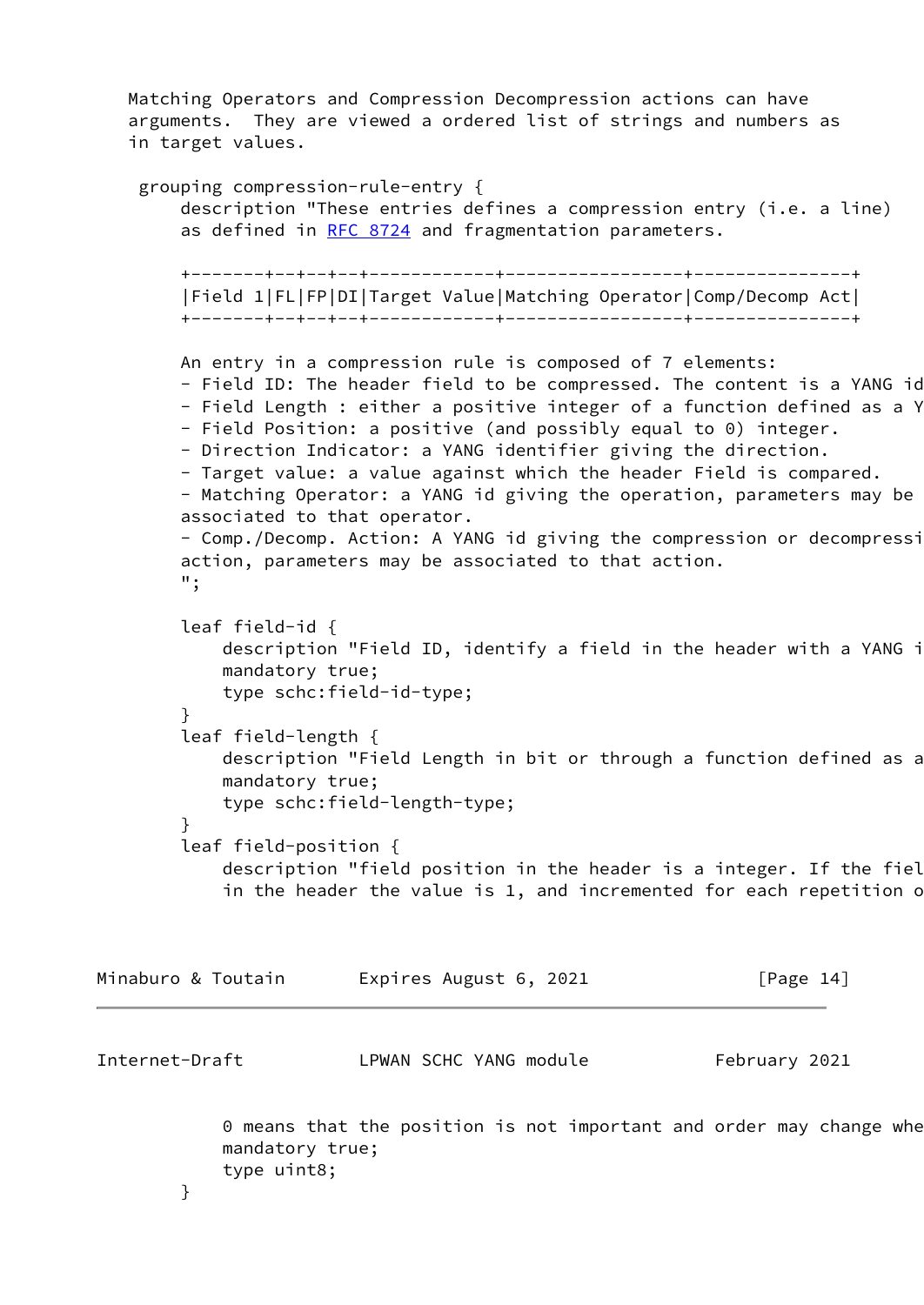```
 leaf direction-indicator {
            description "Direction Indicator, a YANG identityref to say if the
             up or down";
             mandatory true;
             type schc:direction-indicator-type;
         }
         list target-values {
            description "a list of value to compare with the header field value
            is a singleton, position must be 0. For matching-list, should be co
             values starting from 1.";
             key position;
             uses target-values-struct;
         }
         leaf matching-operator {
             mandatory true;
             type schc:matching-operator-type;
         }
         list matching-operator-value {
             key position;
             uses target-values-struct;
 }
         leaf comp-decomp-action {
             mandatory true;
             type schc:comp-decomp-action-type;
         }
         list comp-decomp-action-value {
             key position;
             uses target-values-struct;
         }
                Figure 14: Definition of a compression entry
```
# <span id="page-16-0"></span>[3.1.2](#page-16-0). Rule definition

}

A compression rule is a list of entries.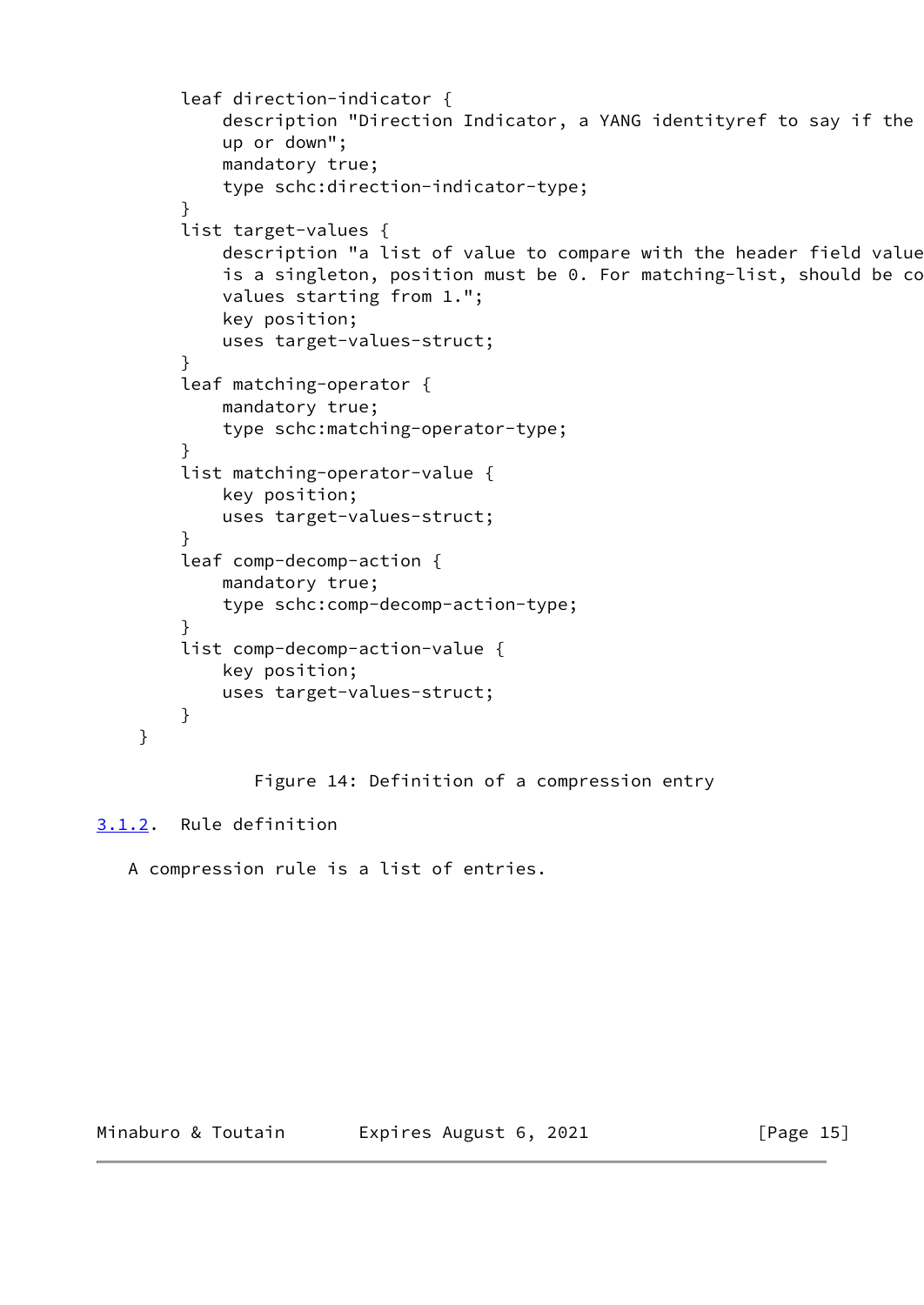```
Internet-Draft LPWAN SCHC YANG module February 2021
    grouping compression-content {
        description "define a compression rule composed of a list of entries.";
        list entry {
            key "field-id field-position direction-indicator";
            uses compression-rule-entry;
        }
```

```
 Figure 15: Definition of a compression rule
```
 To identify a specific entry Field ID, position and direction are needed.

<span id="page-17-0"></span>[3.2](#page-17-0). Fragmentation rule

}

Parameters for fragmentation are defined in Annex D of [\[RFC8724](https://datatracker.ietf.org/doc/pdf/rfc8724)].

 Figure 16 gives the first elements found in this structure. It starts with a direction. Since fragmentation rules work for a specific direction, they contain a mandatory direction. The type is the same as the one used in compression entries, but the use of bidirectionnal is forbidden.

 The next elements describe size of SCHC fragmentation header fields. Only the FCN size is mandatory and value must be higher or equal to 1.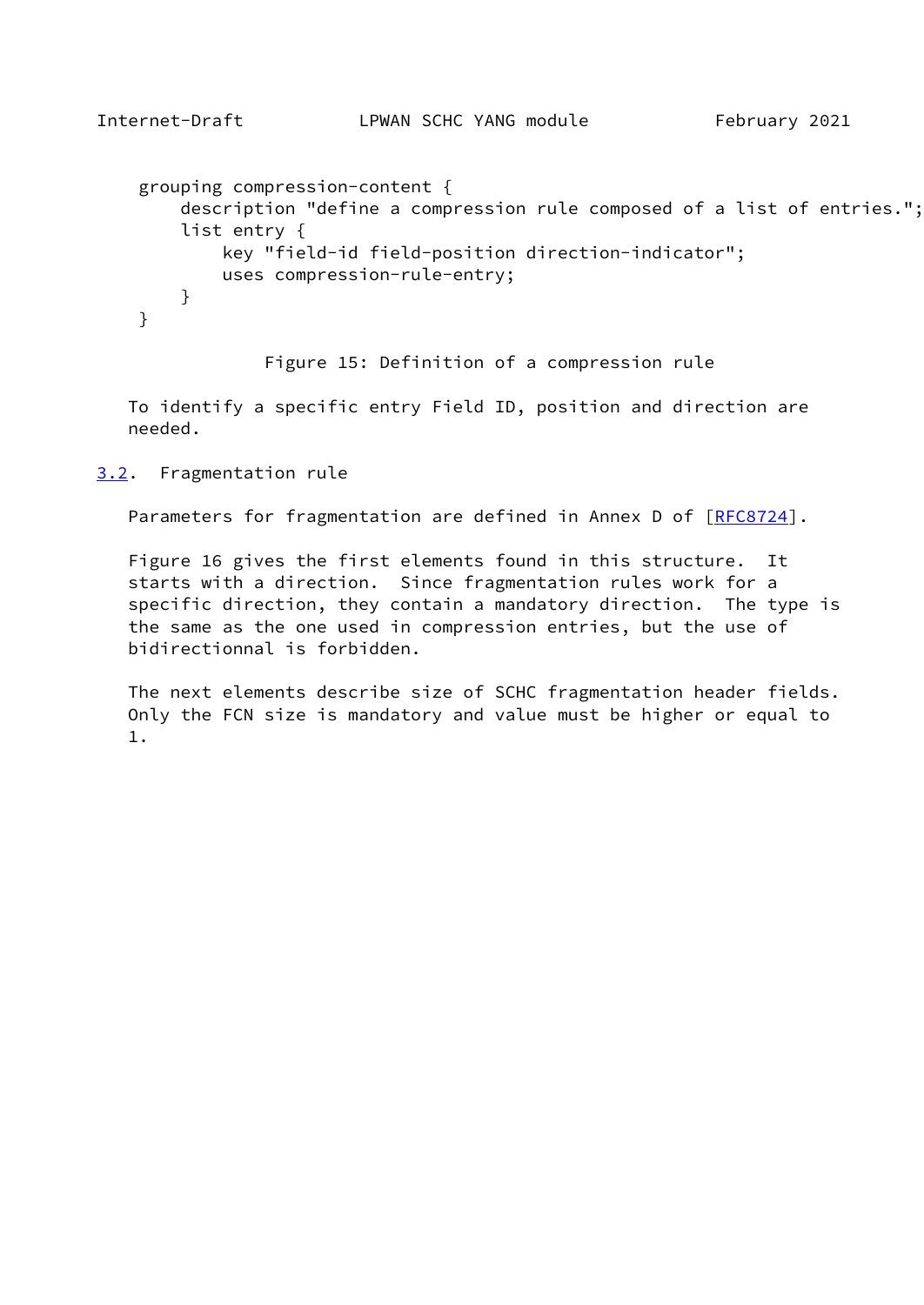Minaburo & Toutain Expires August 6, 2021 [Page 16]

```
Internet-Draft LPWAN SCHC YANG module February 2021
     grouping fragmentation-content {
        description "This grouping defines the fragmentation parameters for
        all the modes (No Ack, Ack Always and Ack on Error) specified in
        RFC 8724.";
        leaf direction {
            type schc:direction-indicator-type;
            description "should be up or down, bi directionnal is forbidden.";
            mandatory true;
 }
        leaf dtagsize {
            type uint8;
            description "size in bit of the DTag field";
        }
        leaf wsize {
            type uint8;
            description "size in bit of the window field";
        }
        leaf fcnsize {
            type uint8 {
                range 1..max;
 }
            description "size in bit of the FCN field";
            mandatory true;
        }
...
      Figure 16: Definition of a fragmentation parameters, SCHC header
   RCS algorithm is defined (Figure 17), by default with the CRC
   [RFC8724]. The algorithms are identified
    through an identityref specified in the SCHC Data Model and with the
    type RCS-algorithm-type (Figure 18).
    ...
```
 leaf RCS-algorithm { type RCS-algorithm-type; default schc: RFC8724-RCS; description "Algoritm used for RCS";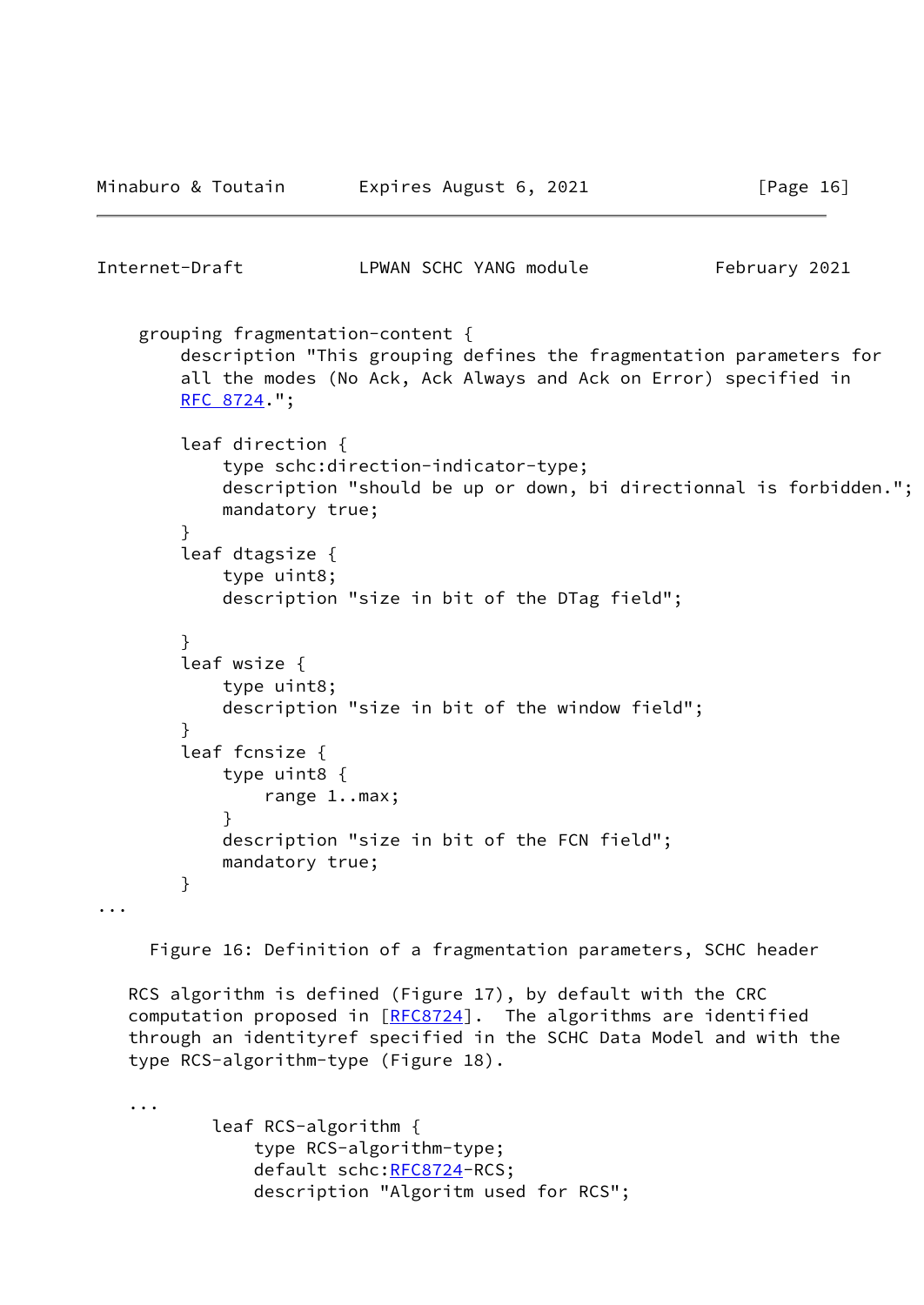...

Figure 17: Definition of a fragmentation parameters, RCS algorithm

```
Minaburo & Toutain Expires August 6, 2021 [Page 17]
Internet-Draft LPWAN SCHC YANG module February 2021
       identity RCS-algorithm-base-type {
          description "identify which algorithm is used to compute RSC.
          The algorithm defines also the size if the RSC field.";
       }
       identity RFC8724-RCS {
          RFC8724.";
          base RCS-algorithm-base-type;
       }
       typedef RCS-algorithm-type {
          type identityref {
             base RCS-algorithm-base-type;
 }
       }
         Figure 18: Definition of identityref for RCS Algorithm
```
 Figure 19 gives the parameters used by the state machine to handle fragmentation:

- o maximum-window-size contains the maximum FCN value that can be used.
- o retransmission-timer gives in seconds the duration before sending an ack request (cf. section [8.2.2.4. of \[RFC8724\]\)](https://datatracker.ietf.org/doc/pdf/rfc8724#section-8.2.2.4). If specifed, value must be higher or equal to 1.
- o inactivity-timer gives in seconds the duration before aborting (cf. section [8.2.2.4. of \[RFC8724\]](https://datatracker.ietf.org/doc/pdf/rfc8724#section-8.2.2.4)), value of 0 explicitly indicates that this timer is disabled.
- o max-ack-requests gives the number of attempts before aborting (cf.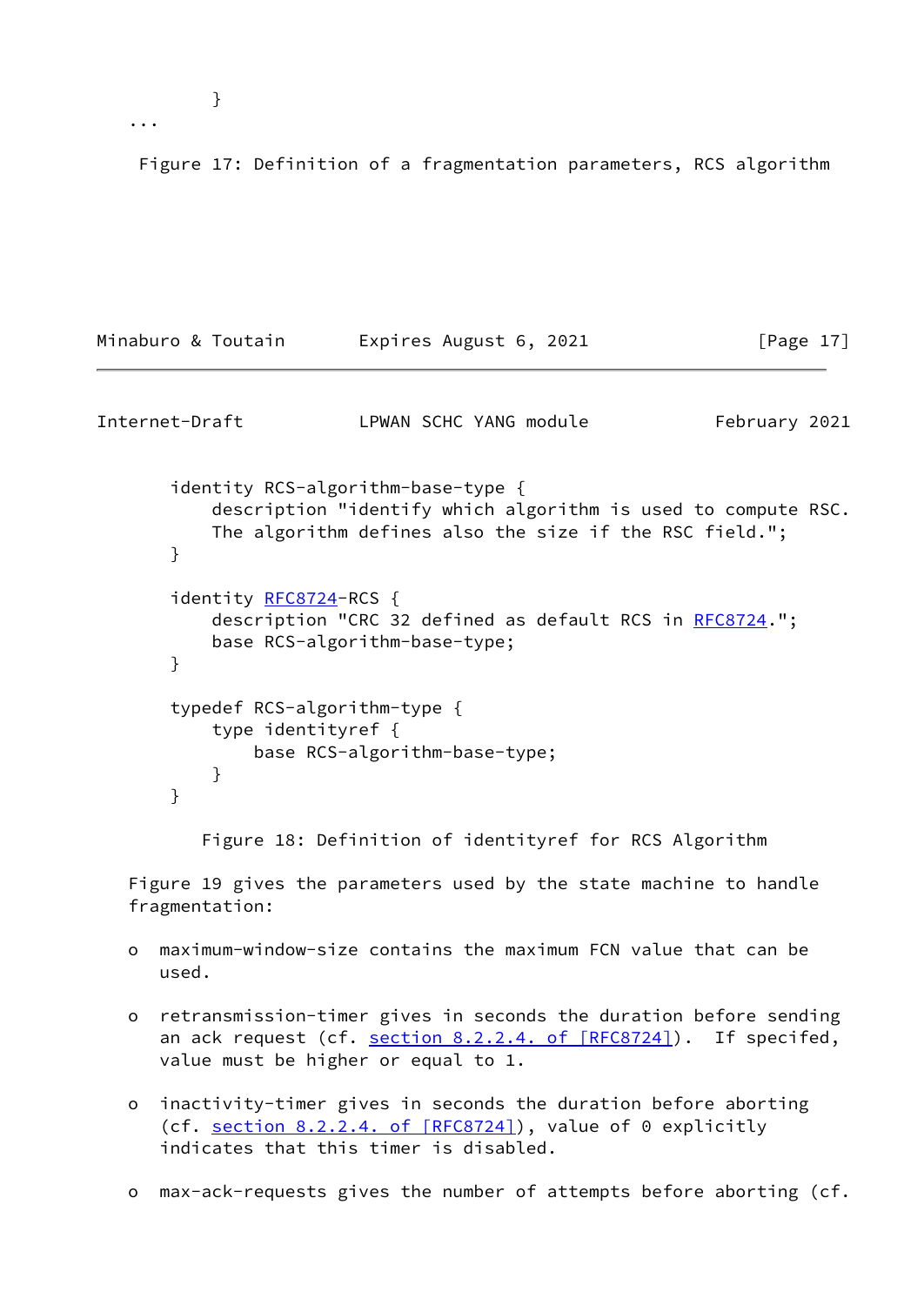section [8.2.2.4. of \[RFC8724\]\)](https://datatracker.ietf.org/doc/pdf/rfc8724#section-8.2.2.4).

 o maximum-packet-size gives in bytes the larger packet size that can be reassembled.

|                | Minaburo & Toutain                                                                                 | Expires August 6, 2021                                                                                                                                                           | [Page 18]     |
|----------------|----------------------------------------------------------------------------------------------------|----------------------------------------------------------------------------------------------------------------------------------------------------------------------------------|---------------|
| Internet-Draft |                                                                                                    | LPWAN SCHC YANG module                                                                                                                                                           | February 2021 |
| $\cdots$       | leaf maximum-window-size {<br>type uint16;<br>}<br>type $uint64$ {<br>}<br>leaf inactivity-timer { | description "by default $2^{\wedge}$ wsize - $2^{\wedge}$ ;<br>leaf retransmission-timer {<br>range 1max;<br>description "duration in seconds of the retransmission timer"; // C |               |
|                | type uint64;<br>}                                                                                  | description "duration is seconds of the inactivity timer, 0 indicat                                                                                                              |               |
|                | leaf max-ack-requests {<br>type uint8 {<br>$\mathcal{F}$<br>}                                      | range 1max;<br>description "the maximum number of retries for a specific SCHC ACK.                                                                                               |               |
|                | leaf maximum-packet-size {                                                                         |                                                                                                                                                                                  |               |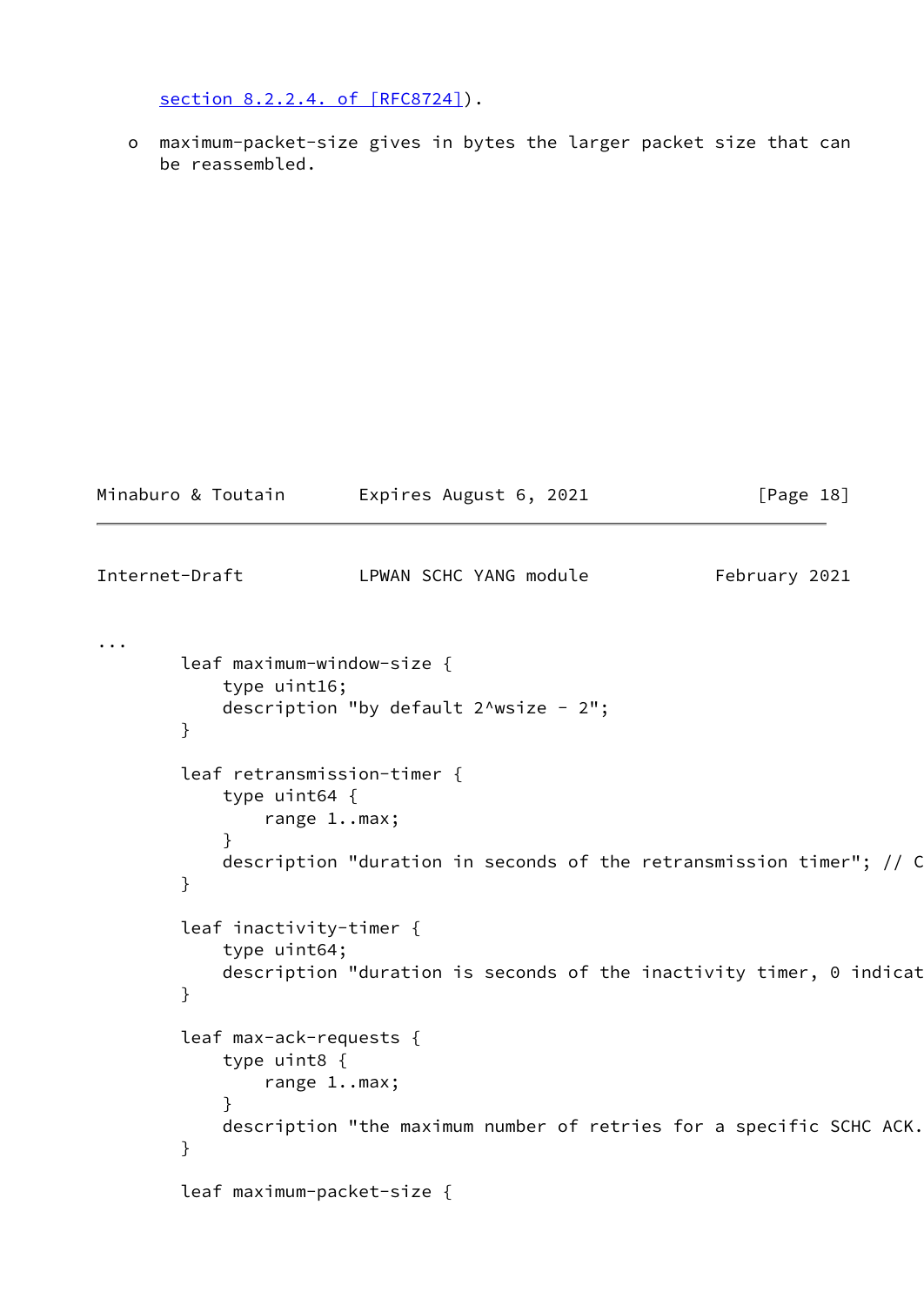type uint16; default 1280; description "When decompression is done, packet size must not stric }

...

Figure 19: Definition of a fragmentation state machine parameters

 Figure 20 gives information related to a specific compression mode: fragmentation-mode MUST be set with a specific behavior. Identityref are given Figure 21.

For Ack on Error some specific information may be provided:

- o tile-size gives in bits the size of the tile; If set to 0 a single tile is inserted inside a fragment.
- o tile-in-All1 indicates if All1 contains only the RCS (all1-data no) or may contain a single tile (all1-data-yes). Since the reassembly process may detect this behavior, the choice can be left to the fragmentation process. In that case identityref all1-

| Minaburo & Toutain | Expires August 6, 2021 | [Page 19] |
|--------------------|------------------------|-----------|
|--------------------|------------------------|-----------|

Internet-Draft LPWAN SCHC YANG module February 2021

 data-sender-choice as to be specified. All possible values are given Figure 21.

 o ack-behavior tells when the fragmentation process may send acknowledgments. When ack-behavior-after-All0 is specified, the ack may be sent after the reception of All-0 fragment. When ack behavior-after-All1 is specified, the ack may be sent after the reception of All-1 fragment at the end of the fragmentation process. ack-behavior-always do not impose a limitation at the SCHC level. The constraint may come from the LPWAN technology. All possible values are given Figure 21.

...

 leaf fragmentation-mode { type schc:fragmentation-mode-type; description "which fragmentation mode is used (noAck, AckAlways, Ac mandatory true; }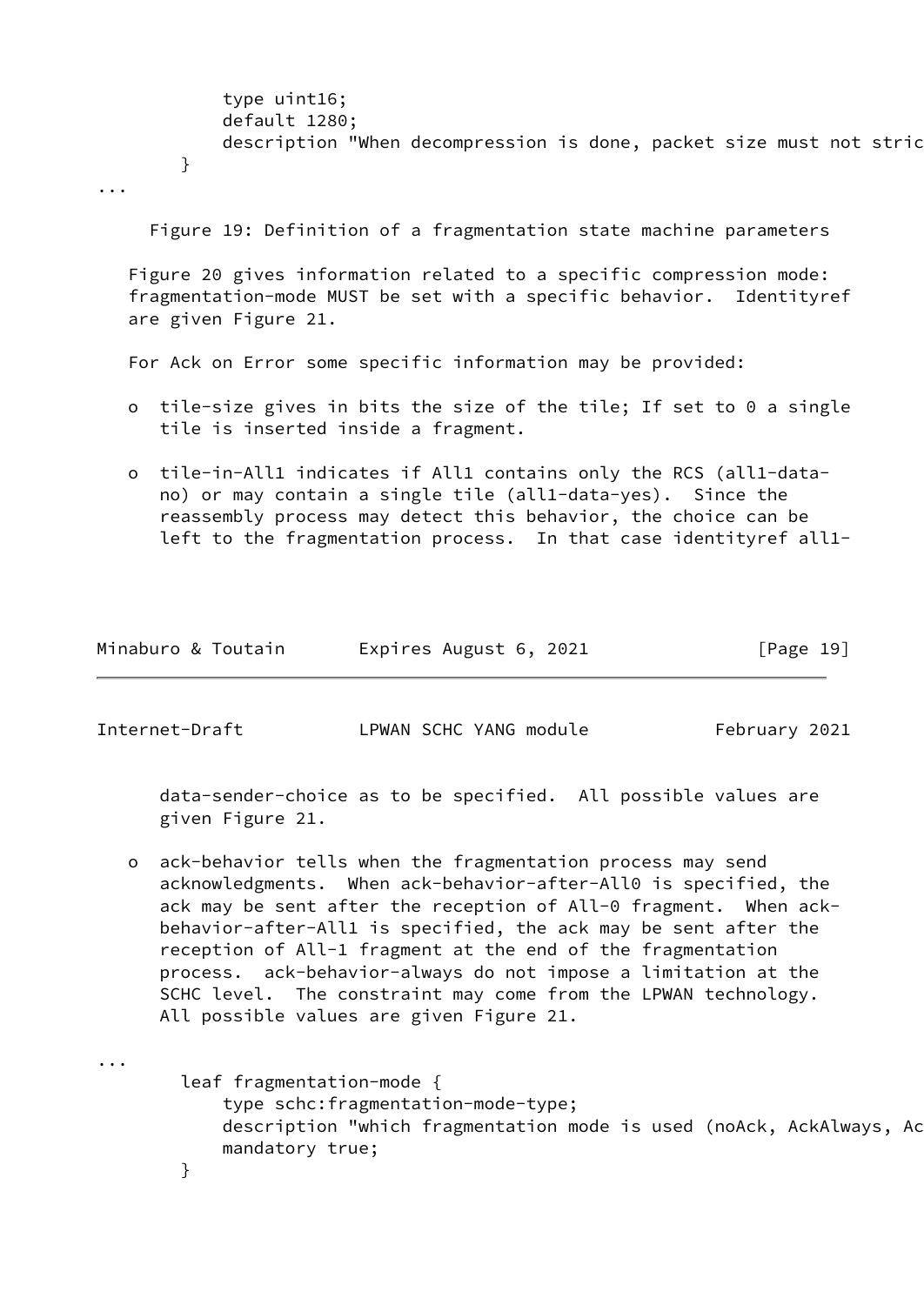```
 choice mode {
           case no-ack;
           case ack-always;
           case ack-on-error {
               leaf tile-size {
                   type uint8;
                  description "size in bit of tiles, if not specified or set
 }
               leaf tile-in-All1 {
                   type schc:all1-data-type;
                  description "When true, sender and receiver except a tile i
 }
               leaf ack-behavior {
                   type schc:ack-behavior-type;
                  description "Sender behavior to acknowledge, after All-0, A
                   LPWAN allows it (Always)";
 }
 }
       }
...
       Figure 20: Definition of a fragmentation specific information
// -- FRAGMENTATION TYPE
// -- fragmentation modes
    identity fragmentation-mode-base-type {
        description "fragmentation mode";
Minaburo & Toutain Expires August 6, 2021 [Page 20]
Internet-Draft LPWAN SCHC YANG module February 2021
    }
    identity fragmentation-mode-no-ack {
       RFC 8724.";
        base fragmentation-mode-base-type;
    }
    identity fragmentation-mode-ack-always {
        RFC8724.";
        base fragmentation-mode-base-type;
    }
    identity fragmentation-mode-ack-on-error {
```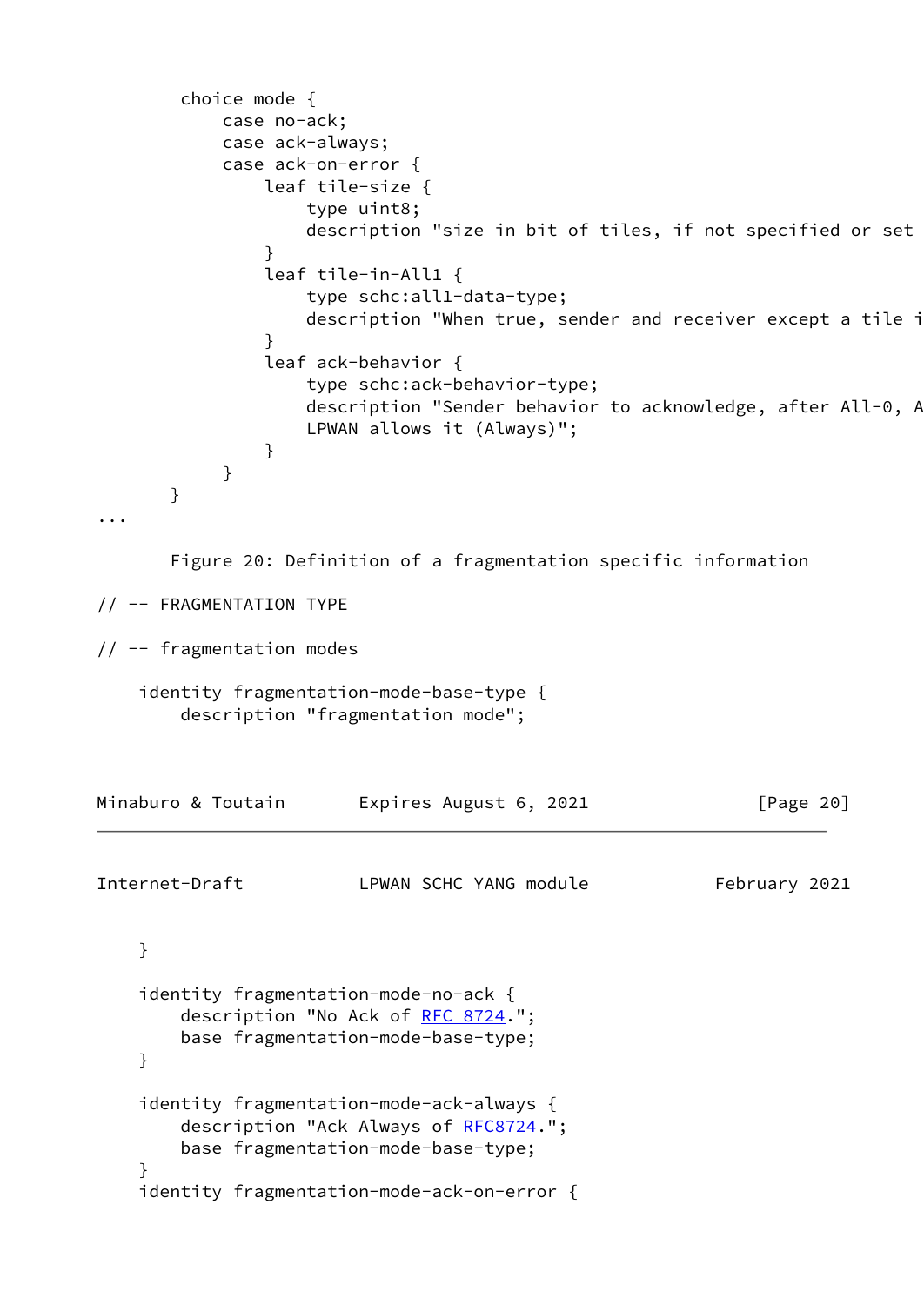```
 RFC8724.";
        base fragmentation-mode-base-type;
     }
    typedef fragmentation-mode-type {
         type identityref {
            base fragmentation-mode-base-type;
         }
     }
// -- Ack behavior
     identity ack-behavior-base-type {
        description "define when to send an Acknowledgment message";
     }
     identity ack-behavior-after-All0 {
        description "fragmentation expects Ack after sending All0 fragment.";
        base ack-behavior-base-type;
     }
     identity ack-behavior-after-All1 {
        description "fragmentation expects Ack after sending All1 fragment.";
        base ack-behavior-base-type;
     }
     identity ack-behavior-always {
        description "fragmentation expects Ack after sending every fragment.";
        base ack-behavior-base-type;
     }
     typedef ack-behavior-type {
         type identityref {
            base ack-behavior-base-type;
        }
     }
Minaburo & Toutain     Expires August 6, 2021             [Page 21]
Internet-Draft LPWAN SCHC YANG module February 2021
// -- All1 with data types
     identity all1-data-base-type {
        description "type to define when to send an Acknowledgment message";
     }
```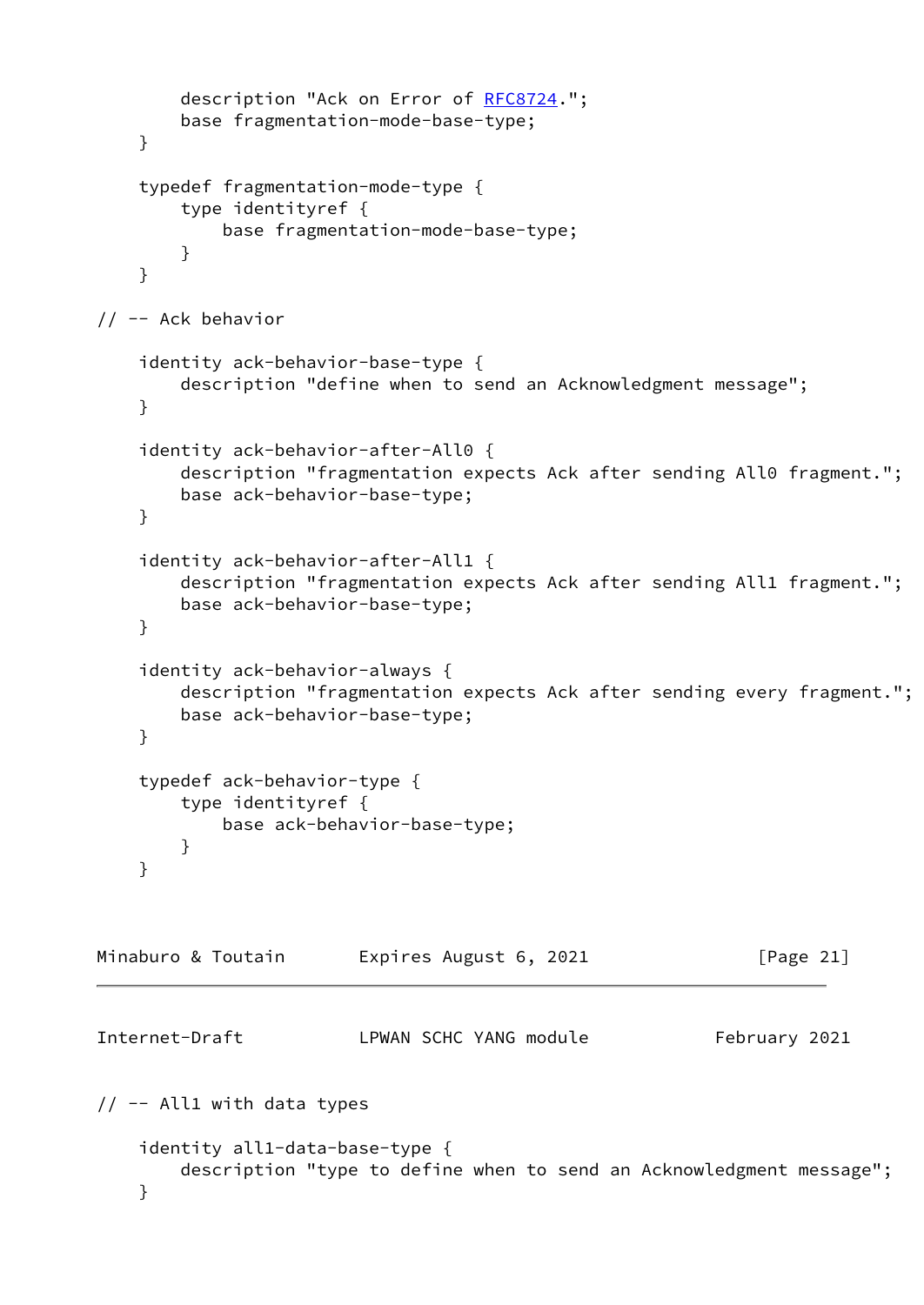```
 identity all1-data-no {
     description "All1 contains no tiles.";
     base all1-data-base-type;
 }
 identity all1-data-yes {
     description "All1 MUST contain a tile";
     base all1-data-base-type;
 }
 identity all1-data-sender-choice {
    description "Fragmentation process choose to send tiles or not in all1.
     base all1-data-base-type;
 }
 typedef all1-data-type {
     type identityref {
         base all1-data-base-type;
     }
 }
```
Figure 21: Specific types for Ack On Error mode

## YANG Tree

Minaburo & Toutain **Expires August 6, 2021** [Page 22]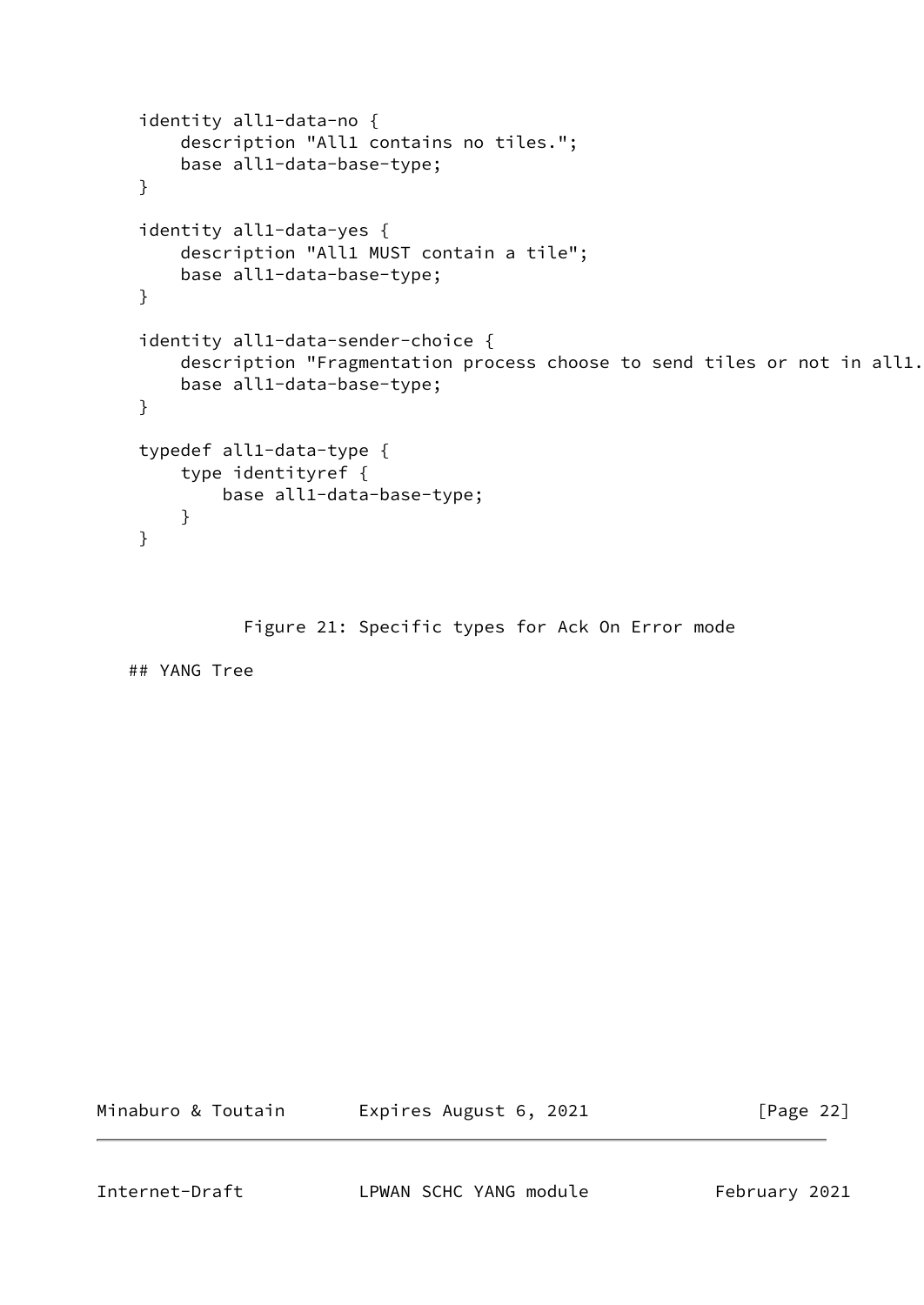```
module: schc
  +--rw schc
     +--rw version? uint64
     +--rw rule* [rule-id rule-length]
        +--rw rule-id uint32
        +--rw rule-length uint8
        +--rw (nature)?
           +--:(fragmentation)
             | +--rw direction schc:direction-indicator-type
             | +--rw dtagsize? uint8
             | +--rw wsize? uint8
             | +--rw fcnsize uint8
             | +--rw RCS-algorithm? RCS-algorithm-type
             | +--rw maximum-window-size? uint16
             | +--rw retransmission-timer? uint64
             | +--rw inactivity-timer? uint64
             | +--rw max-ack-requests? uint8
             | +--rw maximum-packet-size? uint16
             | +--rw fragmentation-mode schc:fragmentation-mode-type
             | +--rw (mode)?
                | +--:(no-ack)
                | +--:(ack-always)
                | +--:(ack-on-error)
                   | +--rw tile-size? uint8
                   | +--rw tile-in-All1? schc:all1-data-type
                   | +--rw ack-behavior? schc:ack-behavior-type
           +--:(compression)
             +--rw entry* [field-id field-position direction-indicator]
                +--rw field-id schc:field-id-type
                +--rw field-length schc:field-length-type
                +--rw field-position uint8
               +--rw direction-indicator schc:direction-indicator-typ
                +--rw target-values* [position]
                   | +--rw value? union
                   | +--rw position uint16
                +--rw matching-operator schc:matching-operator-type
                +--rw matching-operator-value* [position]
                   | +--rw value? union
                   | +--rw position uint16
                +--rw comp-decomp-action schc:comp-decomp-action-type
                +--rw comp-decomp-action-value* [position]
                   +--rw value? union
                   +--rw position uint16
```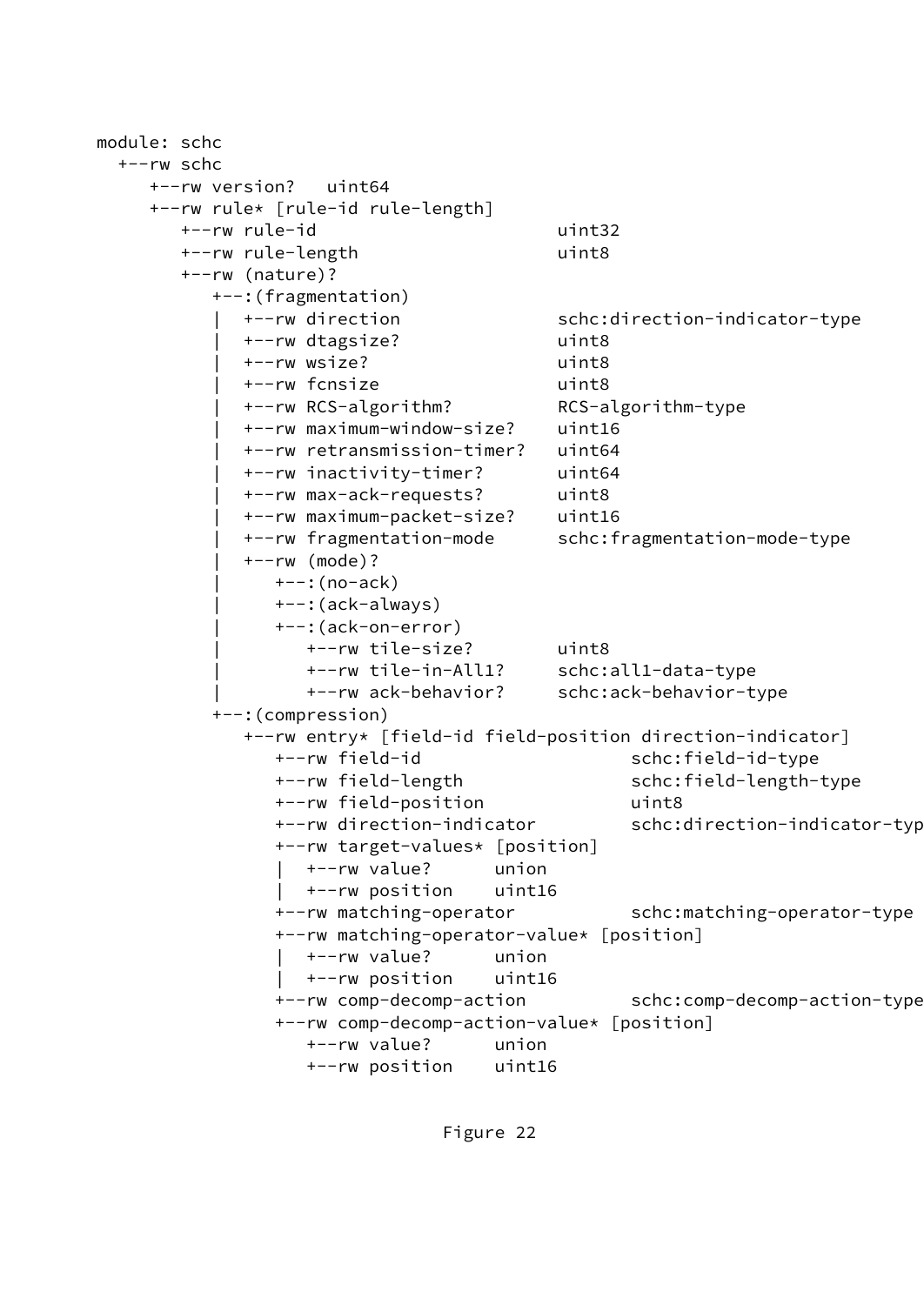<span id="page-26-1"></span>

| Internet-Draft | LPWAN SCHC YANG module | February 2021 |
|----------------|------------------------|---------------|
|                |                        |               |

<span id="page-26-0"></span>[4](#page-26-0). IANA Considerations

This document has no request to IANA.

<span id="page-26-2"></span>[5](#page-26-2). Security considerations

 This document does not have any more Security consideration than the ones already raised on [\[RFC8724](https://datatracker.ietf.org/doc/pdf/rfc8724)]

<span id="page-26-3"></span>[6](#page-26-3). Acknowledgements

 The authors would like to thank Dominique Barthel, Carsten Bormann, Alexander Pelov.

<span id="page-26-4"></span>[7](#page-26-4). YANG Module

<code begins> file schc@2020-02-28.yang module schc{ yang-version "1"; namespace "urn:ietf:lpwan:schc:rules-description"; prefix "schc";

 description "Generic Data model for Static Context Header Compression Rule for SCHC, based on [draft-ietf-lpwan-ipv6-static-context-hc-18.](https://datatracker.ietf.org/doc/pdf/draft-ietf-lpwan-ipv6-static-context-hc-18) Include compression rules and fragmentation rules.

This module is a YANG model for SCHC rules [\(RFc 8724](https://datatracker.ietf.org/doc/pdf/rfc8724)). [RFC 8724](https://datatracker.ietf.org/doc/pdf/rfc8724) describes a rule in a abstract way through a table.

 |-----------------------------------------------------------------| | (FID) Rule 1 | |+-------+--+--+--+------------+-----------------+---------------+| ||Field 1|FL|FP|DI|Target Value|Matching Operator|Comp/Decomp Act|| |+-------+--+--+--+------------+-----------------+---------------+| ||Field 2|FL|FP|DI|Target Value|Matching Operator|Comp/Decomp Act|| |+-------+--+--+--+------------+-----------------+---------------+|  $||... - |...|...|...|$  ...  $||... - ||...||$  |+-------+--+--+--+------------+-----------------+---------------+| ||Field N|FL|FP|DI|Target Value|Matching Operator|Comp/Decomp Act|| +-------+--+--+--+------------+-----------------+---------------+|| |-----------------------------------------------------------------|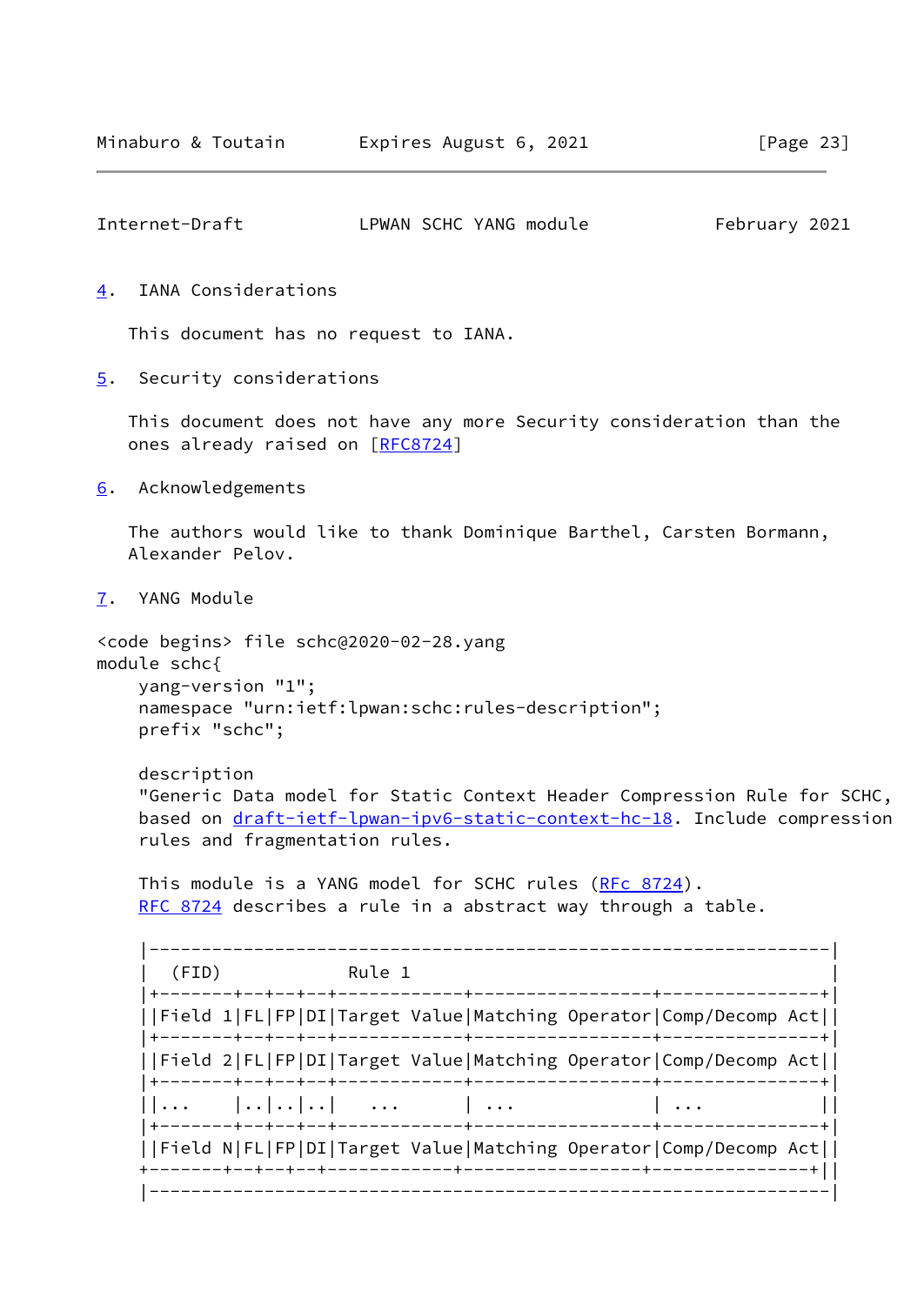This module proposes a global data model that can be used for rule exchanges or modification. It proposes both the data model format and the global identifiers used to describes some operations in fields. This data model applies both to compression and fragmentation.";

Minaburo & Toutain Expires August 6, 2021 [Page 24]

```
Internet-Draft LPWAN SCHC YANG module February 2021
    revision 2020-06-15 {
       description "clean up and add descriptions, merge schc-id to this file"
    }
    revision 2020-02-28 {
        description "Add Fragmentation parameters";
    }
    revision 2020-01-23 {
        description "Modified TV with binary and union";
    }
    revision 2020-01-07 {
        description "First version of the YANG model";
    }
// -------------------------
// Field ID type definition
//--------------------------
// generic value TV definition
    identity field-id-base-type {
           description "Field ID with SID";
    }
    identity fid-ipv6-version {
           base field-id-base-type;
           RFC8200";
    }
    identity fid-ipv6-trafficclass {
        base field-id-base-type;
        RFC8200";
    }
```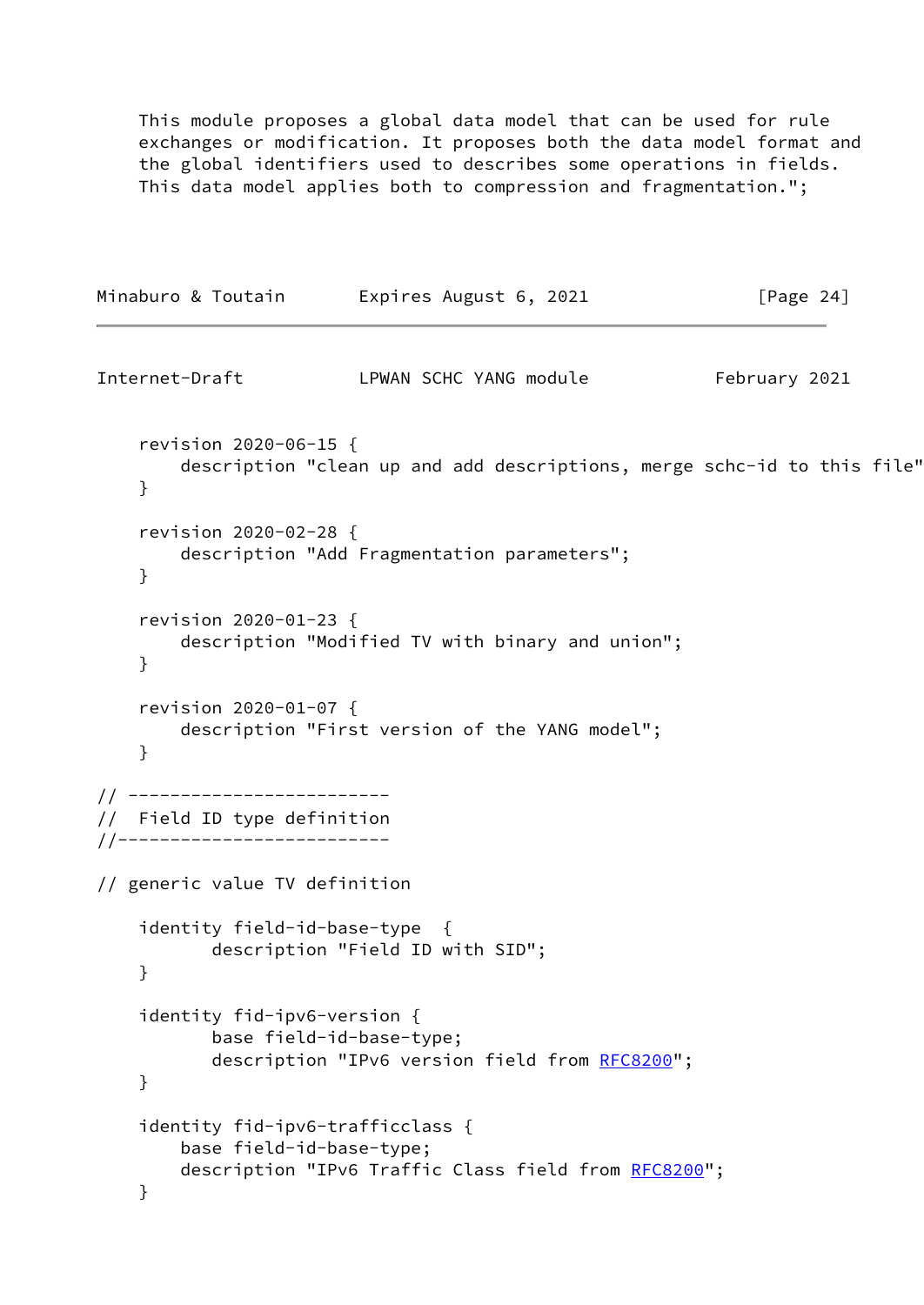```
 identity fid-ipv6-trafficclass-ds {
       base field-id-base-type;
       RFC8200,
       RFC3168";
    }
    identity fid-ipv6-trafficclass-ecn {
       base field-id-base-type;
       RFC8200,
       ECN field from RFC3168";
    }
Minaburo & Toutain Expires August 6, 2021 [Page 25]
Internet-Draft LPWAN SCHC YANG module February 2021
    identity fid-ipv6-flowlabel {
       base field-id-base-type;
       description "IPv6 Flow Label field from RFC8200";
    }
    identity fid-ipv6-payloadlength {
       base field-id-base-type;
       RFC8200";
    }
    identity fid-ipv6-nextheader {
       base field-id-base-type;
       RFC8200";
    }
    identity fid-ipv6-hoplimit {
       base field-id-base-type;
       RFC8200";
    }
    identity fid-ipv6-devprefix {
       base field-id-base-type;
       description "correspond either to the source address or the desdination
                      address prefix of RFC 8200. Depending if it is resp
                       a uplink or an downklink message.";
    }
    identity fid-ipv6-deviid {
```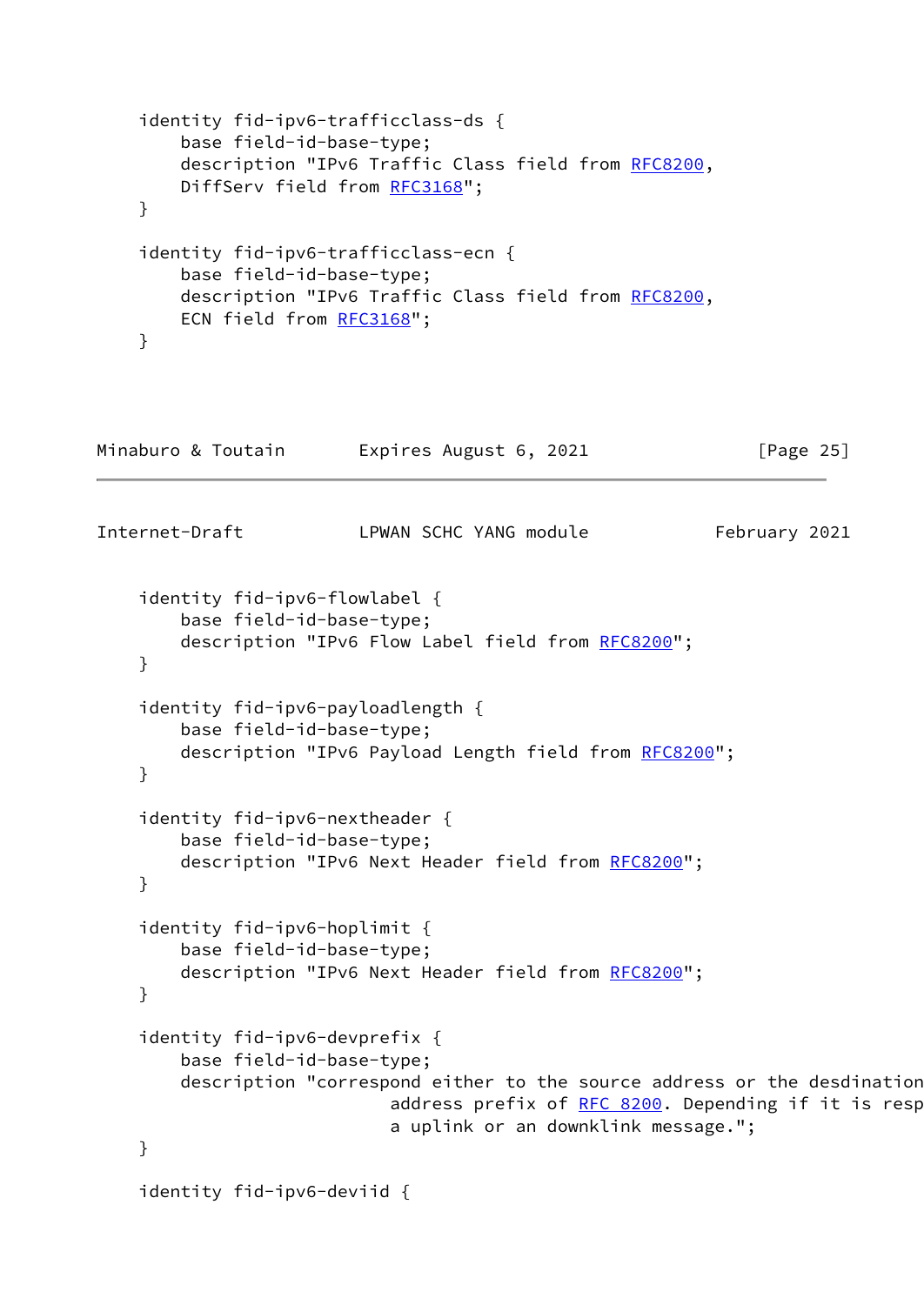```
 base field-id-base-type;
     description "correspond either to the source address or the desdination
                         address prefix of RFC 8200. Depending if it is resp
                          a uplink or an downklink message.";
 }
 identity fid-ipv6-appprefix {
     base field-id-base-type;
     description "correspond either to the source address or the desdination
                         address prefix of RFC 768. Depending if it is respe
                          a downlink or an uplink message.";
 }
 identity fid-ipv6-appiid {
     base field-id-base-type;
     description "correspond either to the source address or the desdination
                        address prefix of RFC 768. Depending if it is respe
                          a downlink or an uplink message.";
 }
```

```
Internet-Draft LPWAN SCHC YANG module February 2021
    identity fid-udp-dev-port {
       base field-id-base-type;
       description "UDP length from RFC 768";
    }
    identity fid-udp-app-port {
       base field-id-base-type;
       RFC 768";
    }
    identity fid-udp-length {
       base field-id-base-type;
       RFC 768";
    }
    identity fid-udp-checksum {
       base field-id-base-type;
       RFC 768";
    }
    identity fid-coap-version {
```
Minaburo & Toutain Expires August 6, 2021 [Page 26]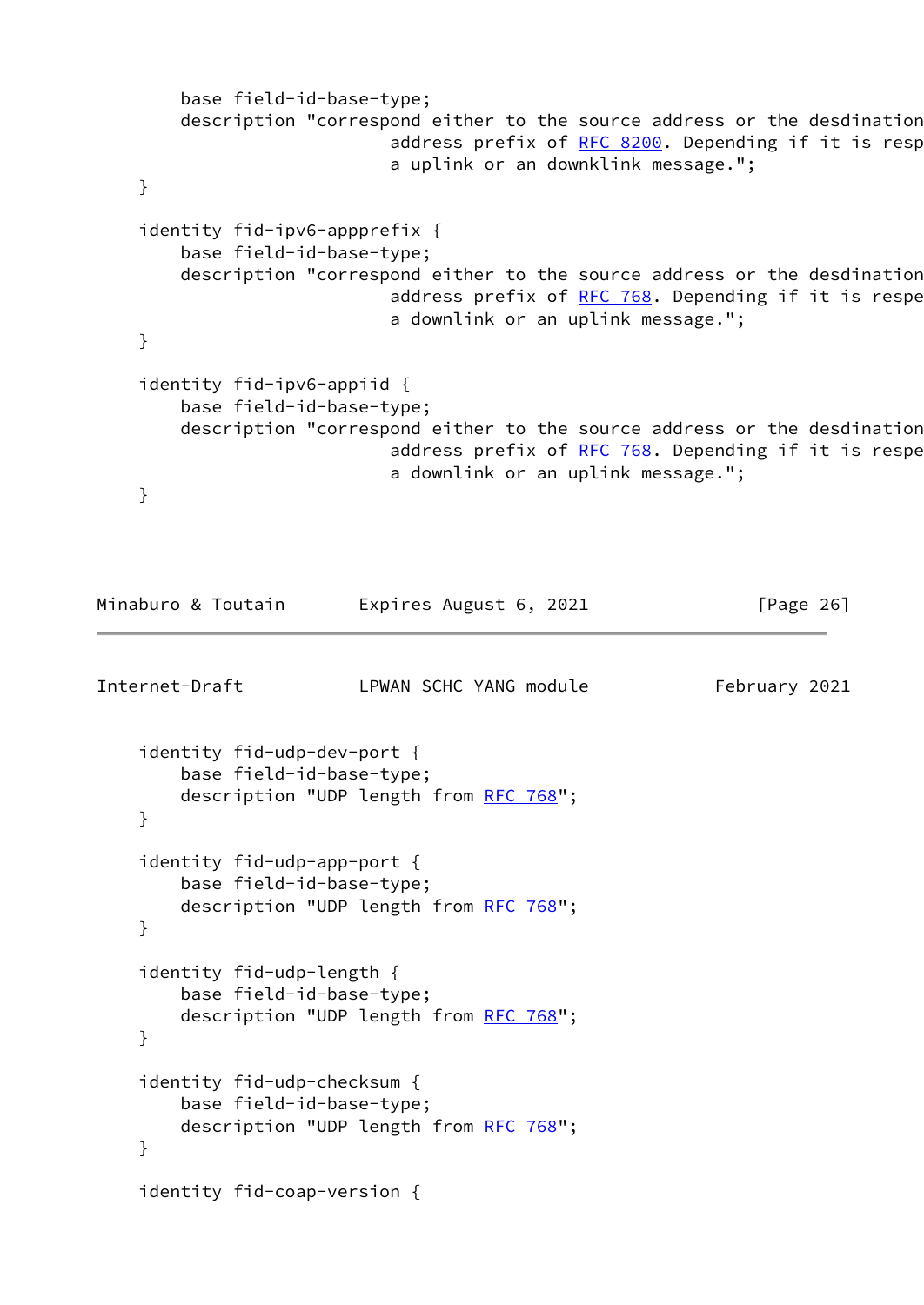```
 base field-id-base-type;
      RFC 7252";
    }
    identity fid-coap-type {
       base field-id-base-type;
       description "CoAP type from RFC 7252";
    }
    identity fid-coap-tkl {
       base field-id-base-type;
       RFC 7252";
    }
    identity fid-coap-code {
       base field-id-base-type;
       RFC 7252";
    }
    identity fid-coap-code-class {
       base field-id-base-type;
      RFC 7252";
    }
    identity fid-coap-code-detail {
       base field-id-base-type;
       RFC 7252";
Minaburo & Toutain Expires August 6, 2021 [Page 27]
Internet-Draft LPWAN SCHC YANG module February 2021
    }
    identity fid-coap-mid {
       base field-id-base-type;
      RFC 7252";
    }
    identity fid-coap-token {
       base field-id-base-type;
       description "CoAP token from RFC 7252";
    }
    identity fid-coap-option-if-match {
       base field-id-base-type;
```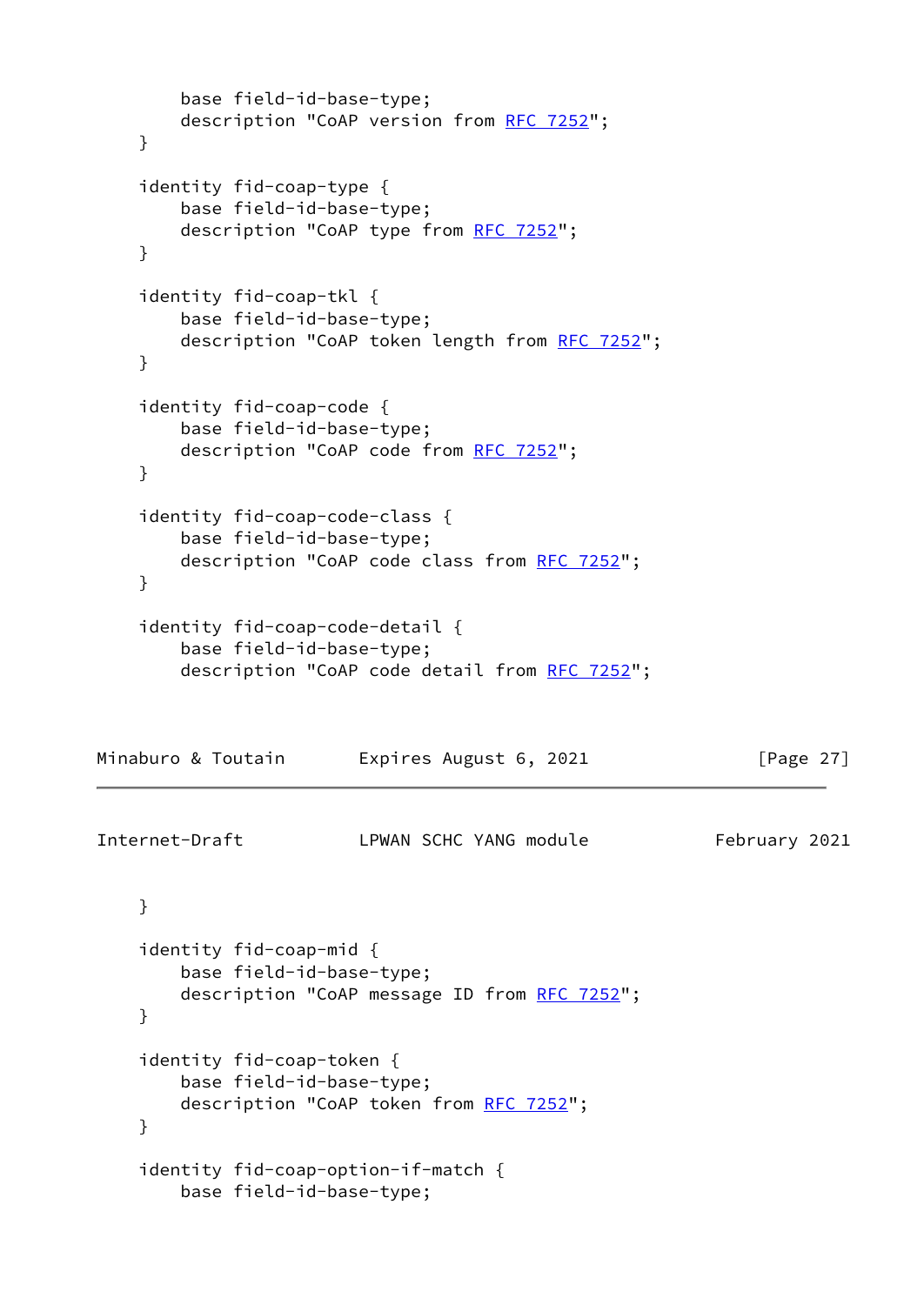```
RFC 7252";
    }
    identity fid-coap-option-uri-host {
       base field-id-base-type;
       description "CoAP option URI-Host from RFC 7252";
    }
    identity fid-coap-option-etag {
       base field-id-base-type;
       RFC 7252";
    }
    identity fid-coap-option-if-none-match {
       base field-id-base-type;
       description "CoAP option if-none-match from RFC 7252";
    }
    identity fid-coap-option-observe {
       base field-id-base-type;
      RFC 7641";
    }
    identity fid-coap-option-uri-port {
       base field-id-base-type;
      RFC 7252";
    }
    identity fid-coap-option-location-path {
       base field-id-base-type;
       RFC 7252";
    }
    identity fid-coap-option-uri-path {
Minaburo & Toutain Expires August 6, 2021 [Page 28]
Internet-Draft LPWAN SCHC YANG module February 2021
       base field-id-base-type;
       description "CoAP option Uri-Path from RFC 7252";
    }
    identity fid-coap-option-content-format {
       base field-id-base-type;
       RFC 7252";
```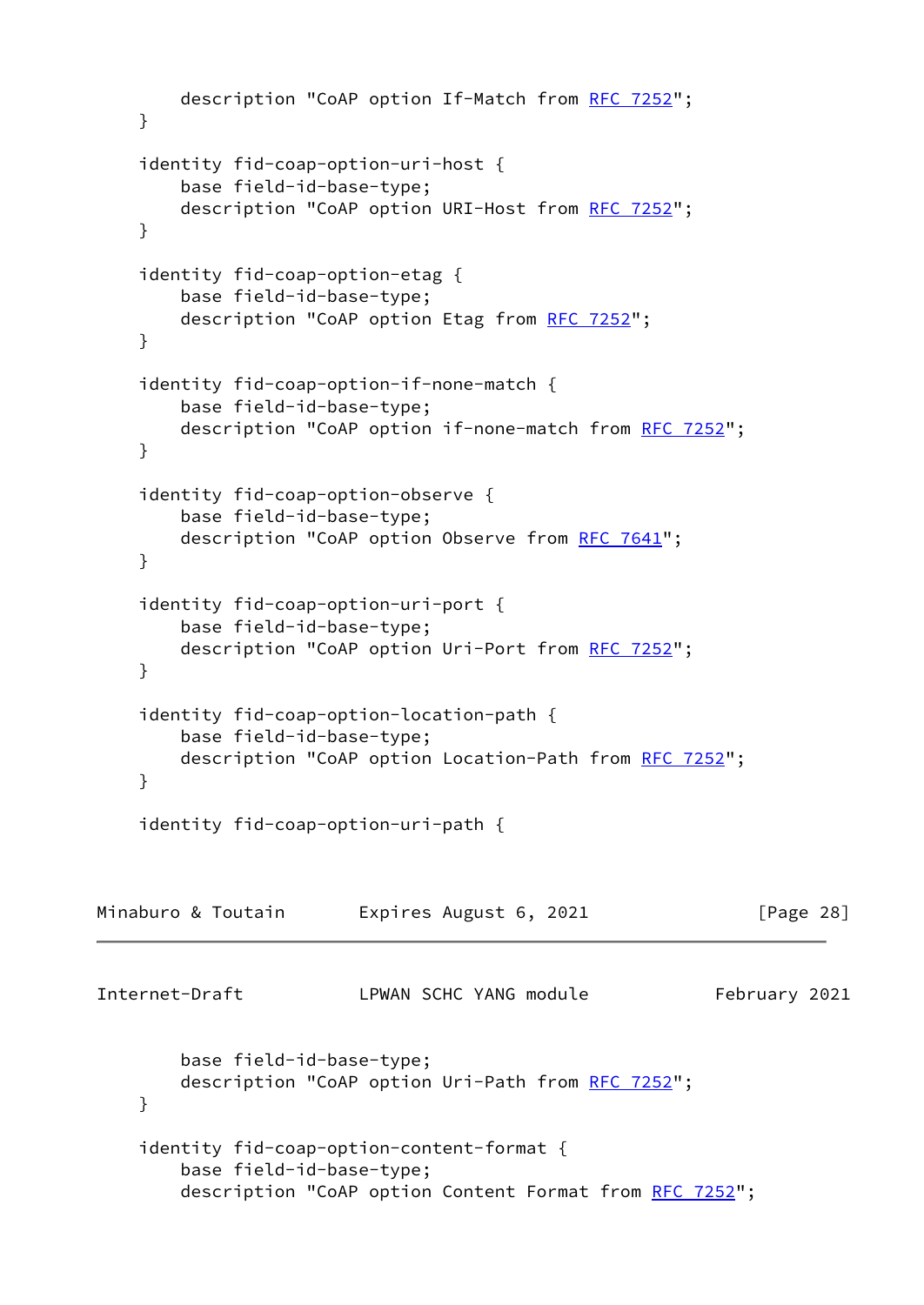```
 }
    identity fid-coap-option-max-age {
       base field-id-base-type;
      RFC 7252";
    }
    identity fid-coap-option-uri-query {
       base field-id-base-type;
       description "CoAP option Uri-Query from RFC 7252";
    }
    identity fid-coap-option-accept {
       base field-id-base-type;
      RFC 7252";
    }
    identity fid-coap-option-location-query {
       base field-id-base-type;
       RFC 7252";
    }
    identity fid-coap-option-block2 {
       base field-id-base-type;
       RFC 7959";
    }
    identity fid-coap-option-block1 {
       base field-id-base-type;
       description "CoAP option Block1 from RFC 7959";
    }
    identity fid-coap-option-size2 {
       base field-id-base-type;
       RFC 7959";
    }
    identity fid-coap-option-proxy-uri {
       base field-id-base-type;
       RFC 7252";
    }
Minaburo & Toutain Expires August 6, 2021 [Page 29]
```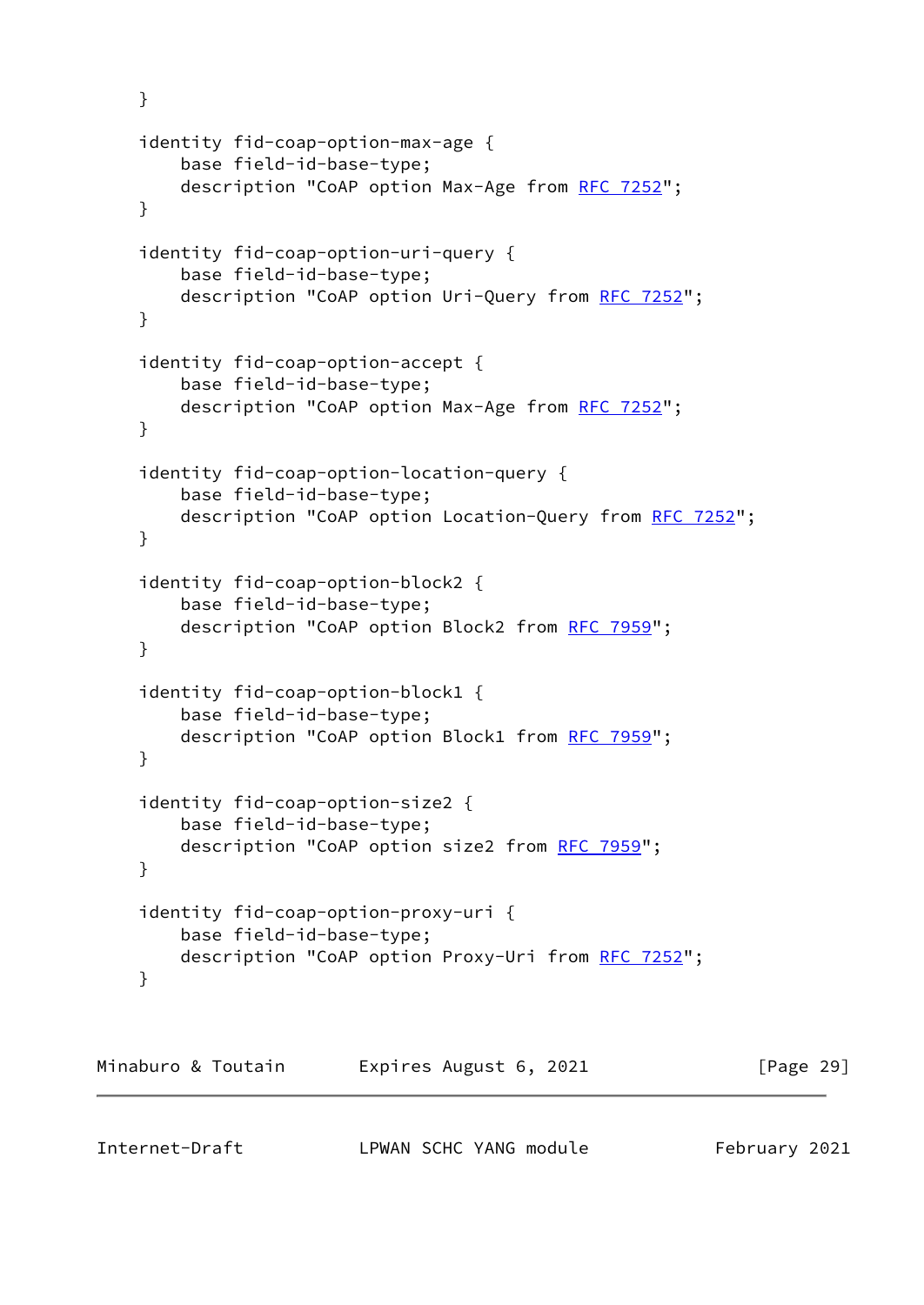```
 identity fid-coap-option-proxy-scheme {
    base field-id-base-type;
    description "CoAP option Proxy-scheme from RFC 7252";
 }
 identity fid-coap-option-size1 {
    base field-id-base-type;
    RFC 7252";
 }
 identity fid-coap-option-no-response {
    base field-id-base-type;
   RFC 7967";
 }
 identity fid-coap-option-oscore-flags {
    base field-id-base-type;
    description "CoAP option oscore flags (see draft schc coap, section 6.4
 }
 identity fid-coap-option-oscore-piv {
    base field-id-base-type;
   description "CoAP option oscore flags (see draft schc coap, section 6.4
 }
 identity fid-coap-option-oscore-kid {
    base field-id-base-type;
   description "CoAP option oscore flags (see draft schc coap, section 6.4
 }
 identity fid-coap-option-oscore-kidctx {
    base field-id-base-type;
   description "CoAP option oscore flags (see draft schc coap, section 6.4
 }
 identity fid-icmpv6-type {
    base field-id-base-type;
    description "ICMPv6 field (see draft OAM)";
 }
 identity fid-icmpv6-code {
    base field-id-base-type;
    description "ICMPv6 field (see draft OAM)";
 }
 identity fid-icmpv6-checksum {
    base field-id-base-type;
    description "ICMPv6 field (see draft OAM)";
```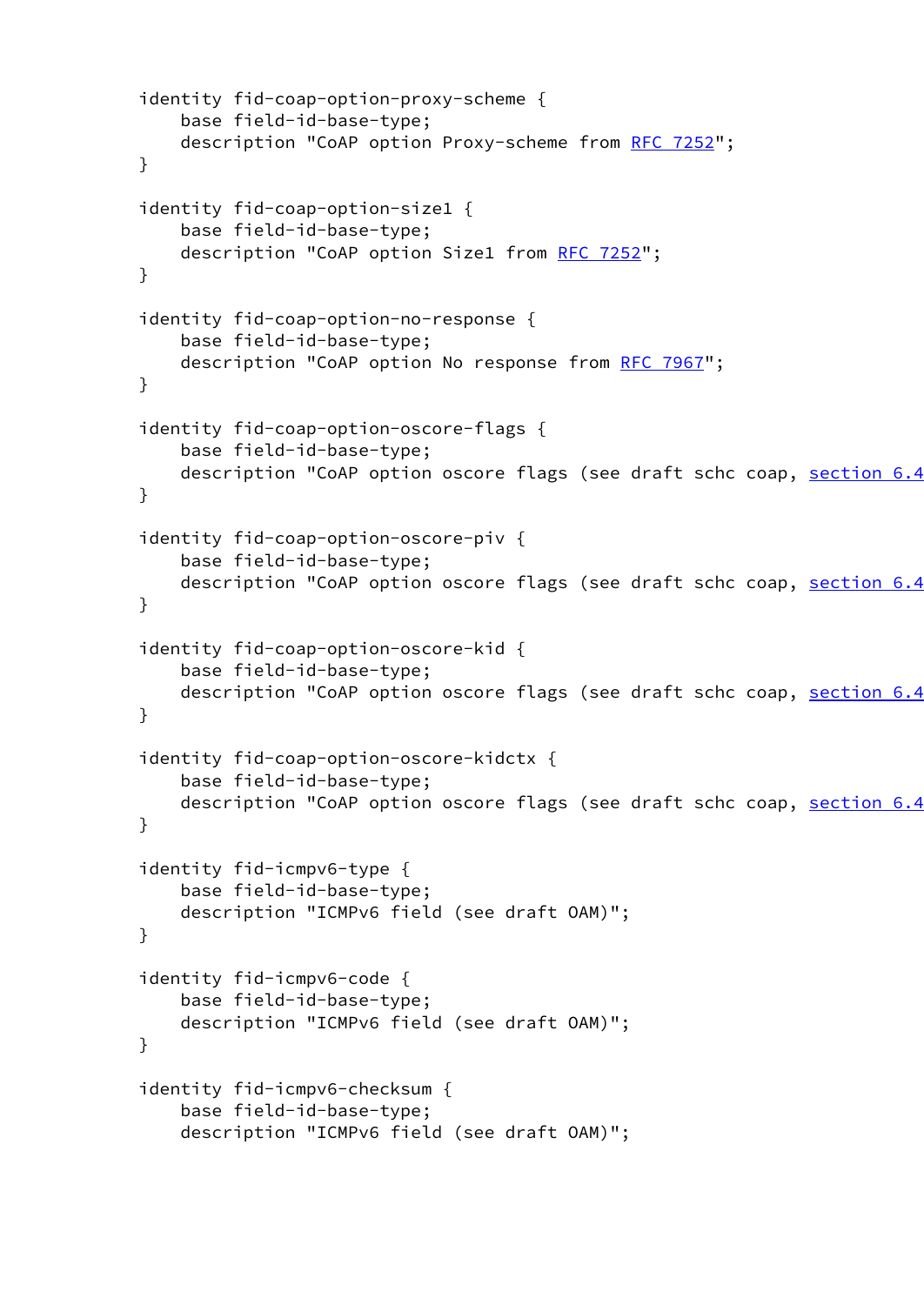```
Internet-Draft LPWAN SCHC YANG module February 2021
     }
     identity fid-icmpv6-identifier {
         base field-id-base-type;
         description "ICMPv6 field (see draft OAM)";
     }
     identity fid-icmpv6-sequence {
         base field-id-base-type;
         description "ICMPv6 field (see draft OAM)";
     }
/// !!!!!!! See future CoAP extentions
//----------------------------------
// Field Length type definition
//----------------------------------
   identity field-length-base-type {
         description "used to extend field length functions";
   }
   identity fl-variable {
            base field-length-base-type;
            description "residue length in Byte is sent";
   }
   identity fl-token-length {
            base field-length-base-type;
            description "residue length in Byte is sent";
   }
//---------------------------------
// Direction Indicator type
//---------------------------------
   identity direction-indicator-base-type {
         description "used to extend field length functions";
   }
   identity di-bidirectional {
            base direction-indicator-base-type;
```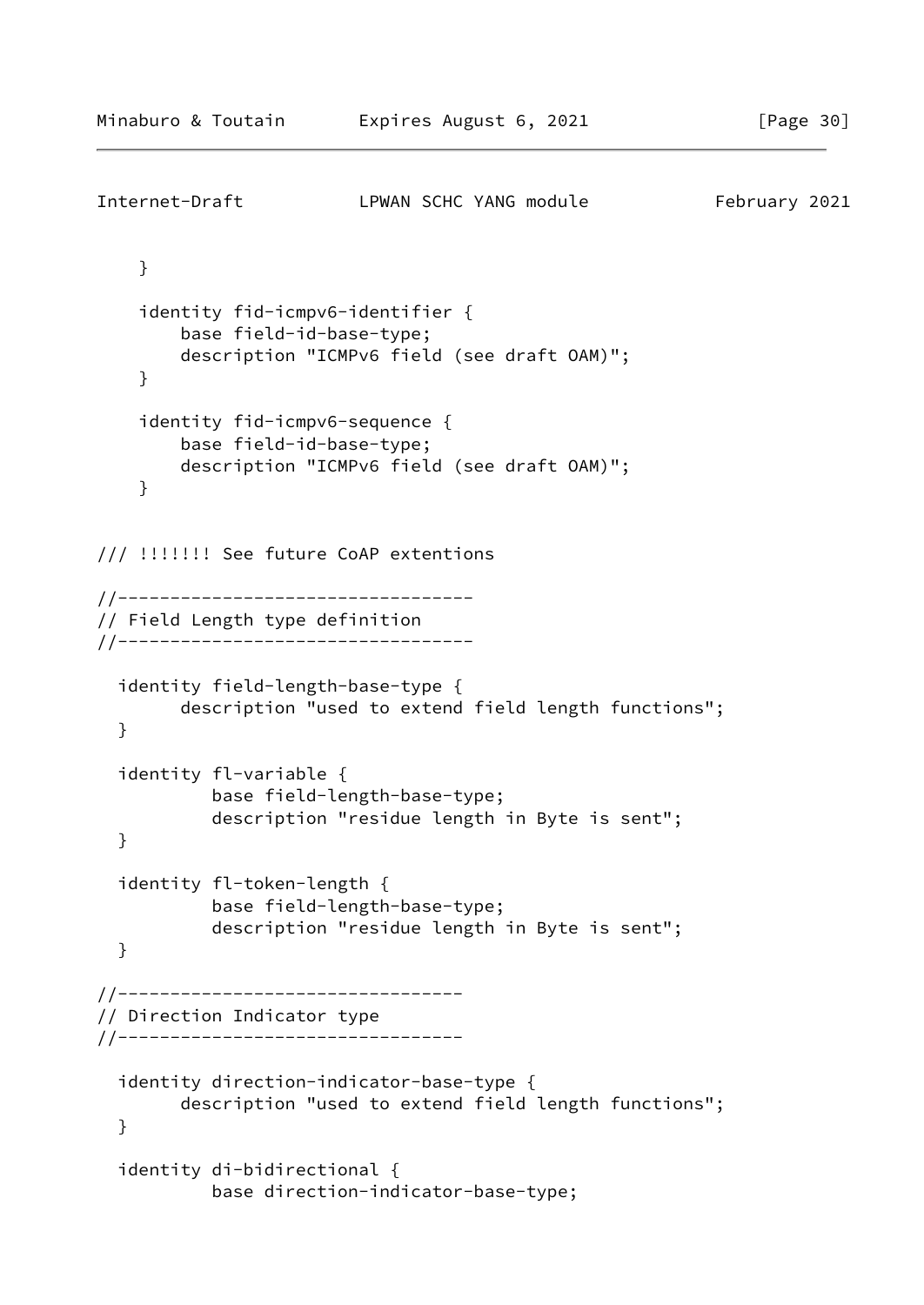```
 description "Direction Indication of bi directionality";
  }
  identity di-up {
           base direction-indicator-base-type;
Minaburo & Toutain Expires August 6, 2021 [Page 31]
Internet-Draft LPWAN SCHC YANG module February 2021
           description "Direction Indication of upstream";
  }
  identity di-down {
           base direction-indicator-base-type;
           description "Direction Indication of downstream";
  }
//----------------------------------
// Matching Operator type definition
//----------------------------------
   identity matching-operator-base-type {
      description "used to extend Matching Operators with SID values";
   }
   identity mo-equal {
      base matching-operator-base-type;
     "RFC 8724";
   }
   identity mo-ignore {
      base matching-operator-base-type;
     "RFC 8724";
   }
   identity mo-msb {
      base matching-operator-base-type;
     "RFC 8724";
   }
   identity mo-matching {
      base matching-operator-base-type;
     "RFC 8724";
   }
```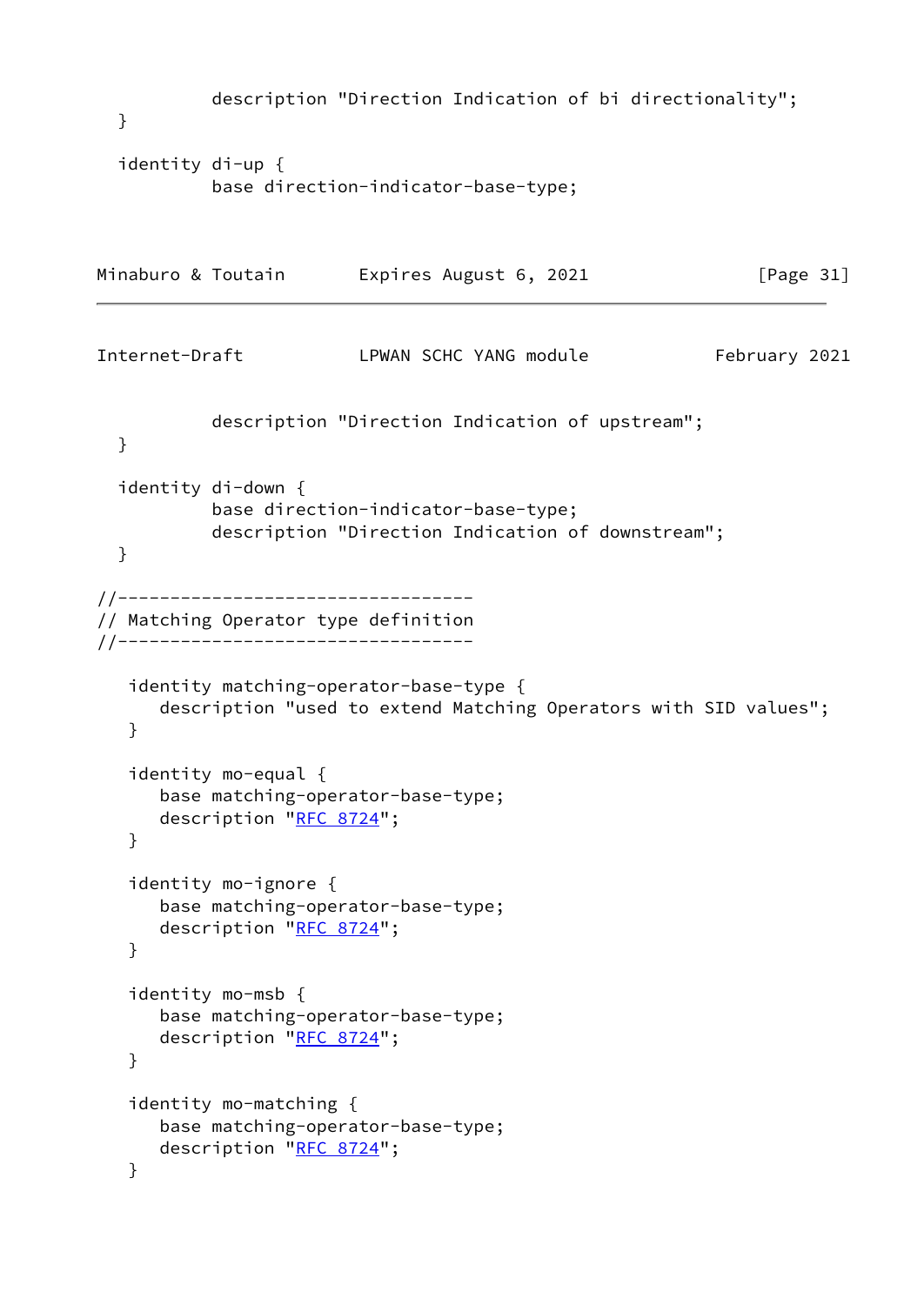```
//------------------------------
// CDA type definition
//------------------------------
    identity compression-decompression-action-base-type;
    identity cda-not-sent {
        base compression-decompression-action-base-type;
           "RFC 8724";
    }
    identity cda-value-sent {
Minaburo & Toutain Expires August 6, 2021 [Page 32]
Internet-Draft LPWAN SCHC YANG module February 2021
        base compression-decompression-action-base-type;
            description "RFC 8724";
    }
    identity cda-lsb {
        base compression-decompression-action-base-type;
            description "RFC 8724";
    }
    identity cda-mapping-sent {
        base compression-decompression-action-base-type;
           "RFC 8724";
    }
    identity cda-compute-length {
        base compression-decompression-action-base-type;
           "RFC 8724";
    }
    identity cda-compute-checksum {
        base compression-decompression-action-base-type;
            description "RFC 8724";
    }
    identity cda-deviid {
        base compression-decompression-action-base-type;
           "RFC 8724";
    }
```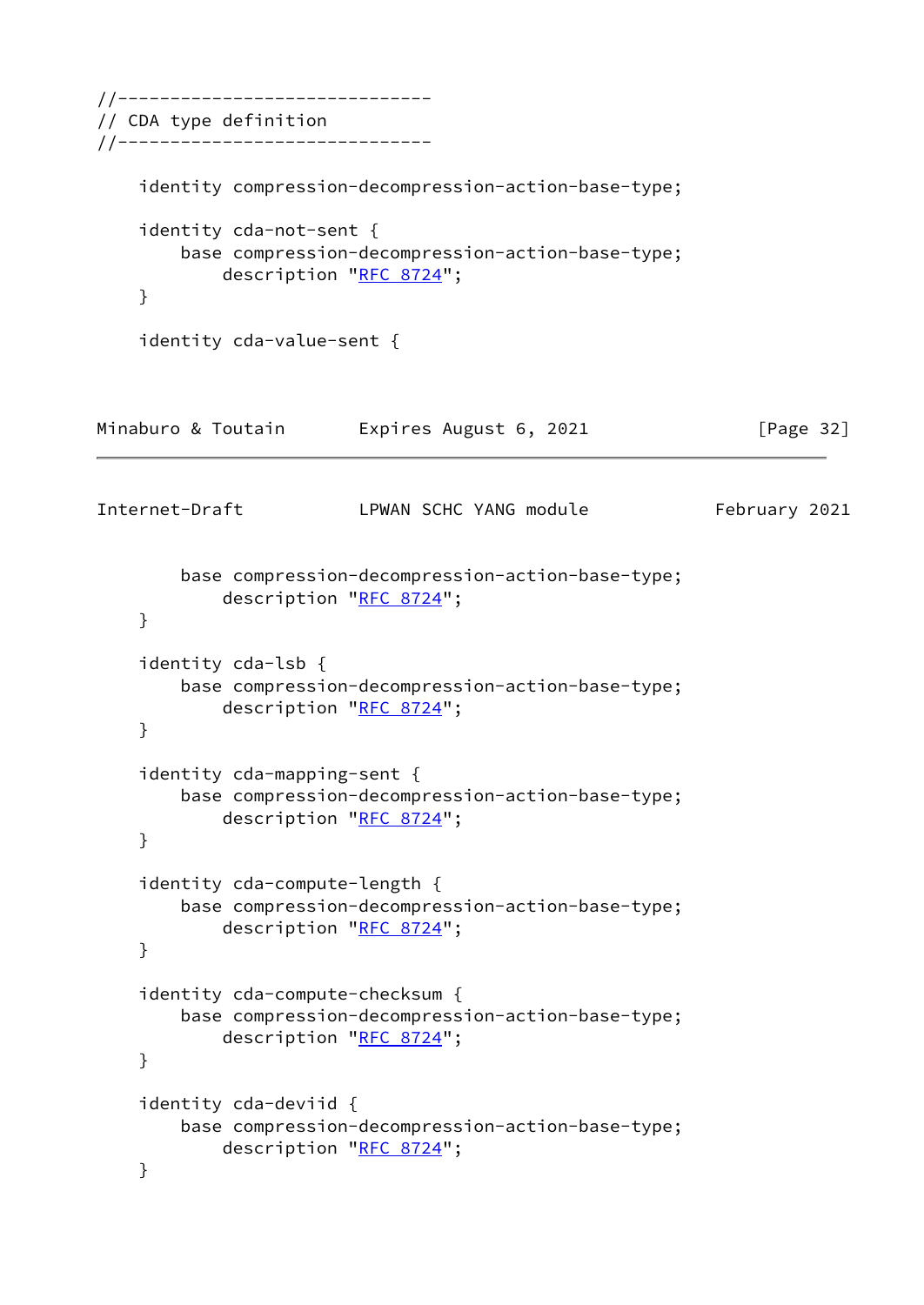```
 identity cda-appiid {
        base compression-decompression-action-base-type;
           "RFC 8724";
     }
// -- type definition
     typedef field-id-type {
        description "Field ID generic type.";
        type identityref {
            base field-id-base-type;
        }
     }
     typedef field-length-type {
       description "Field length either a positive integer giving the size in
         or a function defined through an identityref.";
         type union {
           type int64; /* positive length in bits */Minaburo & Toutain Expires August 6, 2021 [Page 33]
Internet-Draft LPWAN SCHC YANG module February 2021
            type identityref { /* function */
                base field-length-base-type;
 }
        }
     }
     typedef direction-indicator-type {
        description "direction in LPWAN network, up when emitted by the device,
       down when received by the device, bi when emitted or received by the de
        type identityref {
            base direction-indicator-base-type;
         }
     }
     typedef matching-operator-type {
       description "Matching Operator (MO) to compare fields values with targe
        type identityref {
            base matching-operator-base-type;
        }
     }
     typedef comp-decomp-action-type {
```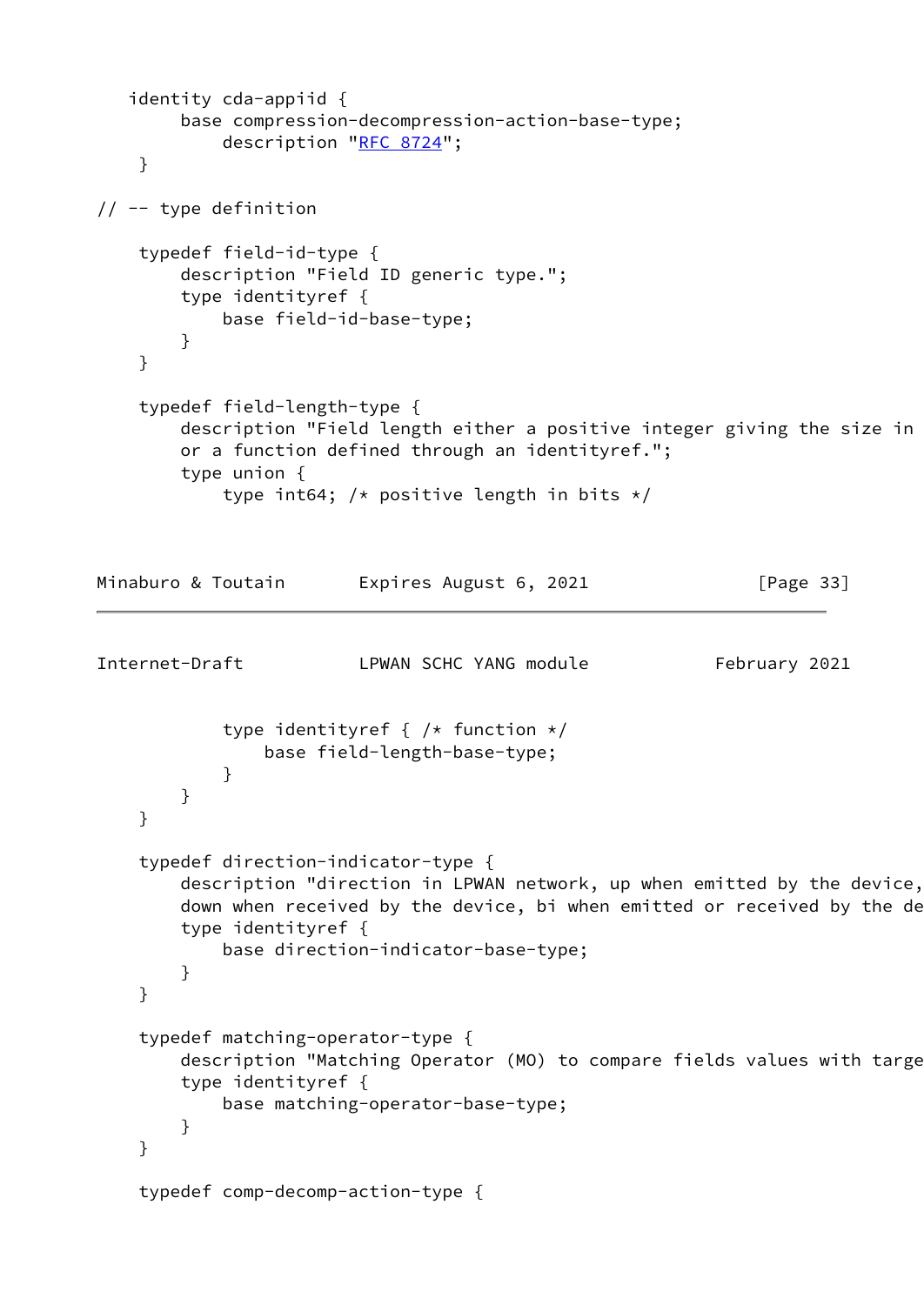```
description "Compression Decompression Action to compression or decompr
        type identityref {
            base compression-decompression-action-base-type;
        }
    }
// -- FRAGMENTATION TYPE
// -- fragmentation modes
    identity fragmentation-mode-base-type {
        description "fragmentation mode";
    }
    identity fragmentation-mode-no-ack {
       RFC 8724.";
        base fragmentation-mode-base-type;
    }
    identity fragmentation-mode-ack-always {
        RFC8724.";
        base fragmentation-mode-base-type;
    }
    identity fragmentation-mode-ack-on-error {
        RFC8724.";
        base fragmentation-mode-base-type;
Minaburo & Toutain Expires August 6, 2021 [Page 34]
Internet-Draft LPWAN SCHC YANG module February 2021
    }
    typedef fragmentation-mode-type {
        type identityref {
            base fragmentation-mode-base-type;
        }
    }
// -- Ack behavior
    identity ack-behavior-base-type {
        description "define when to send an Acknowledgment message";
    }
    identity ack-behavior-after-All0 {
```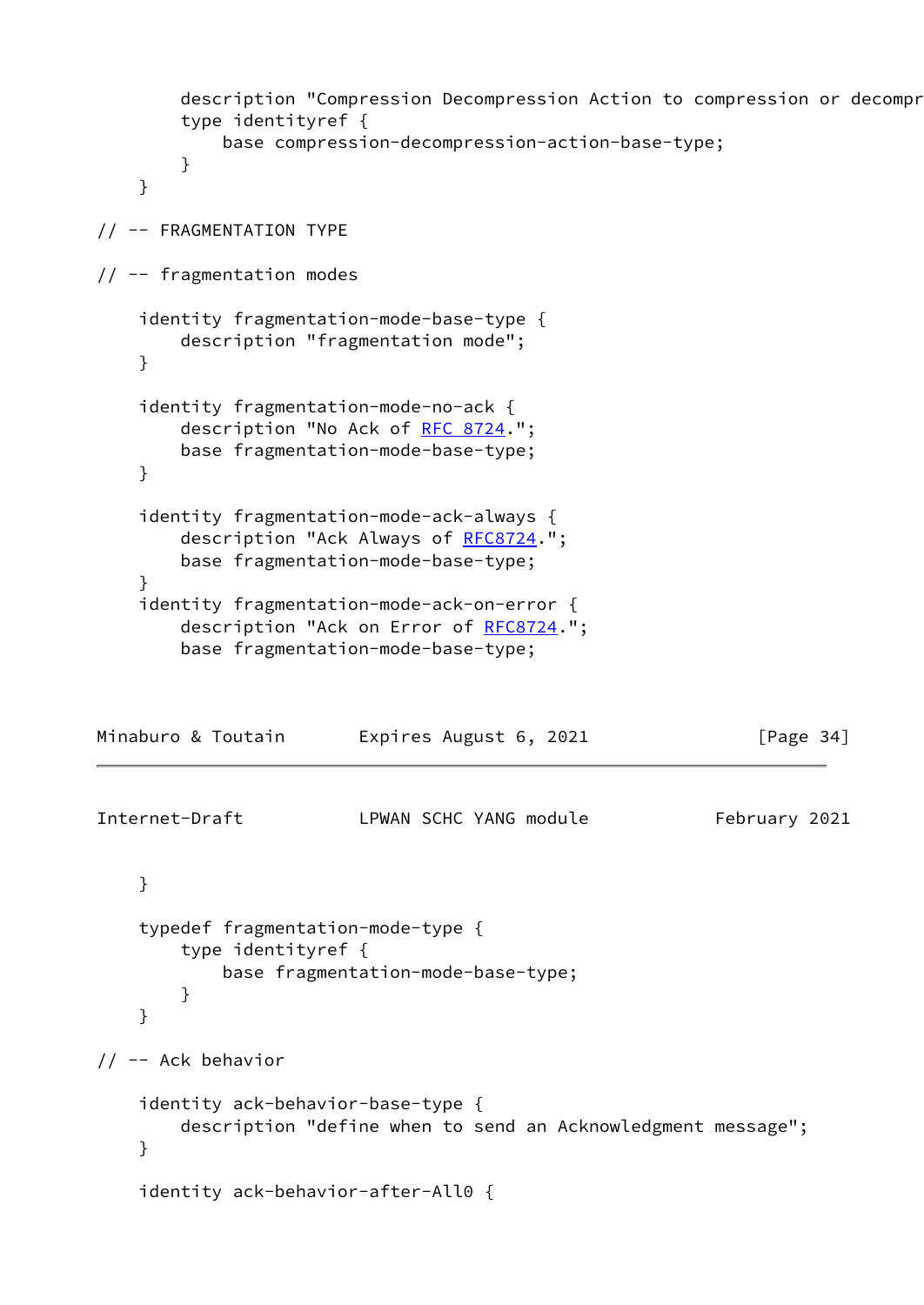```
 description "fragmentation expects Ack after sending All0 fragment.";
         base ack-behavior-base-type;
     }
     identity ack-behavior-after-All1 {
        description "fragmentation expects Ack after sending All1 fragment.";
         base ack-behavior-base-type;
     }
     identity ack-behavior-always {
         description "fragmentation expects Ack after sending every fragment.";
         base ack-behavior-base-type;
     }
     typedef ack-behavior-type {
        type identityref {
             base ack-behavior-base-type;
         }
     }
// -- All1 with data types
     identity all1-data-base-type {
         description "type to define when to send an Acknowledgment message";
     }
     identity all1-data-no {
         description "All1 contains no tiles.";
         base all1-data-base-type;
     }
     identity all1-data-yes {
         description "All1 MUST contain a tile";
Minaburo & Toutain Expires August 6, 2021 [Page 35]
Internet-Draft LPWAN SCHC YANG module February 2021
         base all1-data-base-type;
     }
     identity all1-data-sender-choice {
        description "Fragmentation process choose to send tiles or not in all1.
         base all1-data-base-type;
     }
```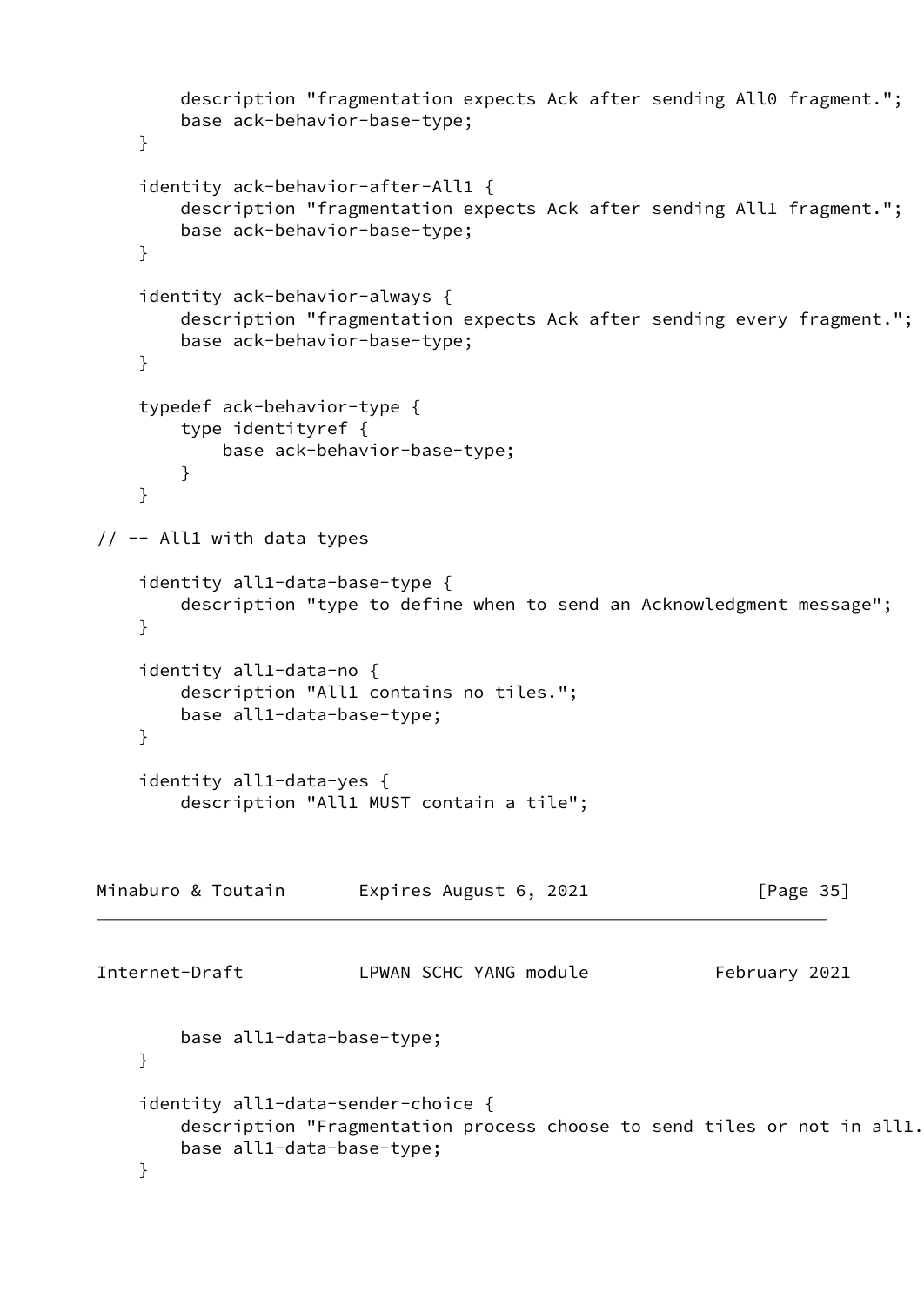```
 typedef all1-data-type {
        type identityref {
            base all1-data-base-type;
        }
    }
// -- RCS algorithm types
    identity RCS-algorithm-base-type {
        description "identify which algorithm is used to compute RSC.
        The algorithm defines also the size if the RSC field.";
    }
    RFC8724-RCS {
       RFC8724.";
        base RCS-algorithm-base-type;
    }
    typedef RCS-algorithm-type {
        type identityref {
            base RCS-algorithm-base-type;
        }
    }
// -------- RULE ENTRY DEFINITION ------------
    grouping target-values-struct {
       description "defines the target value element. Can be either an arbitra
       binary or ascii element. All target values are considered as a matching
       Position is used to order values, by default position 0 is used when co
        a single element.";
        leaf value {
            type union {
               type binary;
               type string;
 }
        }
Minaburo & Toutain Expires August 6, 2021 [Page 36]
Internet-Draft LPWAN SCHC YANG module February 2021
```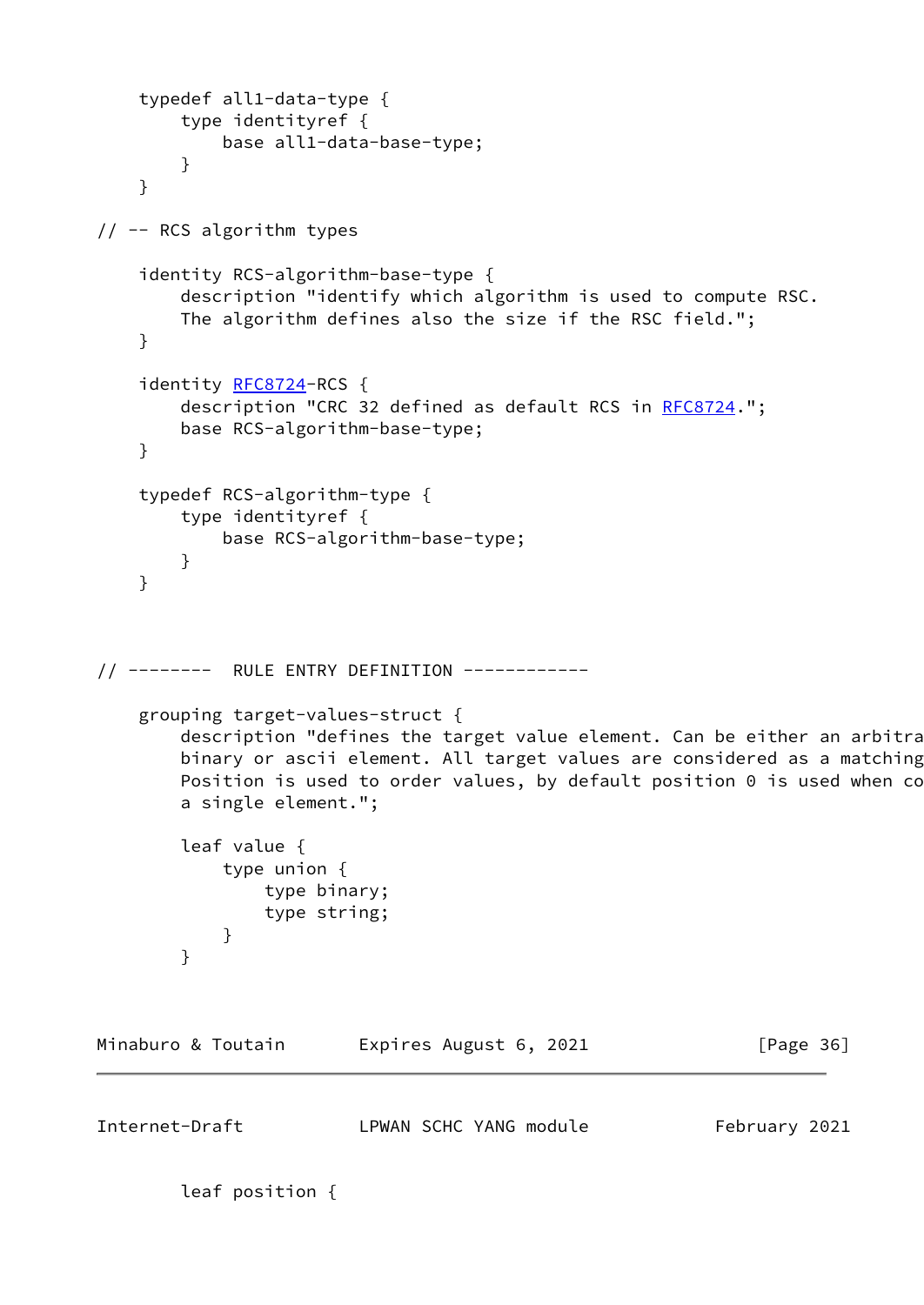```
description "If only one element position is 0, otherwise position
             matching list.";
             type uint16;
        }
    }
    grouping compression-rule-entry {
         description "These entries defines a compression entry (i.e. a line)
        RFC 8724 and fragmentation parameters.
         +-------+--+--+--+------------+-----------------+---------------+
         |Field 1|FL|FP|DI|Target Value|Matching Operator|Comp/Decomp Act|
         +-------+--+--+--+------------+-----------------+---------------+
        An entry in a compression rule is composed of 7 elements:
       - Field ID: The header field to be compressed. The content is a YANG id
       - Field Length : either a positive integer of a function defined as a Y
        - Field Position: a positive (and possibly equal to 0) integer.
        - Direction Indicator: a YANG identifier giving the direction.
        - Target value: a value against which the header Field is compared.
        - Matching Operator: a YANG id giving the operation, paramters may be
        associated to that operator.
       - Comp./Decomp. Action: A YANG id giving the compression or decompressi
        action, paramters may be associated to that action.
         ";
        leaf field-id {
            description "Field ID, identify a field in the header with a YANG r
             mandatory true;
             type schc:field-id-type;
 }
        leaf field-length {
            description "Field Length in bit or through a function defined as a
             mandatory true;
             type schc:field-length-type;
         }
         leaf field-position {
            description "field position in the header is a integer. If the fiel
            in the header the value is 1, and incremented for each repetition of
            0 means that the position is not important and order may change whe
             mandatory true;
             type uint8;
 }
         leaf direction-indicator {
            description "Direction Indicator, a YANG referenceid to say if the
             up or down";
             mandatory true;
```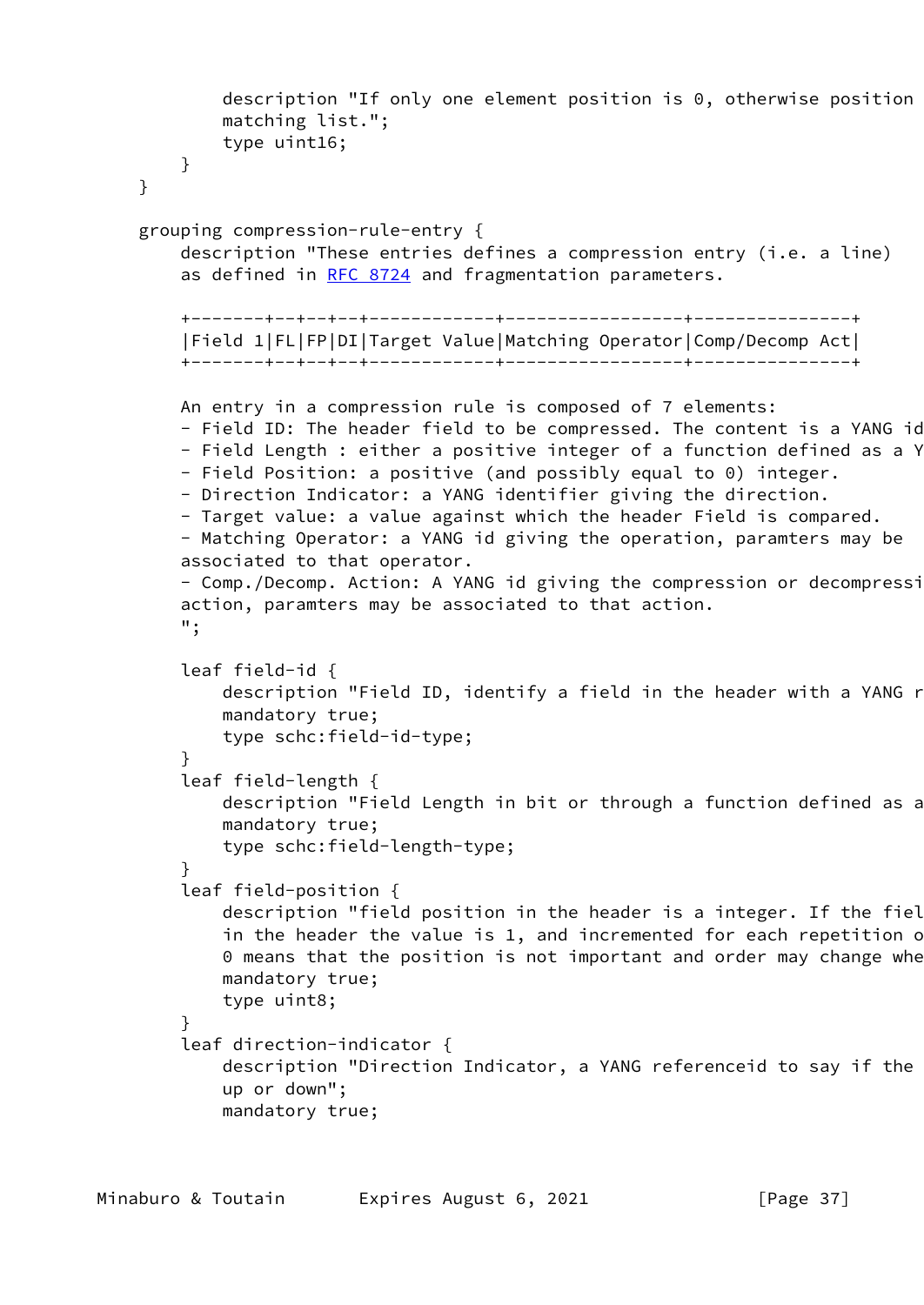```
Internet-Draft LPWAN SCHC YANG module February 2021
            type schc:direction-indicator-type;
        }
        list target-values {
           description "a list of value to compare with the header field value
           is a singleton, position must be 0. For matching-list, should be co
            values starting from 1.";
```

```
 key position;
             uses target-values-struct;
         }
         leaf matching-operator {
             mandatory true;
             type schc:matching-operator-type;
 }
         list matching-operator-value {
             key position;
             uses target-values-struct;
         }
         leaf comp-decomp-action {
             mandatory true;
             type schc:comp-decomp-action-type;
 }
         list comp-decomp-action-value {
             key position;
             uses target-values-struct;
         }
    }
     grouping compression-content {
         description "define a compression rule composed of a list of entries.";
         list entry {
             key "field-id field-position direction-indicator";
             uses compression-rule-entry;
         }
    }
     grouping fragmentation-content {
         description "This grouping defines the fragmentation parameters for
         all the modes (No Ack, Ack Always and Ack on Error) specified in
         RFC 8724.";
         leaf direction {
             type schc:direction-indicator-type;
             description "should be up or down, bi directionnal is forbiden.";
             mandatory true;
```
}

leaf dtagsize {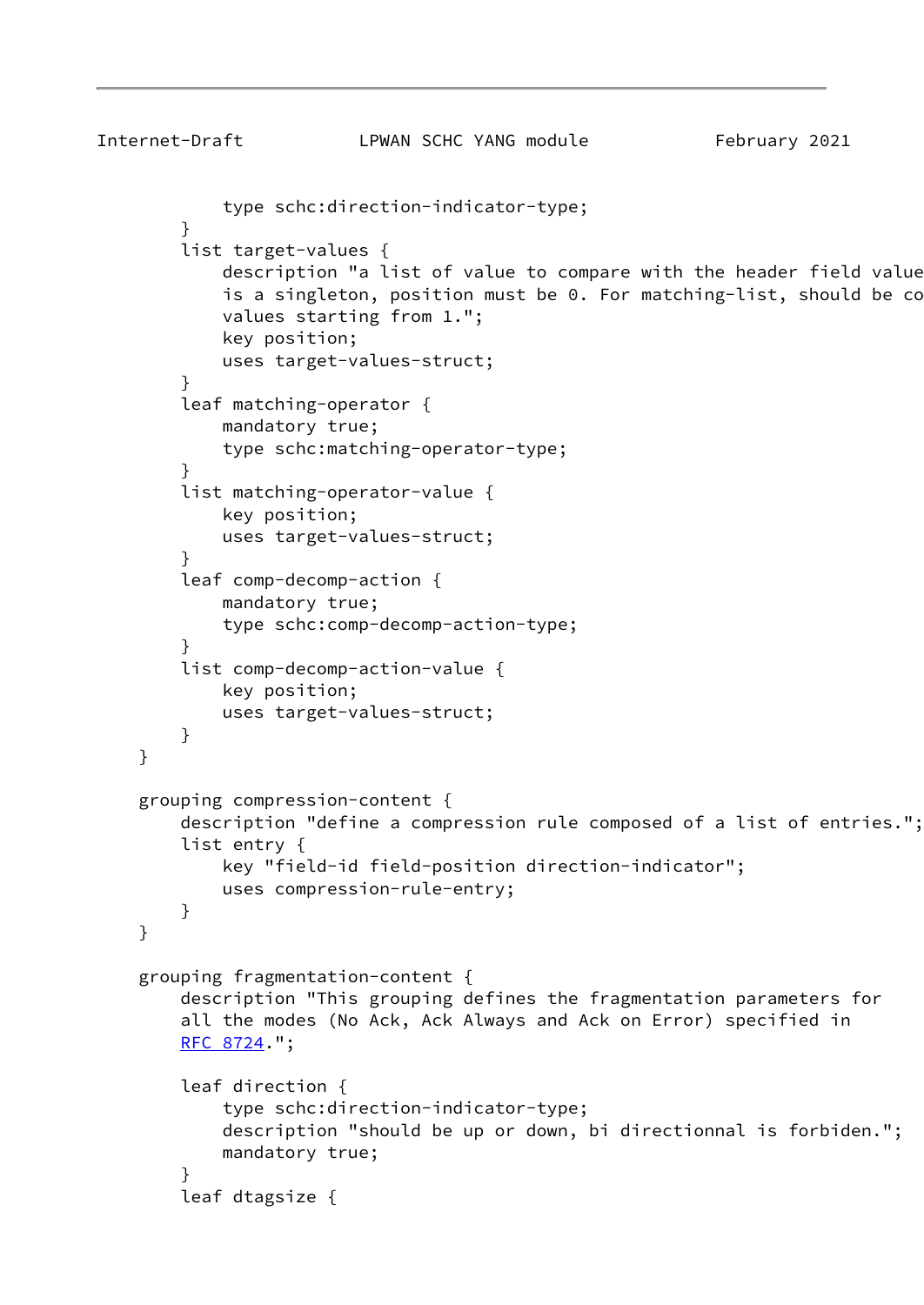type uint8; description "size in bit of the DTag field";

| Minaburo & Toutain | Expires August 6, 2021 | [Page 38] |
|--------------------|------------------------|-----------|
|--------------------|------------------------|-----------|

```
Internet-Draft LPWAN SCHC YANG module February 2021
```
 } leaf wsize { type uint8; description "size in bit of the window field"; } leaf fcnsize { type uint8; description "size in bit of the FCN field"; mandatory true; } leaf RCS-algorithm { type RCS-algorithm-type; default schc[:RFC8724](https://datatracker.ietf.org/doc/pdf/rfc8724)-RCS; description "Algoritm used for RCS"; } leaf maximum-window-size { type uint16; description "by default  $2^{\wedge}$ wsize - 1"; } leaf retransmission-timer { type uint64 { range 1..max; } description "duration in seconds of the retransmission timer";  $//$  C } leaf inactivity-timer { type uint64; description "duration is seconds of the inactivity timer, 0 indicat } leaf max-ack-requests { type uint8 { range 1..max; } description "the maximum number of retries for a specific SCHC ACK. }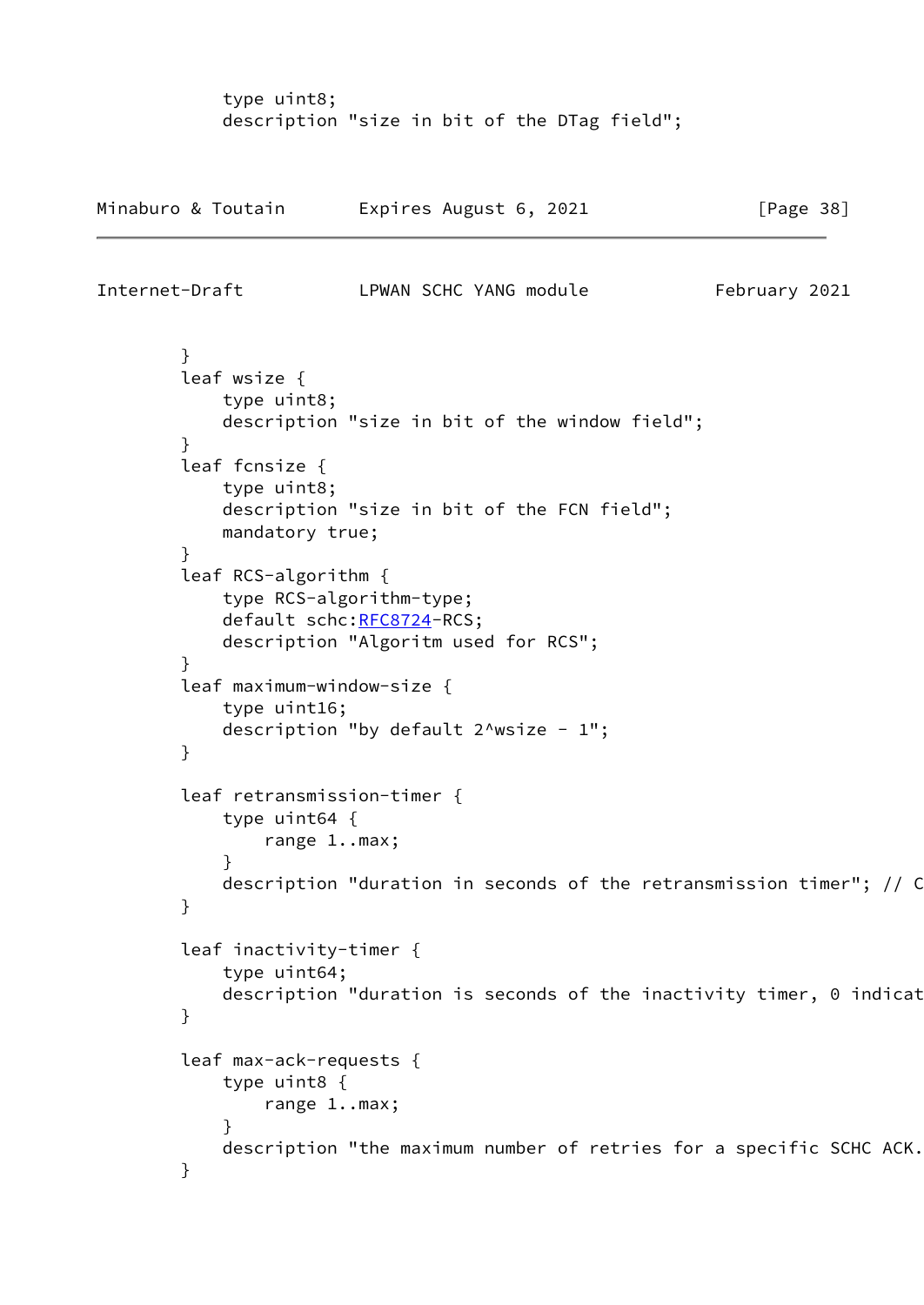```
 leaf maximum-packet-size {
            type uint16;
            default 1280;
           description "When decompression is done, packet size must not stric
        }
        leaf fragmentation-mode {
            type schc:fragmentation-mode-type;
           description "which fragmentation mode is used (noAck, AckAlways, Ac
Minaburo & Toutain Expires August 6, 2021 [Page 39]
Internet-Draft LPWAN SCHC YANG module February 2021
            mandatory true;
        }
        choice mode {
            case no-ack;
            case ack-always;
            case ack-on-error {
               leaf tile-size {
                   type uint8;
                  description "size in bit of tiles, if not specified or set
 }
                leaf tile-in-All1 {
                   type schc:all1-data-type;
                  description "When true, sender and receiver except a tile i
 }
                leaf ack-behavior {
                   type schc:ack-behavior-type;
                  description "Sender behavior to acknowledge, after All-0, A
                   LPWAN allows it (Always)";
 }
 }
       }
    }
// Define rule ID. Rule ID is composed of a RuleID value and a Rule ID Length
```

```
 grouping rule-id-type {
     leaf rule-id {
         type uint32;
        description "rule ID value, this value must be unique combined with
```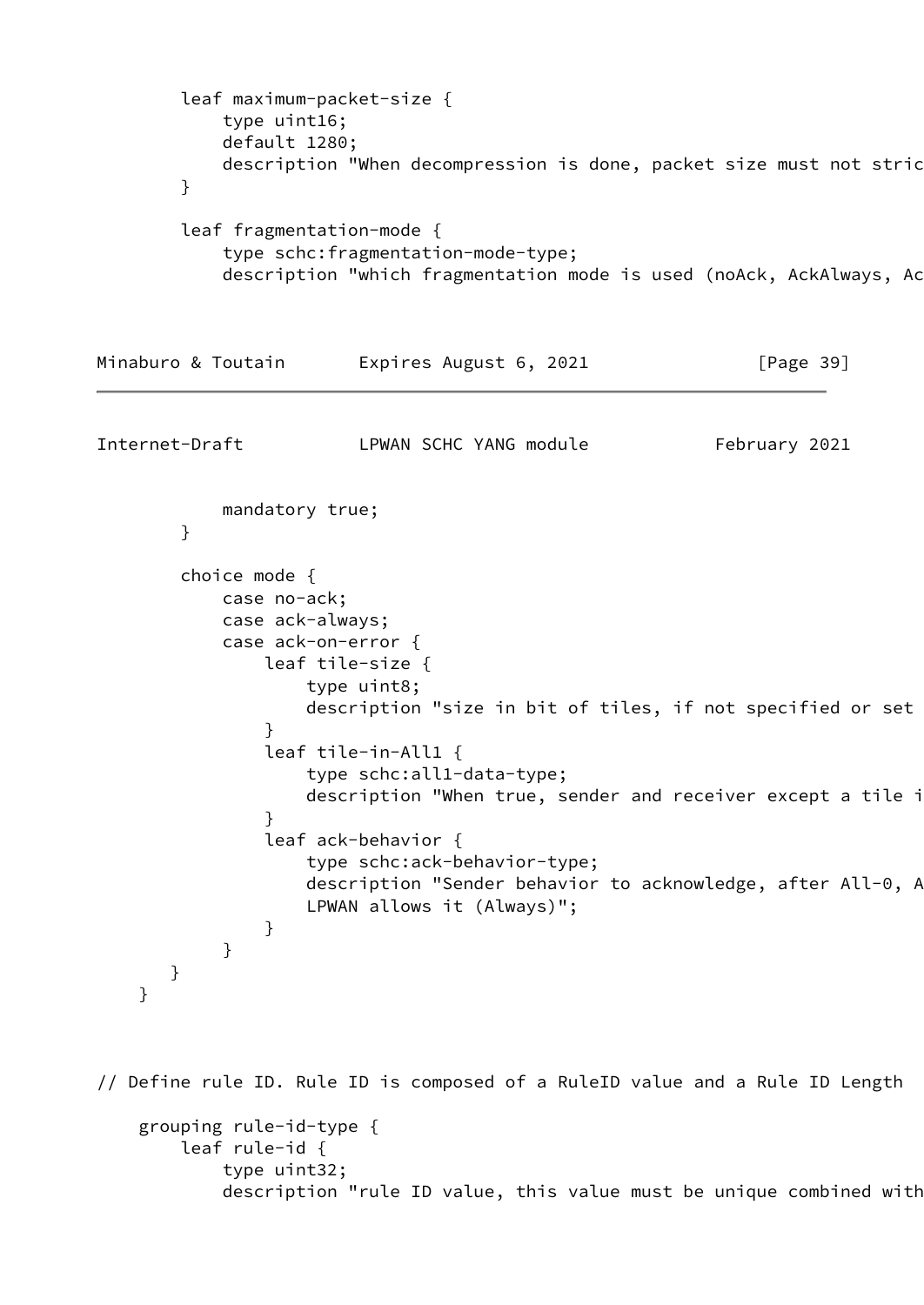```
 }
        leaf rule-length {
            type uint8 {
                range 0..32;
 }
           description "rule ID length in bits, value 0 is for implicit rules"
        }
    }
// SCHC table for a specific device.
    container schc {
        leaf version{
            type uint64;
            mandatory false;
            description "used as an indication for versioning";
Minaburo & Toutain Expires August 6, 2021 [Page 40]
Internet-Draft LPWAN SCHC YANG module February 2021
        }
        list rule {
            key "rule-id rule-length";
            uses rule-id-type;
            choice nature {
                case fragmentation {
                   uses fragmentation-content;
 }
                case compression {
                   uses compression-content;
 }
            }
        }
    }
}
<code ends>
                                Figure 23
8. Normative References
    [I-D.barthel-lpwan-oam-schc]
```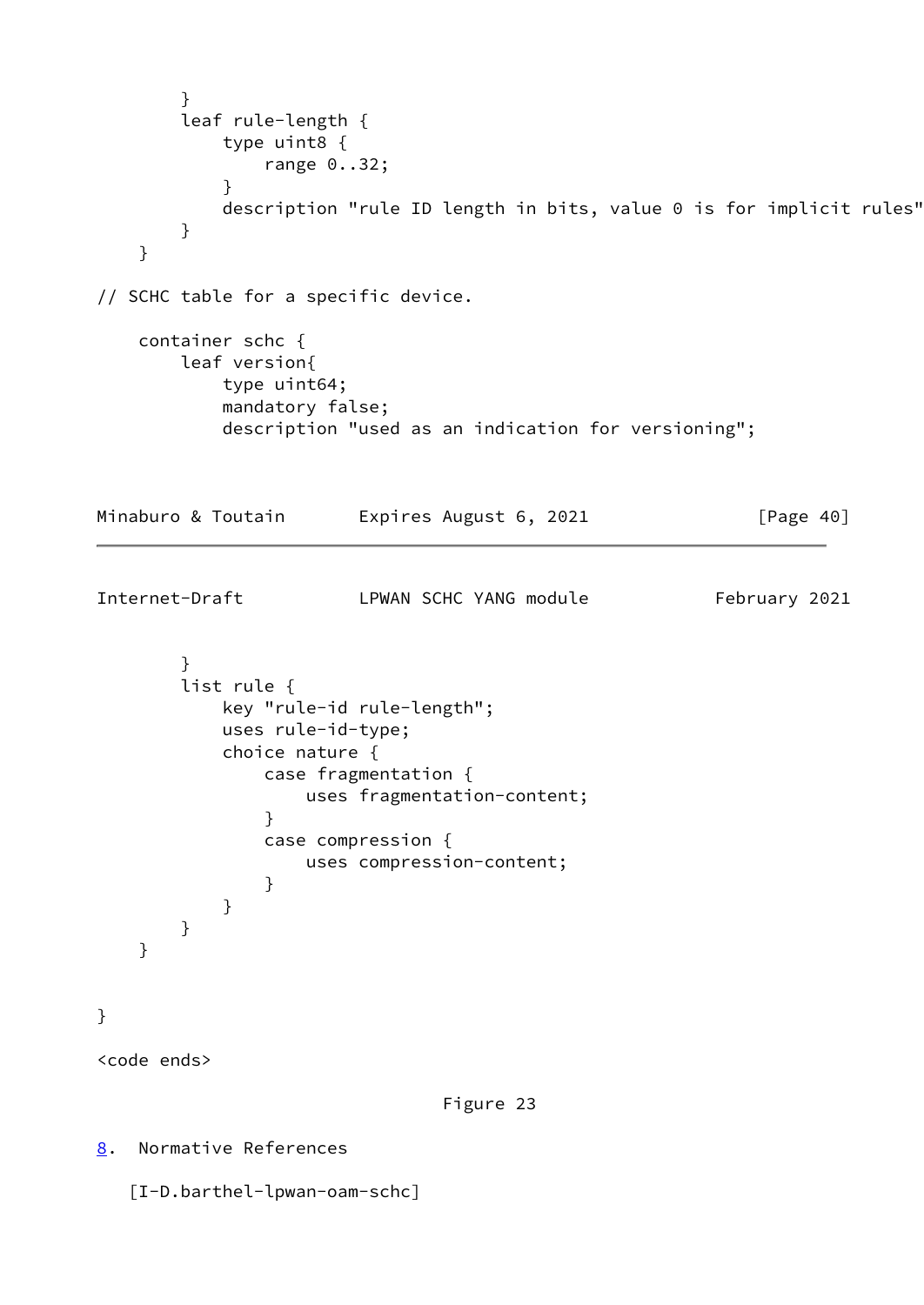Barthel, D., Toutain, L., Kandasamy, A., Dujovne, D., and J. Zuniga, "OAM for LPWAN using Static Context Header Compression (SCHC)", [draft-barthel-lpwan-oam-schc-02](https://datatracker.ietf.org/doc/pdf/draft-barthel-lpwan-oam-schc-02) (work in progress), November 2020.

<span id="page-46-1"></span>[I-D.ietf-lpwan-coap-static-context-hc]

 Minaburo, A., Toutain, L., and R. Andreasen, "LPWAN Static Context Header Compression (SCHC) for CoAP", [draft-ietf](https://datatracker.ietf.org/doc/pdf/draft-ietf-lpwan-coap-static-context-hc-18) [lpwan-coap-static-context-hc-18](https://datatracker.ietf.org/doc/pdf/draft-ietf-lpwan-coap-static-context-hc-18) (work in progress), January 2021.

- [RFC7252] Shelby, Z., Hartke, K., and C. Bormann, "The Constrained Application Protocol (CoAP)", [RFC 7252](https://datatracker.ietf.org/doc/pdf/rfc7252), DOI 10.17487/RFC7252, June 2014, <[https://www.rfc-editor.org/info/rfc7252>](https://www.rfc-editor.org/info/rfc7252).
- [RFC8724] Minaburo, A., Toutain, L., Gomez, C., Barthel, D., and JC. Zuniga, "SCHC: Generic Framework for Static Context Header Compression and Fragmentation", [RFC 8724,](https://datatracker.ietf.org/doc/pdf/rfc8724) DOI 10.17487/RFC8724, April 2020, <[https://www.rfc-editor.org/info/rfc8724>](https://www.rfc-editor.org/info/rfc8724).

<span id="page-46-0"></span>

|                    | Minaburo & Toutain                                                                                 | Expires August 6, 2021                 | [Page $41$ ]  |
|--------------------|----------------------------------------------------------------------------------------------------|----------------------------------------|---------------|
| Internet-Draft     |                                                                                                    | LPWAN SCHC YANG module                 | February 2021 |
|                    | Authors' Addresses                                                                                 |                                        |               |
| Acklio<br>France   | Ana Minaburo<br>1137A avenue des Champs Blancs<br>35510 Cesson-Sevigne Cedex<br>Email: ana@ackl.io |                                        |               |
| CS 17607<br>France | Laurent Toutain<br>2 rue de la Chataigneraie<br>35576 Cesson-Sevigne Cedex                         | Institut MINES TELECOM; IMT Atlantique |               |